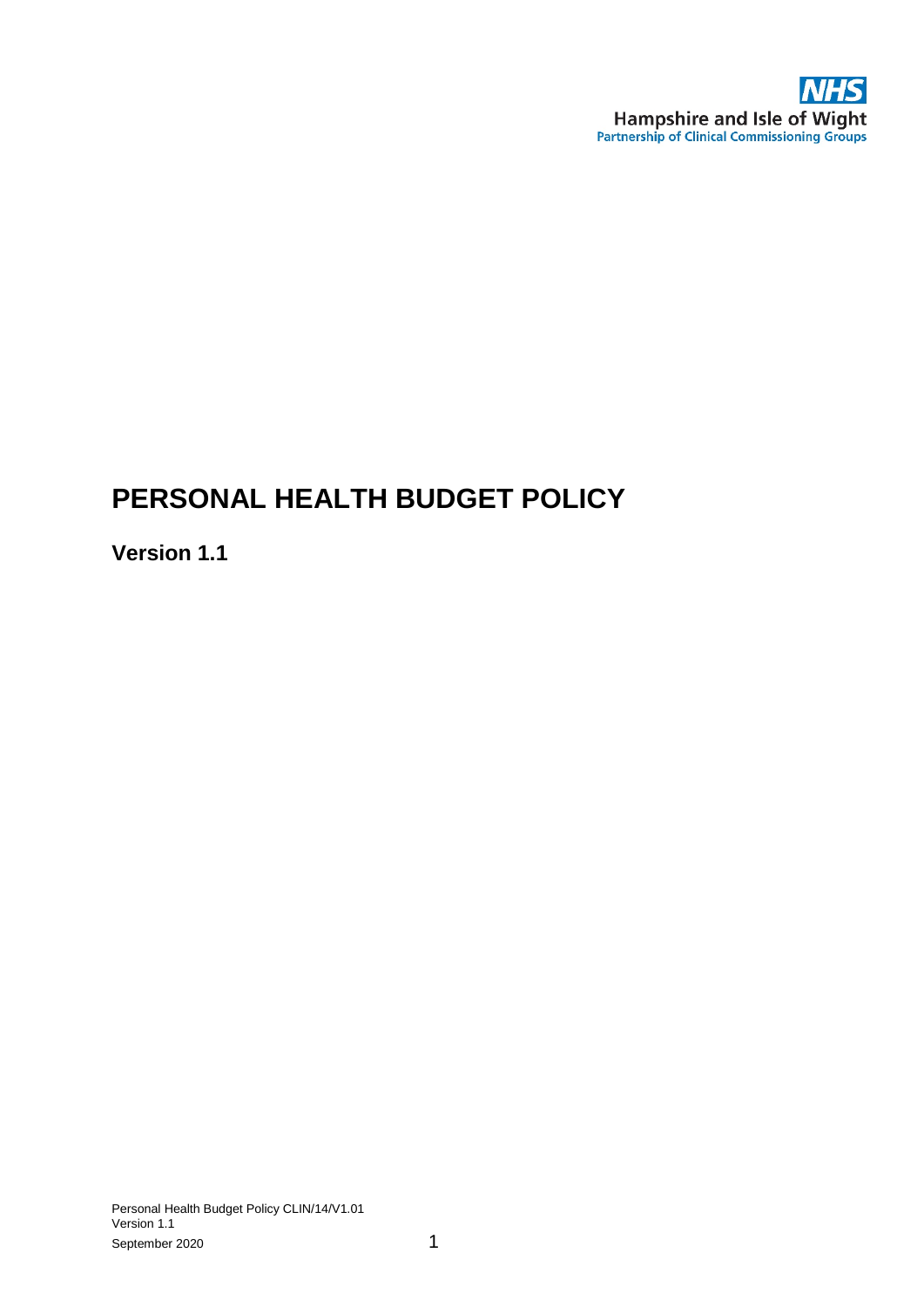| Subject and version number of                                                                               | <b>Personal Health Budget Policy</b>                                                                                                                                                                                                                                                                                                                      |
|-------------------------------------------------------------------------------------------------------------|-----------------------------------------------------------------------------------------------------------------------------------------------------------------------------------------------------------------------------------------------------------------------------------------------------------------------------------------------------------|
| document:                                                                                                   | Version 1.1                                                                                                                                                                                                                                                                                                                                               |
| Serial number:                                                                                              | CLIN/014/V1.01                                                                                                                                                                                                                                                                                                                                            |
| <b>Operative date:</b>                                                                                      | 7 September 2020                                                                                                                                                                                                                                                                                                                                          |
| <b>CCG owner</b>                                                                                            | Director of Quality and Nursing (Board Nurse)                                                                                                                                                                                                                                                                                                             |
| <b>Author:</b>                                                                                              | Senior Project Manager, NHS Continuing<br>Healthcare and Funded Nursing Care                                                                                                                                                                                                                                                                              |
| Links to other policies:                                                                                    | <b>Commissioning Policy for NHS Continuing</b><br><b>Healthcare</b><br><b>Commissioning Policy for Children's NHS</b><br>$\bullet$<br><b>Continuing Care</b>                                                                                                                                                                                              |
| <b>Review date:</b>                                                                                         | August 2021                                                                                                                                                                                                                                                                                                                                               |
| For action by:                                                                                              | Please see section 1 for details of who this<br>policy applies to.                                                                                                                                                                                                                                                                                        |
| <b>Policy statement:</b>                                                                                    | This policy outlines the principles supporting<br>implementation of Personal Health Budgets<br>(PHB) by balancing choice, risk, rights and<br>responsibilities. It recognises that, in the right<br>circumstances, risk can be managed to promote<br>a culture of choice and independence, which<br>encourages responsible, supported decision<br>making. |
| <b>Responsibility for dissemination to</b><br>new staff:                                                    | Line managers at induction.                                                                                                                                                                                                                                                                                                                               |
| <b>Mechanisms for dissemination:</b>                                                                        | All new and amended policies are promoted to<br>staff through the staff newsletter / CCG intranet.                                                                                                                                                                                                                                                        |
| <b>Training implications:</b>                                                                               | There is no specific training in relation to this<br>policy, however in order for this policy to<br>operate an understanding of its contents will be<br>required for CCG, provider and local authority<br>staff.                                                                                                                                          |
| <b>Resource implications</b>                                                                                | There is no additional resource required to<br>implement this policy.                                                                                                                                                                                                                                                                                     |
| <b>Further details and additional</b><br>copies available from:                                             | <b>CCG Website:</b><br>https://westhampshireccg.nhs.uk/document-<br>tag/clinical-and-su-policies/                                                                                                                                                                                                                                                         |
| <b>Equality analysis completed?</b>                                                                         | $Yes$ – appendix 5                                                                                                                                                                                                                                                                                                                                        |
| <b>Consultation process</b><br>Personal Health Budget Policy CLIN/14/V1.01<br>Version 1.1<br>September 2020 | CHC and Placements Management and<br><b>Operational Staff.</b><br>Personal Health Budget and Direct Payment<br>Holders.                                                                                                                                                                                                                                   |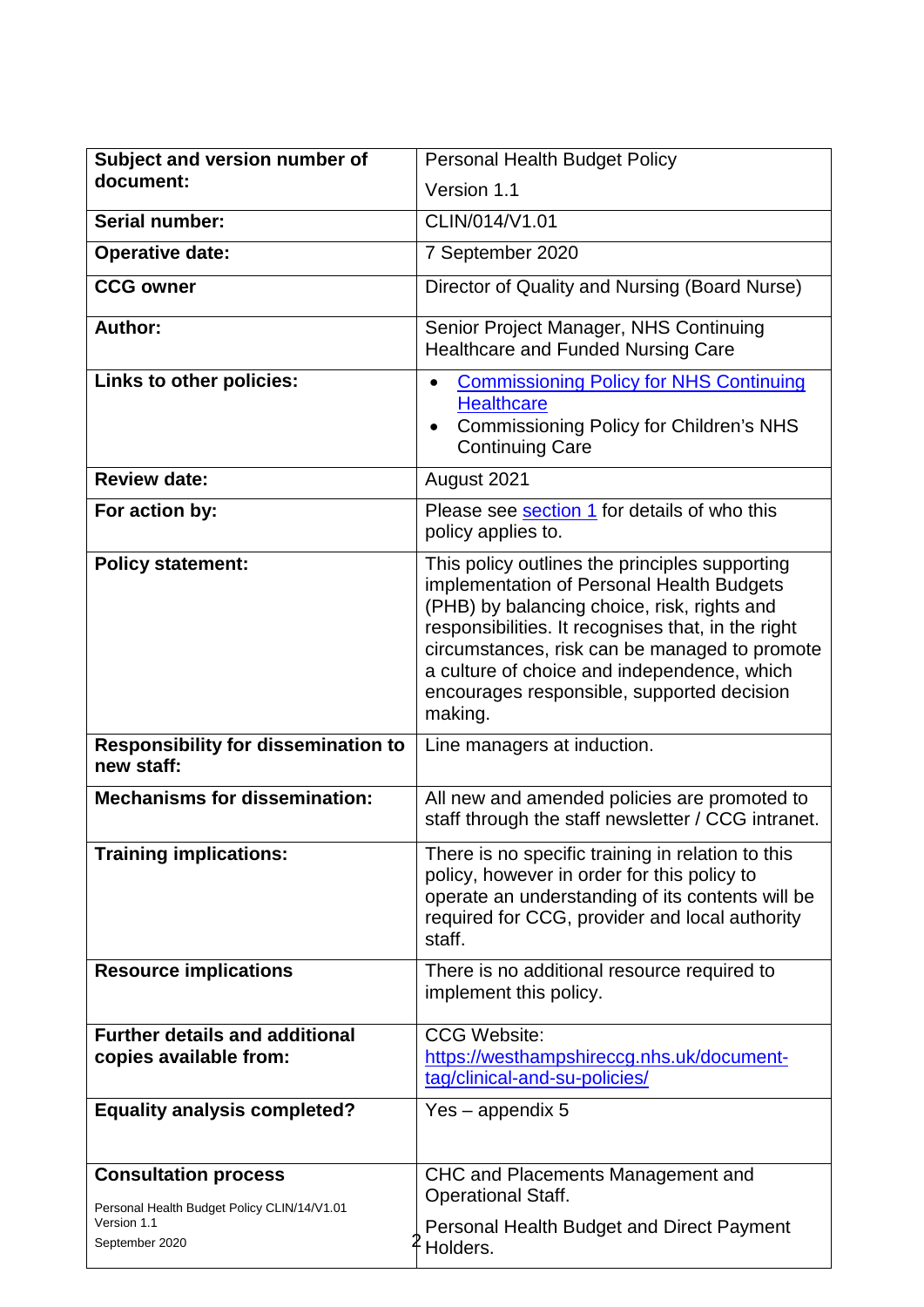|                     | Experts by experience - CHC Co-production<br>group.                     |
|---------------------|-------------------------------------------------------------------------|
|                     | Hampshire and Isle of Wight Children's<br>Complex Care team.            |
|                     | <b>Commissioning Manager for Wheelchair</b><br>Personal Health Budgets. |
|                     | <b>WHCCG Finance &amp; Performance Committee</b>                        |
|                     | <b>WHCCG Clinical Governance Committee</b>                              |
| <b>Approved by:</b> | <b>WHCCG Clinical Governance Committee</b>                              |
| Date approved:      | 3 September 2020                                                        |

# **Website upload:**

| Website   | Location in FOI<br><b>Publication Scheme</b>                                                                    | https://westhampshireccg.nhs.uk/document-<br>tag/clinical-and-su-policies/ |
|-----------|-----------------------------------------------------------------------------------------------------------------|----------------------------------------------------------------------------|
| Keywords: | Insert helpful keywords (metadata) that will be used to search for this document<br>on the intranet and website |                                                                            |

### **Amendments summary:**

| Amend<br><b>No</b> | <b>Issued</b> | Page(s) Subject | <b>Action Date</b> |
|--------------------|---------------|-----------------|--------------------|
|                    |               |                 |                    |
|                    |               |                 |                    |
|                    |               |                 |                    |
|                    |               |                 |                    |

### **Review log:**

Include details of when the document was last reviewed:

| Version | <b>Review</b> |          | Name of   Ratification Process | <b>Notes</b> |
|---------|---------------|----------|--------------------------------|--------------|
| Number  | Date          | Reviewer |                                |              |
|         |               |          |                                |              |
|         |               |          |                                |              |
|         |               |          |                                |              |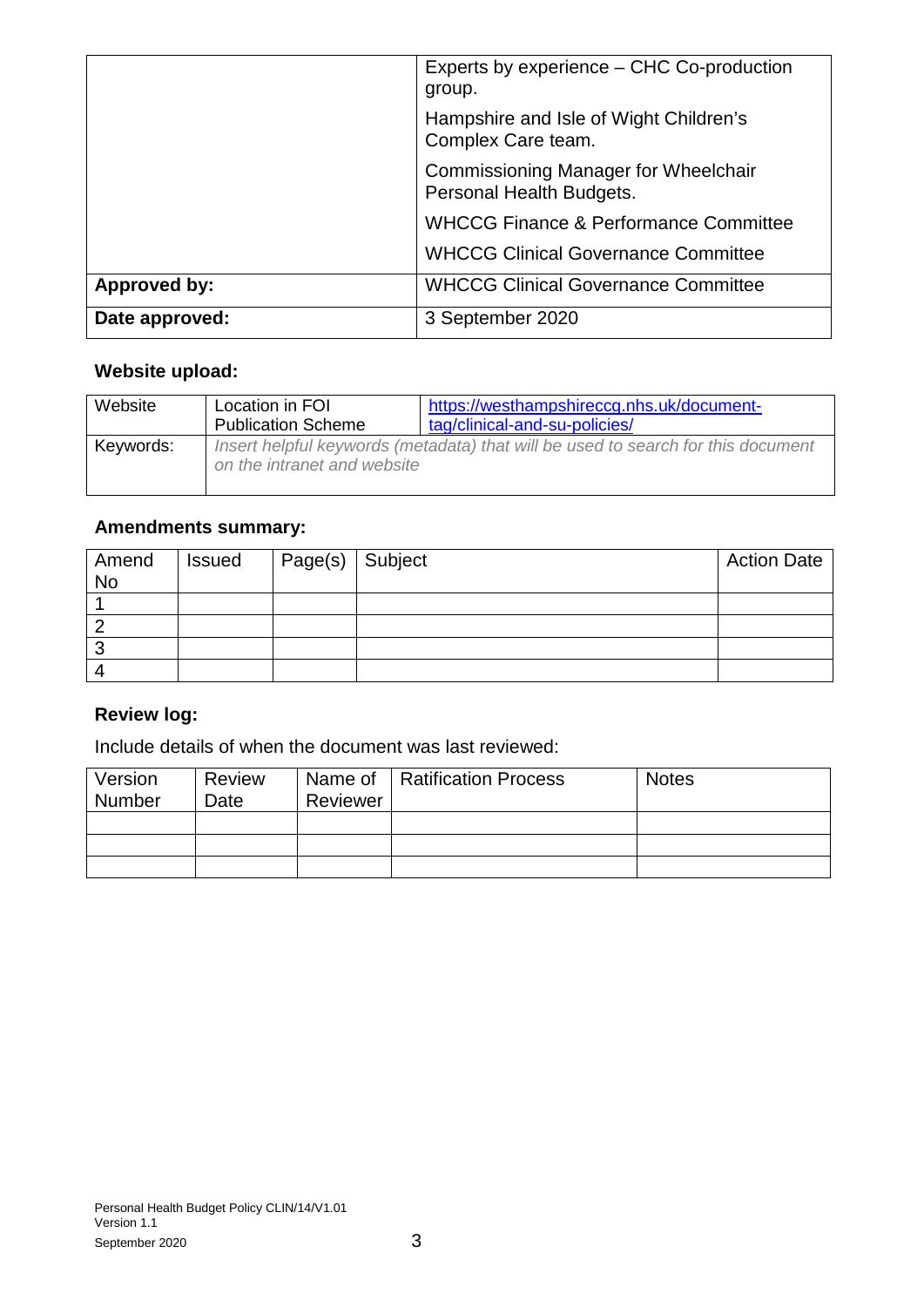#### **PERSONAL HEALTH BUDGET – POLICY SUMMARY**

Personal Health Budgets (PHBs) are part of a wider personalisation agenda and provide a tool to support self-management and care planning. This is in line with the Government's mandate to place greater emphasis on individuals as partners able to identify services that best meet their needs.

A PHB is an amount of money allocated to support the identified health and wellbeing needs of an individual. A PHB is not necessarily new money, but a different way of spending health funding to give people with long term health conditions and disabilities more choice and control over how their health and well-being needs are met.

This document sets out the policy and guidance developed to ensure the consistent and transparent delivery of PHBs. The document outlines the local procedure for achieving the implementation of PHBs by balancing choice, risk, rights and responsibilities.

The NHS is committed to promoting individual choice, while providing support to manage risk positively, proportionately and realistically. Supporting people to take informed decisions with an awareness of risks in their daily lives enables them to achieve their full potential and to do the things that most people take for granted. For some individuals this can be achieved via accessing PHBs.

PHBs should be value for money for individuals and the NHS. This will be monitored though the way in which PHBs are set up, through robust support planning and through effective monitoring of direct payments.

This Policy applies to all those who may benefit from a Personal Health Budget (PHB) – both Adults and Children.

This policy will be reviewed when new guidance, regulations or national policy is published.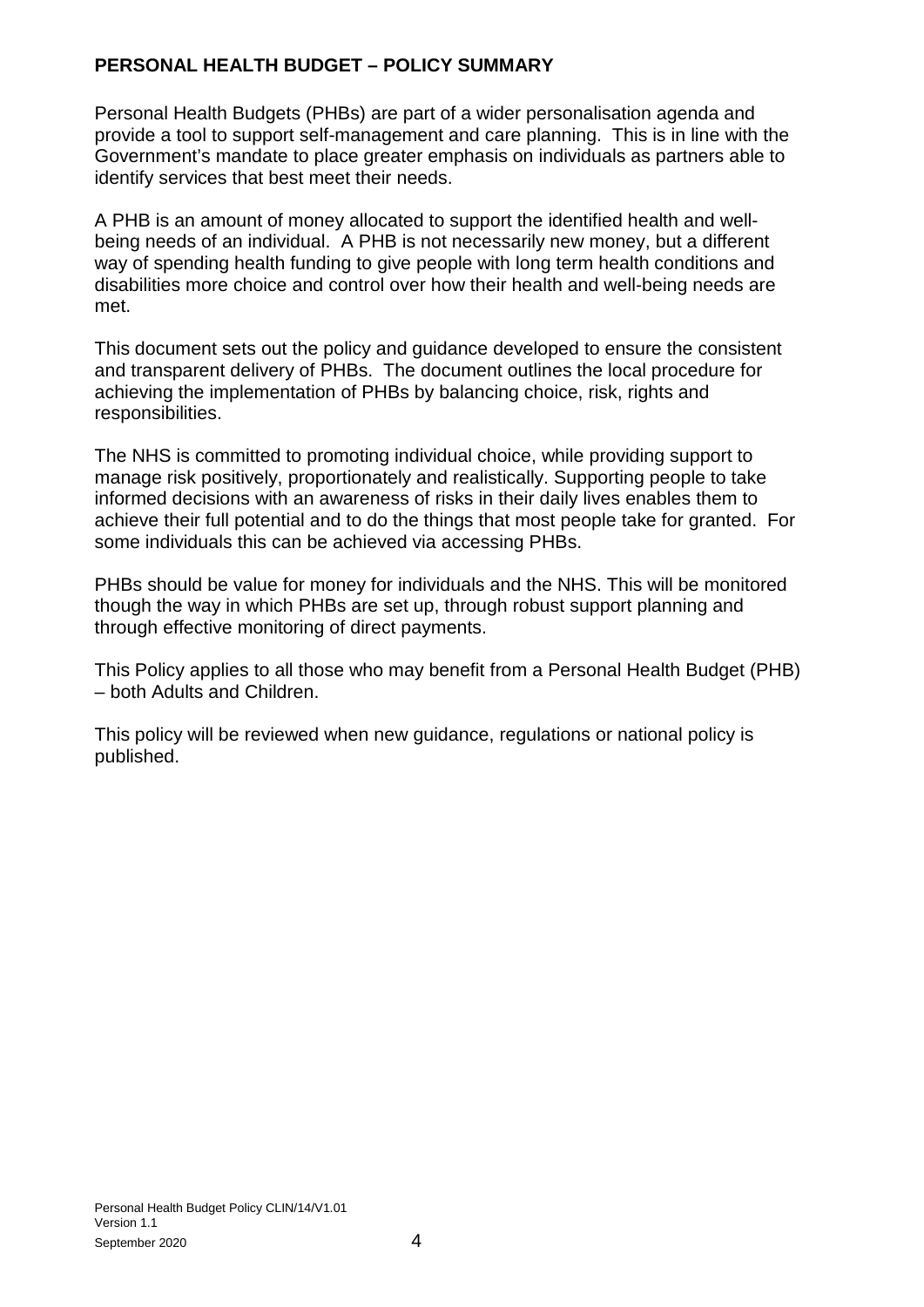### **PERSONAL HEALTH BUDGET POLICY**

### **Contents**

| 1. |     |                                                                     |  |
|----|-----|---------------------------------------------------------------------|--|
|    | 1.1 |                                                                     |  |
| 2. |     |                                                                     |  |
| 3. |     |                                                                     |  |
|    | 3.1 |                                                                     |  |
|    | 3.2 |                                                                     |  |
|    | 3.3 |                                                                     |  |
|    | 3.4 | Essentials to be able to count as a Personal Health Budget11        |  |
| 4. |     |                                                                     |  |
|    | 4.1 |                                                                     |  |
|    | 4.2 |                                                                     |  |
|    | 4.3 | Direct payments in respect of an individual who lacks capacity  13  |  |
|    | 4.4 |                                                                     |  |
|    | 4.5 |                                                                     |  |
|    | 4.6 |                                                                     |  |
|    | 4.7 | Supporting Individuals in managing their personal health budget  16 |  |
| 5. |     |                                                                     |  |
|    | 5.1 |                                                                     |  |
|    | 5.2 |                                                                     |  |
|    | 5.3 |                                                                     |  |
|    | 5.4 |                                                                     |  |
|    | 5.5 |                                                                     |  |
|    | 5.6 |                                                                     |  |
|    | 5.7 |                                                                     |  |
| 6. |     |                                                                     |  |
|    | 6.1 |                                                                     |  |
|    | 6.2 |                                                                     |  |
|    | 6.3 |                                                                     |  |
|    | 6.4 |                                                                     |  |
|    | 6.5 |                                                                     |  |
|    | 6.6 |                                                                     |  |
|    | 6.7 |                                                                     |  |
|    | 6.8 | Employers Liability Insurance - Legal Compliance 31                 |  |
|    | 6.9 |                                                                     |  |
| 7  |     |                                                                     |  |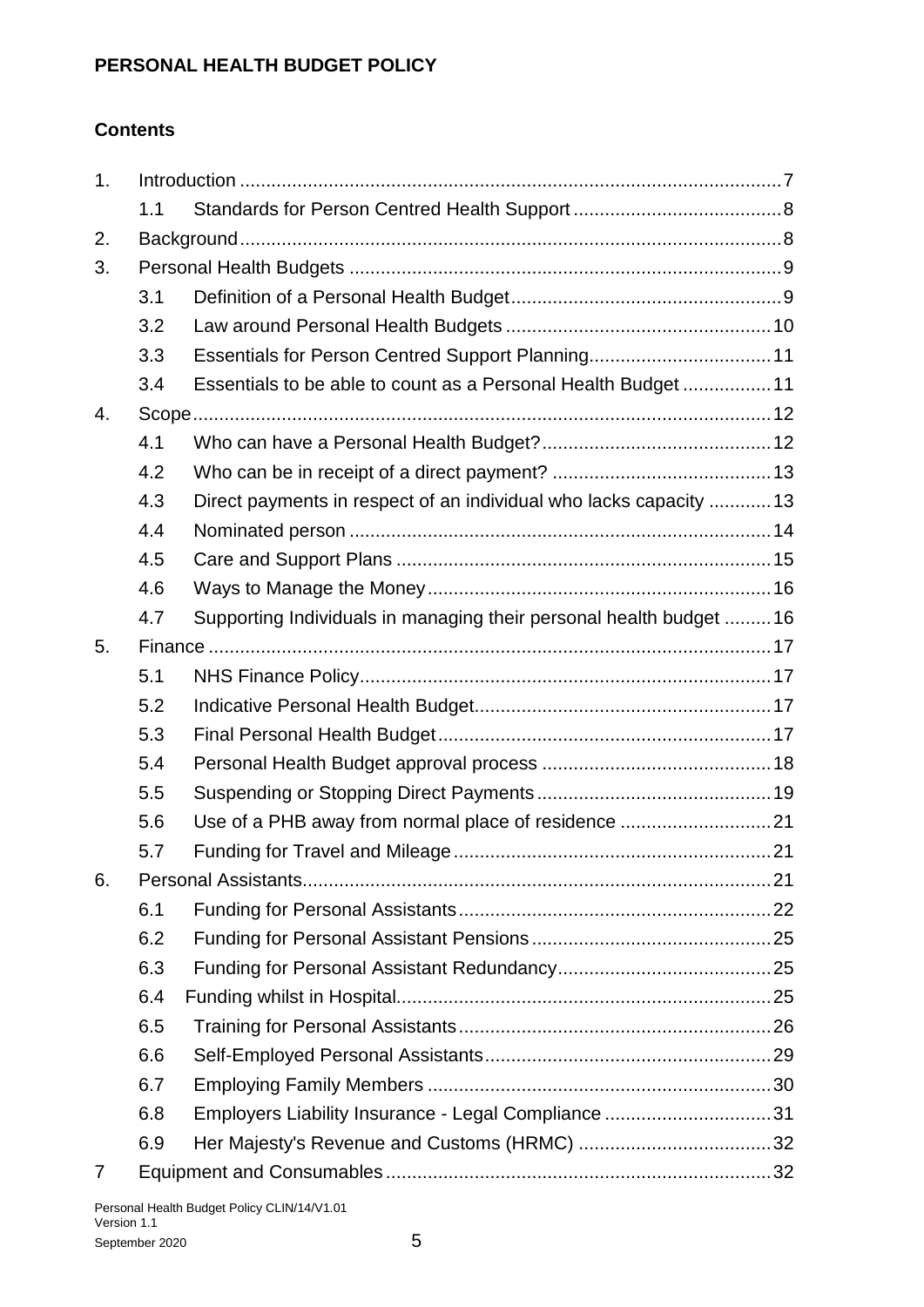|                       | 7.1                                                     |                                                                     |                                                                 |  |
|-----------------------|---------------------------------------------------------|---------------------------------------------------------------------|-----------------------------------------------------------------|--|
|                       | 7.2                                                     |                                                                     |                                                                 |  |
|                       | 7.3                                                     |                                                                     |                                                                 |  |
| 8                     |                                                         |                                                                     |                                                                 |  |
|                       | 8.1                                                     |                                                                     |                                                                 |  |
|                       | 8.2                                                     |                                                                     |                                                                 |  |
|                       | 8.3                                                     |                                                                     |                                                                 |  |
| 9                     |                                                         |                                                                     |                                                                 |  |
|                       | 9.1                                                     |                                                                     |                                                                 |  |
|                       | 9.2                                                     |                                                                     |                                                                 |  |
| 10                    | Personal Health Budget Appeals and Complaints Process36 |                                                                     |                                                                 |  |
| 11                    |                                                         |                                                                     |                                                                 |  |
| 12                    |                                                         |                                                                     |                                                                 |  |
| 13                    |                                                         |                                                                     |                                                                 |  |
| 14                    |                                                         |                                                                     |                                                                 |  |
| 15                    |                                                         |                                                                     | Success Criteria / Monitoring the Effectiveness of the Policy37 |  |
| 16                    |                                                         |                                                                     |                                                                 |  |
| 17                    |                                                         |                                                                     |                                                                 |  |
|                       | Appendix One:                                           |                                                                     |                                                                 |  |
| Appendix Two:         |                                                         | Personalised care - a shift in relationship between health and care |                                                                 |  |
|                       | <b>Appendix Three:</b>                                  |                                                                     | Personalised care and support planning - key features 27        |  |
|                       | <b>Appendix Four:</b>                                   |                                                                     |                                                                 |  |
| <b>Appendix Five:</b> |                                                         |                                                                     |                                                                 |  |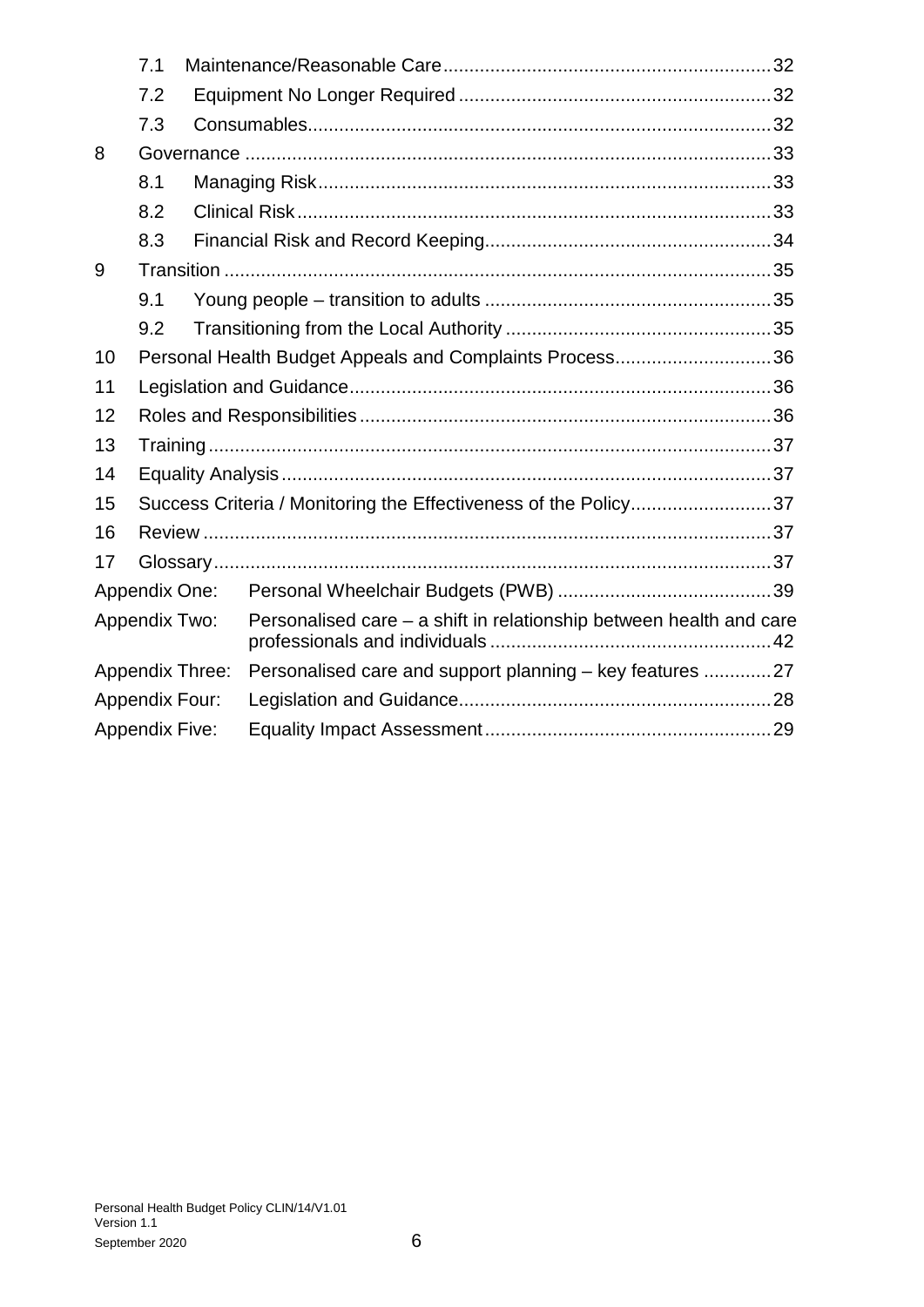### <span id="page-6-0"></span>**PERSONAL HEALTH BUDGET POLICY**

### **1. INTRODUCTION**

This policy applies to the following groups:

| <b>Adults NHS Continuing</b><br>Healthcare (including<br>Learning Disability and<br>Mental Health) | Where the responsible commissioner for an<br>individual's NHS Continuing Healthcare is:<br>West Hampshire CCG<br>North East Hampshire and Farnham CCG<br>$\bullet$<br>North Hampshire CCG<br>$\bullet$                                                                                              |
|----------------------------------------------------------------------------------------------------|-----------------------------------------------------------------------------------------------------------------------------------------------------------------------------------------------------------------------------------------------------------------------------------------------------|
|                                                                                                    | Fareham and Gosport CCG<br>$\bullet$<br>South Eastern Hampshire CCG.                                                                                                                                                                                                                                |
| <b>Children's Continuing Care</b>                                                                  | Where the responsible commissioner for an<br>individual's Continuing Care is:<br>West Hampshire CCG<br>North East Hampshire and Farnham CCG<br>North Hampshire CCG<br>Fareham and Gosport CCG<br>$\bullet$<br>South Eastern Hampshire CCG<br>$\bullet$<br>Isle of Wight CCG.<br>$\bullet$           |
| Section 117                                                                                        | Where the responsible commissioner for an<br>individual's S117 aftercare under the Mental<br>health Act is:<br>North East Hampshire and Farnham CCG;<br>North Hampshire CCG;<br>Fareham and Gosport CCG,<br>$\bullet$<br>South Eastern Hampshire CCG<br>$\bullet$<br>Isle of Wight CCG<br>$\bullet$ |
| Wheelchairs                                                                                        | Where the responsible commissioner for an<br>individual's wheelchair is:<br>West Hampshire.                                                                                                                                                                                                         |

Personal Wheelchair Budgets (PWBs) are a form of PHB, and therefore whilst they are underpinned by the general principles contained within this policy, some sections may not be applicable or may vary in their application, for example how the funding of a PWB is calculated. For those sections that do apply, but there are distinct differences in application, these have been cited throughout the text. However please refer to **Appendix one** for full clarification of PWBs.

This policy will be reviewed and updated in line with NHS West Hampshire's Clinical Commissioning Group's (CCG) commissioning intentions in relation to personalisation and PHBs.

The policy should be read in conjunction with the Commissioning Policy for Adult NHS Containing Healthcare, the Commissioning Policy for Children's NHS Continuing Care and section 117 Aftercare Policy.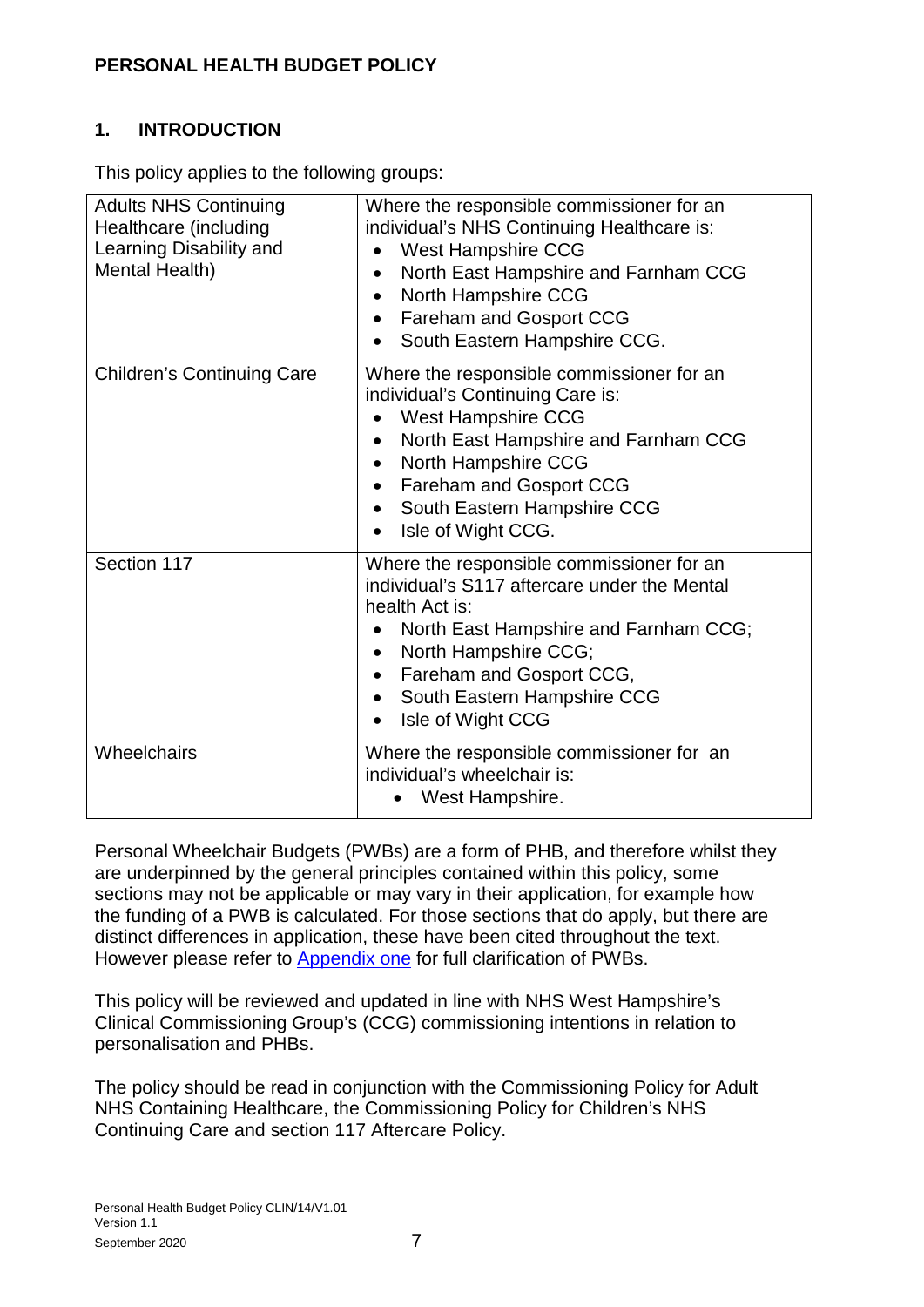### <span id="page-7-0"></span>**1.1 Standards for Person Centred Health Support**

The following national general standards for person centred support comprise of seven outcomes which will be delivered through the implementation of this policy. These seven outcomes are:

| <b>Improved Health and Emotional Wellbeing</b> | To stay healthy and recover quickly from<br>illness.                                                                  |
|------------------------------------------------|-----------------------------------------------------------------------------------------------------------------------|
|                                                |                                                                                                                       |
| <b>Improved Quality of Life</b>                | To have the best possible quality of life,<br>including life with other family members<br>supported in a caring role. |
|                                                |                                                                                                                       |
| <b>Making a Positive Contribution</b>          | To participate as an active citizen,<br>increasing independence where possible.                                       |
|                                                |                                                                                                                       |
| <b>Choice and Control</b>                      | To have maximum choice and control.                                                                                   |
|                                                |                                                                                                                       |
| <b>Freedom from Discrimination, Harassment</b> | To live free from discrimination,                                                                                     |
| and                                            | harassment and victimisation.                                                                                         |
| <b>Victimisation</b>                           |                                                                                                                       |
|                                                |                                                                                                                       |
| <b>Economic Wellbeing</b>                      | To achieve economic wellbeing and have                                                                                |
|                                                | access to work and/or benefits as                                                                                     |
|                                                | appropriate.                                                                                                          |
|                                                |                                                                                                                       |
| <b>Personal Dignity</b>                        | To maintain personal dignity and be                                                                                   |
|                                                | respected by others.                                                                                                  |

### <span id="page-7-1"></span>**2. BACKGROUND**

The NHS England mandate in 2014 outlined the Government's aim that in the future everyone in England that could benefit from a PHB would be offered the option of having one.

[Adults eligible for NHS Continuing Healthcare](https://www.england.nhs.uk/personal-health-budgets/personal-health-budgets-in-nhs-continuing-healthcare/) and [children in receipt of continuing](https://www.england.nhs.uk/personal-health-budgets/personal-health-budgets-for-children-young-people-and-families/)  [care](https://www.england.nhs.uk/personal-health-budgets/personal-health-budgets-for-children-young-people-and-families/) have had a right to have a PHB since October 2014 and they should be the default option for these groups since 1 April 2019.

Following a consultation run in 2018 by the Department of Health and Social Care and NHS England, where nearly 9 out of 10 people supported the proposals, from 2 December 2019 two additional groups are entitled to a PHB:

- **Wheelchair budget:** People who are referred and meet the eligibility criteria of their local wheelchair service, and people already registered with the wheelchair service, when they require a new wheelchair either through a change in clinical needs or in the condition of the current chair. This group will have a right to a PWB to give them more choice and flexibility over the chair provided.
- **Section 117 aftercare:** For people who are discharged from hospital with section 117 aftercare entitlement (the provision or arrangement of help and support for people who have been detained in hospital under sections 3, 37,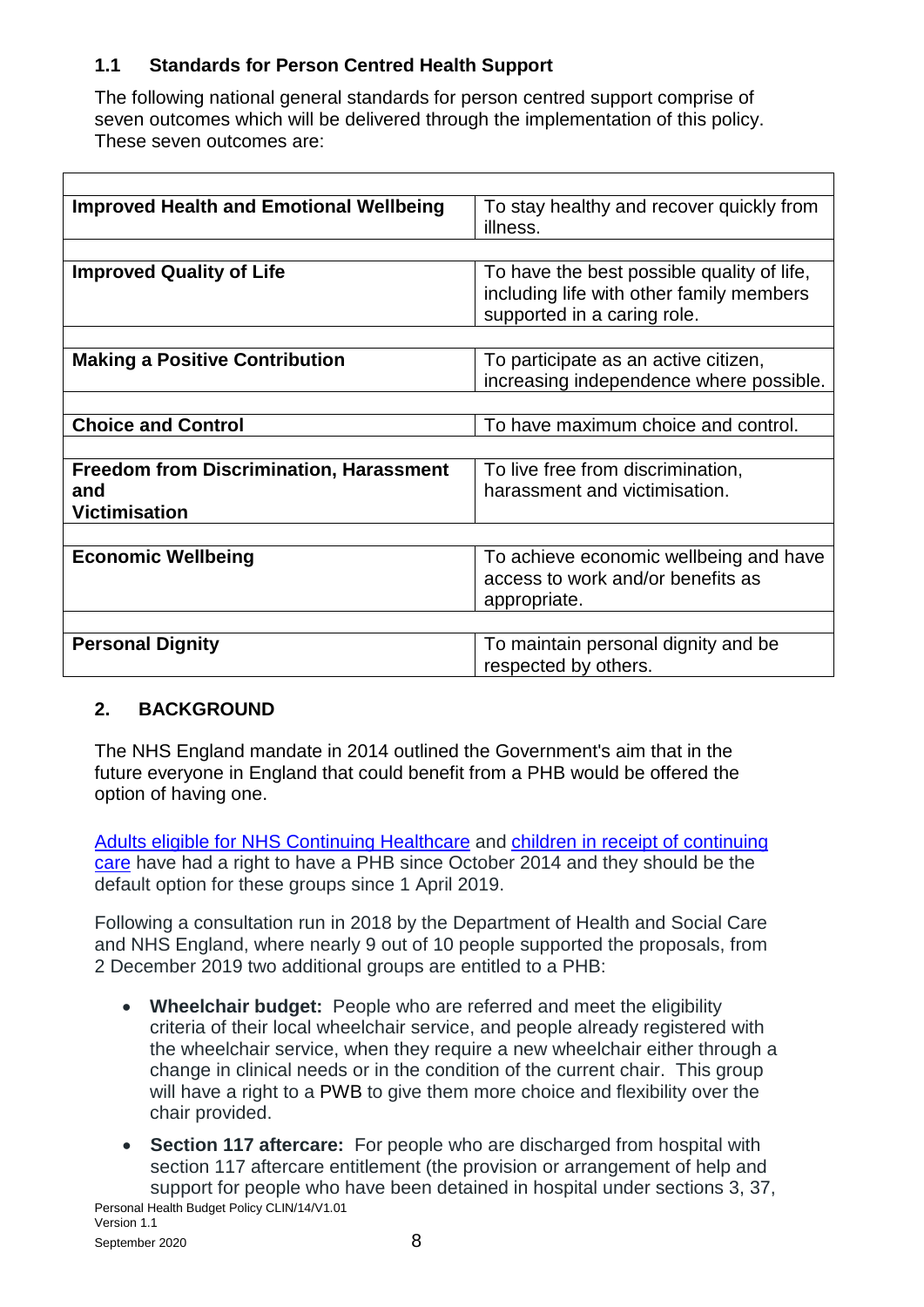45A, 47 or 48 of the [Mental Health Act 1983,](https://www.legislation.gov.uk/ukpga/1983/20/contents) when they leave hospital), a personal health budget may be considered during the discharge planning stage to ensure that care is personalised to meet the persons aftercare needs in the community. A PHB will also be considered at any review of the person's section 117 aftercare package of support in the community.

There is a cohort of joint funded LD individuals who are not eligible for NHS CHC but have health needs which are currently funded by the CCG. These individual's would also be eligible for a PHB in conjunction with the local authority.

Health and care services must be transformed to address demographic and financial pressures, technological advances and changing attitudes. Personalised care provides a proactive and holistic approach to healthcare transformation, involving greater engagement with people and communities. It has a major part to play in securing the sustainability of the NHS and other care services.

#### The Next Steps on the NHS Long term Plan

<https://www.longtermplan.nhs.uk/publication/nhs-long-term-plan/> has reiterated the aim for the NHS to deliver more personalised care across England. PHBs are a key part of this expansion, improving outcomes whilst considering value for money. The vision is that in the future people should expect the same focus on their independence, the same regard for their wishes and the same opportunities to make choices and take control, whether they have a long term physical or mental health condition, a complex need, or are making a decision about particular care or treatment, such as maternity services or at the end of life. Please see illustration at [Appendix two.](#page-41-0)

### <span id="page-8-0"></span>**3. PERSONAL HEALTH BUDGETS**

A leaflet explaining PHBs has been co-produced by the Adults NHS CHC team in Hampshire with a group of people with lived experience of NHS Continuing Healthcare. The leaflet is titled 'Personal Health Budgets: Your questions answered' and is available on the West Hampshire Clinical Commissioning Group website

[https://westhampshireccg.nhs.uk/wp-content/uploads/2020/03/PHB-Information-](https://westhampshireccg.nhs.uk/wp-content/uploads/2020/03/PHB-Information-Booklet-March-2020.pdf)[Booklet-March-2020.pdf](https://westhampshireccg.nhs.uk/wp-content/uploads/2020/03/PHB-Information-Booklet-March-2020.pdf)

A leaflet explaining PHBs is also available on request from the Children's complex care team.

### <span id="page-8-1"></span>**3.1 Definition of a Personal Health Budget**

A PHB is an amount of money to support the identified healthcare and wellbeing needs of an individual, which is planned and agreed between the individual, or their representative, and the local clinical commissioning group (CCG). It isn't new money, but a different way of spending health funding to meet the needs of an individual. There are essentially three ways (or a combination of) for individuals to receive and manage a PHB. A direct payment for healthcare is one of the ways of providing all or part of a PHB. See section [4.6](#page-15-0) for details of the three ways and section [4.2](#page-12-0) for details of who can manage a direct payment on behalf of an individual.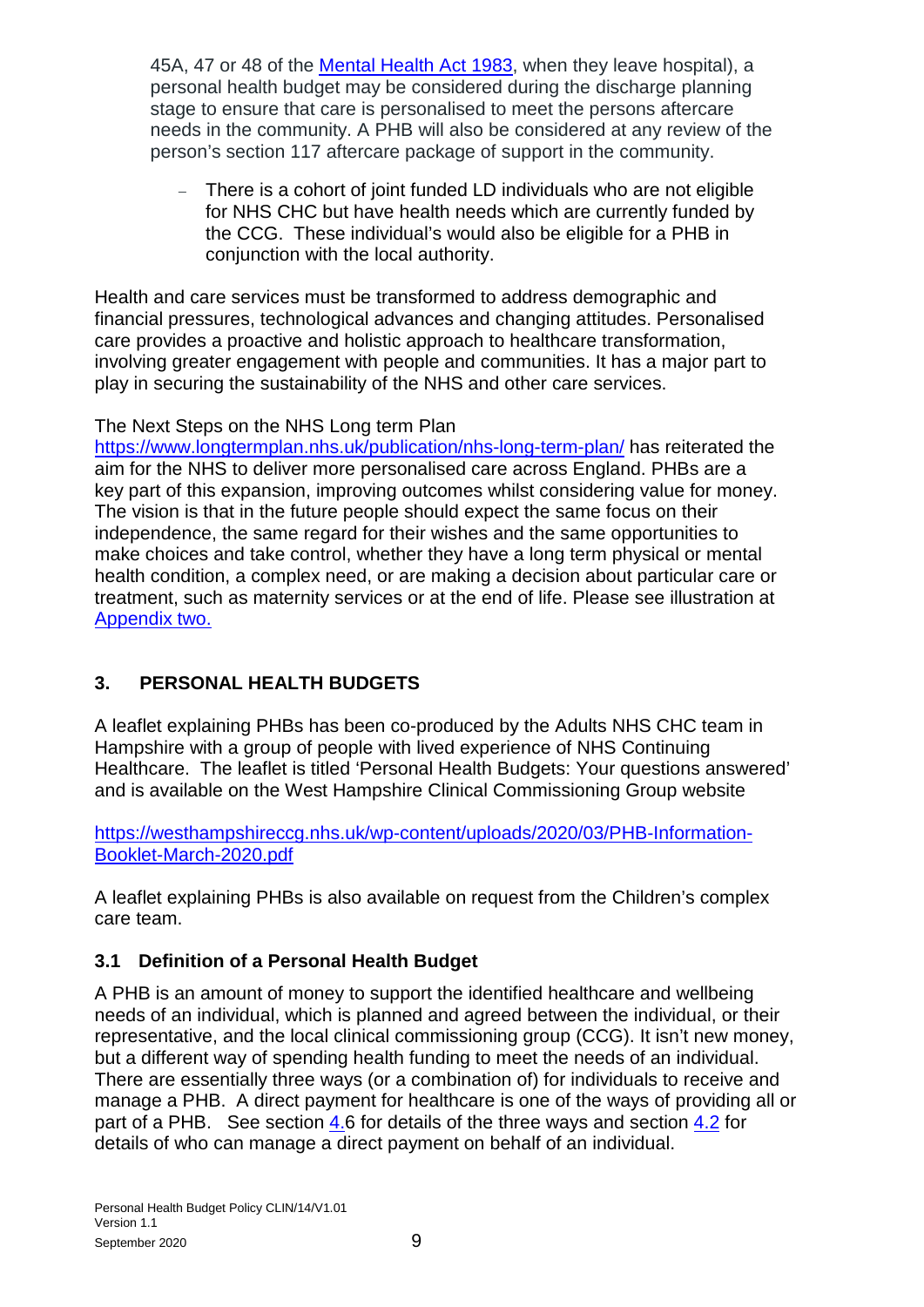PHBs are one way to give people with long term health conditions and disabilities more choice and control over the money spent on meeting their health and wellbeing needs.

A PHB may be used for a range of things to achieve agreed health and wellbeing outcomes. This can include therapies, personal care and equipment but there are some restrictions in how the budget can be spent. See section [3.2](#page-9-0) for details of exclusions.

The PHB process begins once an individual has been assessed as eligible to have a PHB rather than a traditional care package. There are six basic steps to the PHB process which are set out below:

- 1. Making contact
- 2. Understanding health and wellbeing needs
- 3. Working out the amount of money available
- 4. Agreeing a care and support plan
- 5. Organising care and support
- 6. Monitoring and review

### <span id="page-9-0"></span>**3.2 Law around Personal Health Budgets**

By law, PHBs cannot be spent on:

- Alcohol
- Tobacco
- To fund gambling or debt repayment
- Or any illegal activities
- Adaptations to property/property restoration or repairing structural damage within the home.

### **The following are also not to be included:**

- Anything that has NOT been agreed in the care and support Plan.
- Medication, prescriptions and other chargeable services.
- Primary medical services such as GP care, dental treatment.
- Treatments that would not normally be funded by the NHS (therapeutic interventions are permitted).
- Urgent or emergency treatment services.
- Equipment that would otherwise be provided by the NHS
- General food and living costs such as rent and clothing.
- Utility bills (there may be exceptional circumstances where costs are linked to clinically required equipment).
- Long-term residential or nursing care (a notional budget can be provided however)
- Vaccination or immunisation, including population -wide immunisation programme
- Screening

Personal Health Budget Policy CLIN/14/V1.01 Version 1.1 September 2020 10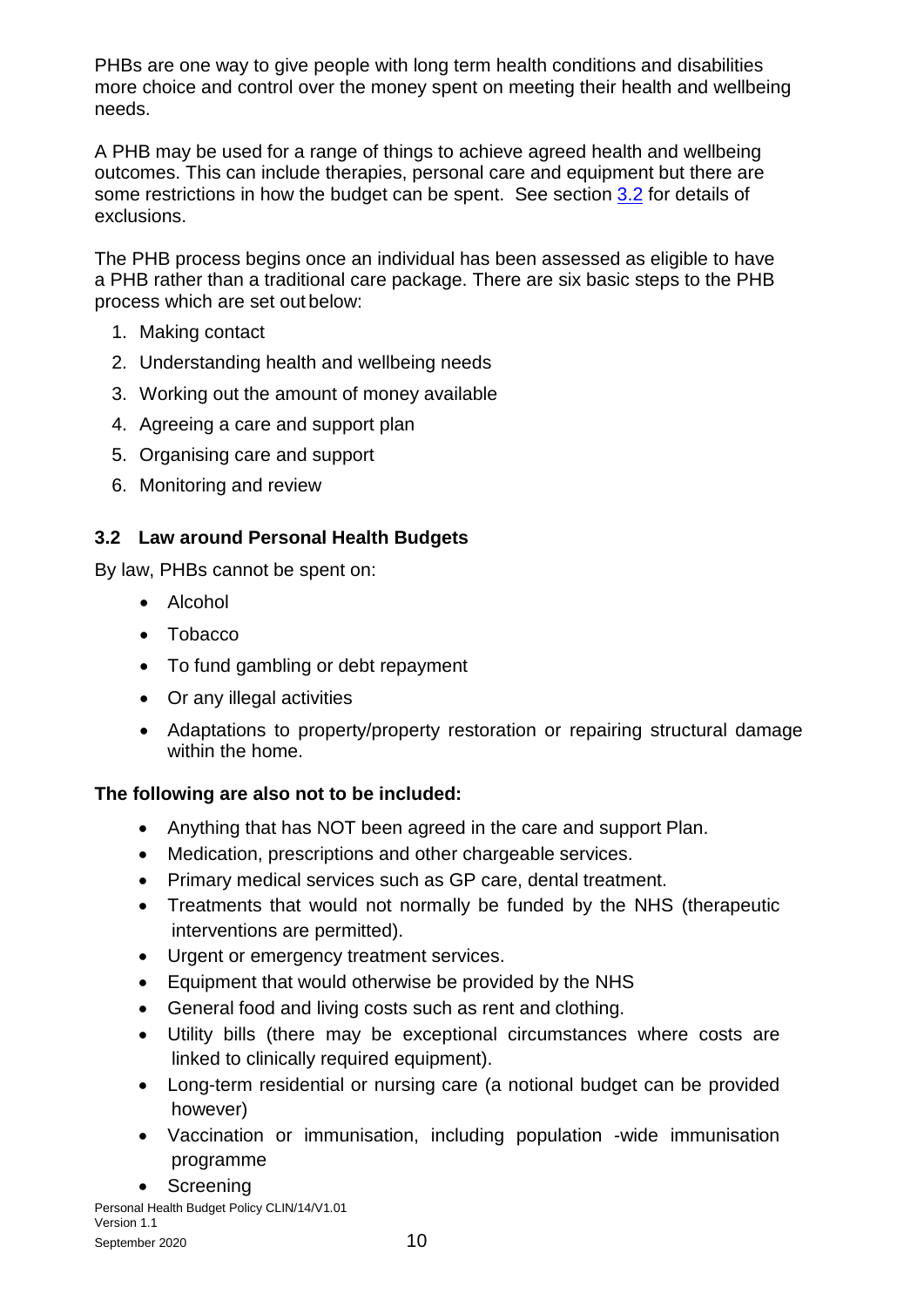- The national child measurement programme
- NHS health checks

# <span id="page-10-0"></span>**3.3 Essentials for Person Centred Support Planning**

To have a personalised and integrated approach to care a person should:

- Be able to access information and advice that is clear and timely and meets their individual information needs and preferences
- Experience a co-ordinated approach that is transparent and empowering
- Have access to a range of peer support options and community based resources to help build knowledge, skills and confidence to manage their health and wellbeing
- Wherever possible, be valued as an active participant in conversations and decisions about their health and wellbeing
- Be central in developing their personalised care and support plan and agree who is involved
- Be able to agree the health and wellbeing outcomes they want to achieve, in dialogue with the relevant health, education and social care professionals.

### <span id="page-10-1"></span>**3.4 Essentials to be able to count as a Personal Health Budget**

NHS England has developed a number of guidelines in defining 'what is a PHB?' for their monitoring and reporting purposes. To be counted, the person with a PHB must:

- Be central in developing their personalised care and support plan and agree who is involved
- For those individuals who are assessed to lack capacity, a representative or advocate should be involved in developing a care and support plan alongside the individual.
- Be able to agree the health and wellbeing outcomes (and learning outcomes in the case of children and young people) they want to achieve, in a dialogue with the relevant health, education and social care professionals
- Know upfront an indication of how much money they have available for healthcare and support
- Have enough money in their budget to meet the health and wellbeing needs and outcomes agreed in the personalised care and support plan
- Have the option to manage the money as a direct payment, a notional budget, third party budget or a mix of these approaches
- Be able to use the money to meet outcomes in ways and at times that make sense to them, as agreed in the personalised care and support plan.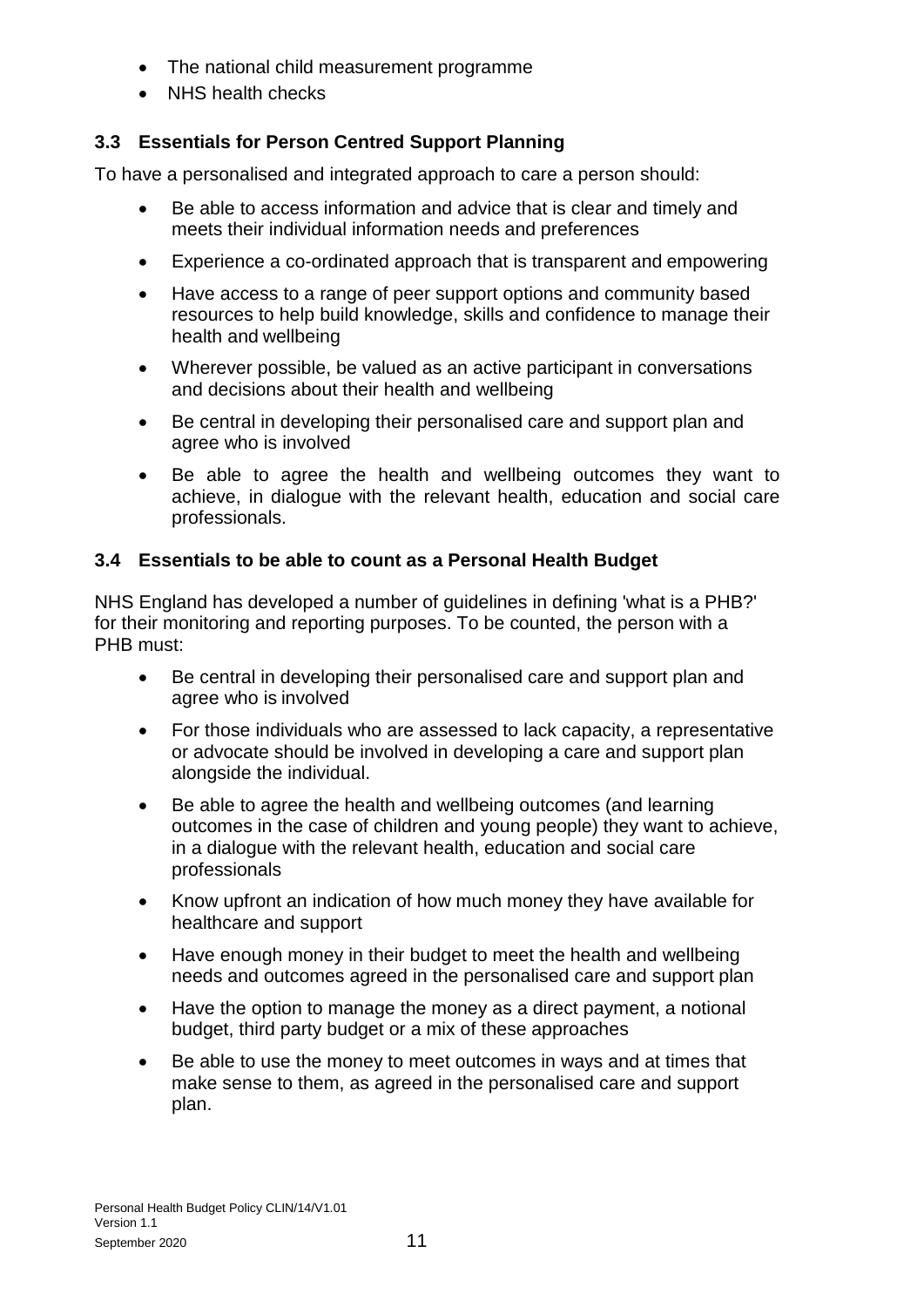### <span id="page-11-0"></span>**4. SCOPE**

### <span id="page-11-1"></span>**4.1 Who can have a Personal Health Budget?**

Apart from exclusions contained within the regulations a PHB can be offered to anyone who is likely to benefit:

- People receiving NHS Continuing Healthcare, Children's Continuing Care and after care services provided under section117, and wheelchairs already have an entitlement to have a PHB
- People who have high levels of need but are not NHS Continuing Healthcare, but who have health needs which would be suitable
- Parents and children over age 16 with education, health and care plans, who could benefit from a joint budget including a contribution from the **NHS**
- Parents of children hold the budget for under 16's
- People with learning disabilities or autism and high support needs (in line with [Sir Stephens Bubb's](https://www.england.nhs.uk/wp-content/uploads/2014/11/transforming-commissioning-services.pdf) report)
- People who make ongoing use of mental health services
- People with long-term conditions for whom current services are unsuccessful, resulting in increased access to acute services; and
- People who need high cost, longer term rehabilitation e.g. people with acquired brain injury, spinal injury or mental health recovery.

There are no exclusions by diagnosis or by virtue of mental capacity.

For those individuals who lack mental capacity, a representative can provide support with care planning and decision making relating to PHBs. Advocacy support can be arranged for anyone who does not have a representative. For those who have capacity but may require assistance, advocacy support is also available.

The CCG adheres to the NHS England guidance in relation to when it is appropriate to decline a PHB and reserves the right to explore this on a case by case basis. Individuals whose application has been declined will be given information on the [CCG Complaints procedure](https://www.westhampshireccg.nhs.uk/make-a-formal-complaint) should they wish to progress through this route.

In the following circumstances the CCG may not grant a direct payment, although other forms of PHB (such as a notional budget) may still be available subject to eligibility:

- Care not provided in the home environment (e.g. individuals in nursing homes);
- Safeguarding concerns being reported/under investigation;
- Evidence that an individual has previously been unable to manage a direct payment;
- Previous evidence of financial fraud;
- Where the value of the PHB forms part of an existing contract at this time, and to provide a PHB would result in significant double funding, and create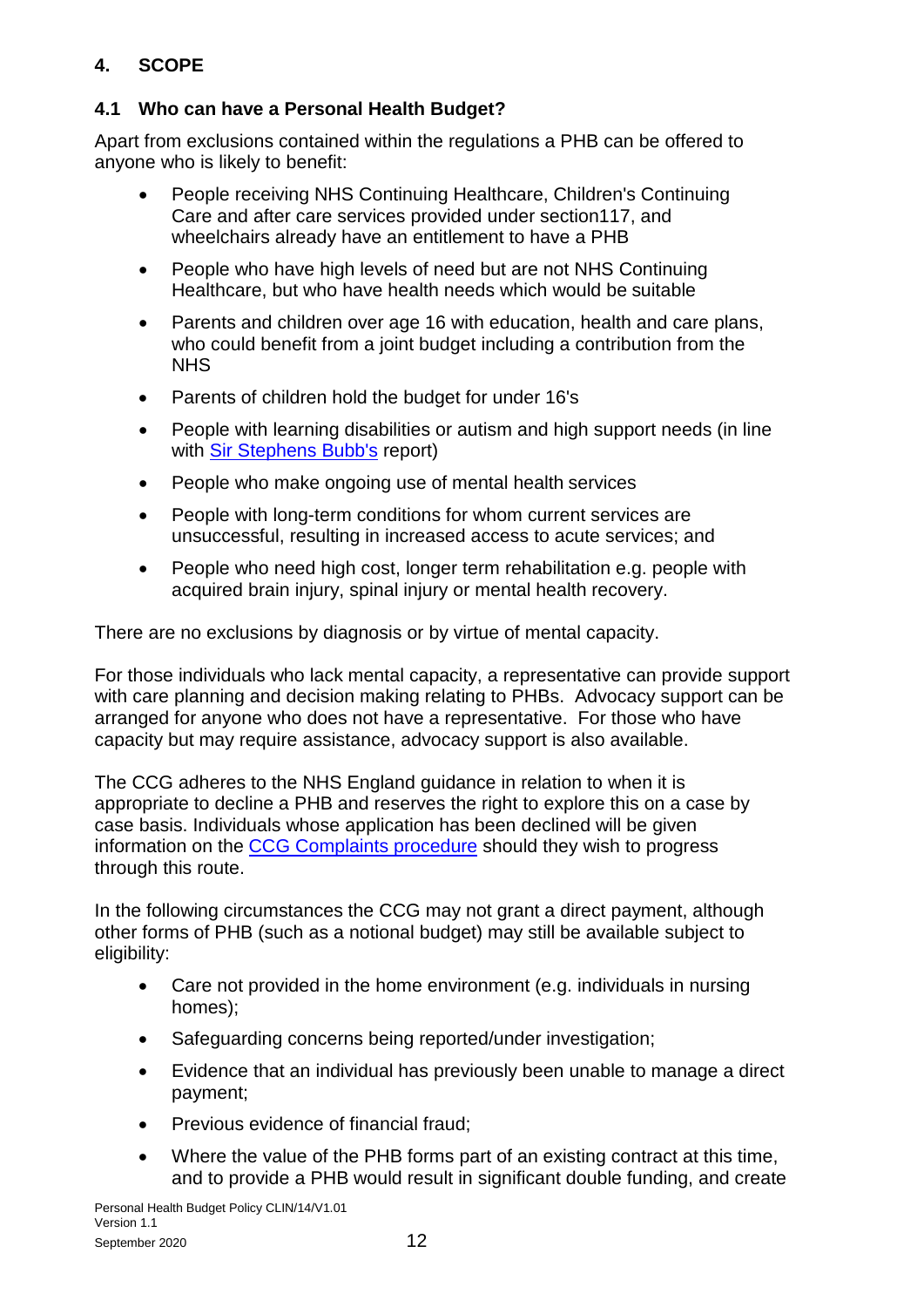financial risk to the CCG or other provider, or set a precedent which could destabilise the service, unless specifically agreed with the CCG;

- If an assessment indicates that the person (or their representative) would not be able to manage them;
- If an assessment indicates that it is inappropriate for that person given their condition or the impact on that person of their particular condition;
- If the benefit to the individual of having a direct payment for healthcare does not represent value for money;
- If providing services in this way will not provide the same or improved outcomes;
- If the direct payment has not or will not be used for the agreed purposes.

### <span id="page-12-0"></span>**4.2 Who can be in receipt of a direct payment?**

In determining whether a direct payment should be made to an individual, the CCG should consider

- whether it is appropriate for someone with that individual's condition;
- the impact of that condition on the individual's life; and
- whether a direct payment represents value for money.

A direct payment may only be made to an individual who is 16 or over, has capacity to consent to a direct payment and is not an individual detailed in the [NHS Direct payment regulations 2013](https://www.legislation.gov.uk/uksi/2013/1617/schedule/made) exclusions.

### <span id="page-12-1"></span>**4.3 Direct payments in respect of an individual who lacks capacity**

Direct payments may be made for an individual, other than a child, who is assessed to lack capacity to consent to a direct payment (under the [Mental](http://www.legislation.gov.uk/ukpga/2005/9/pdfs/ukpga_20050009_en.pdf)  [Capacity Act 2005\)](http://www.legislation.gov.uk/ukpga/2005/9/pdfs/ukpga_20050009_en.pdf) if the individual has a representative who consents to managing the direct payment on their behalf.

The CCG may appoint a representative it considers appropriate to receive and manage a direct payment on behalf of the individual.

A representative to whom a direct payment is made should:

- agree to act on the individual's behalf in relation to the direct payment;
- act in the best interests of the individual when securing the provision of services;
- be responsible for all contractual arrangements entered into for the benefit of the individual;
- use the direct payment in accordance with the care and support plan; and
- comply with direct payment regulations.

If the proposed representative is not a [close family member](#page-29-0) of the person, living in the same household as the person, or a friend involved in the person's care, then the representative will be required to apply for an enhanced DBS certificate and the CCG will consider the information before giving their consent.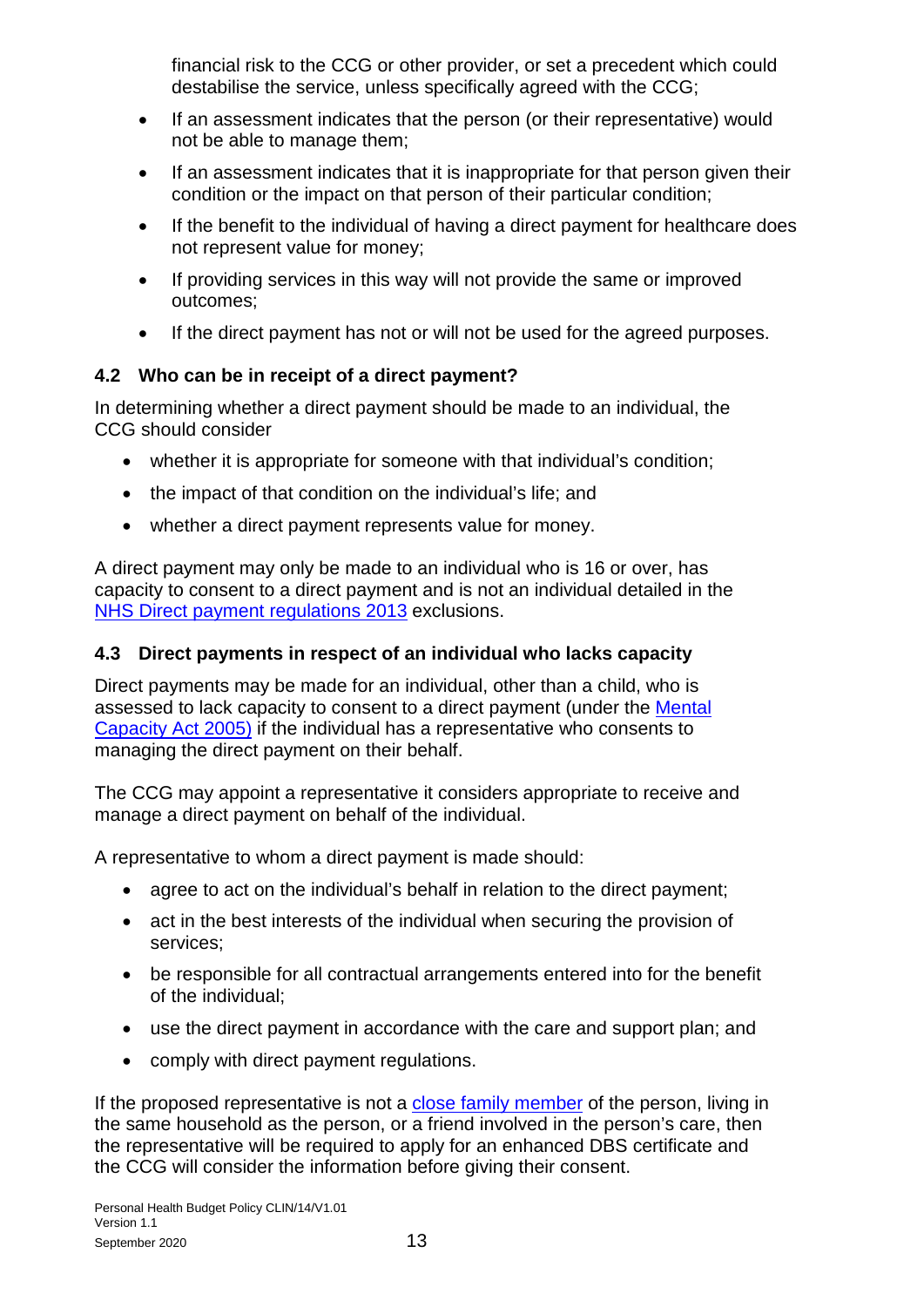Where a direct payment has been granted but the CCG subsequently identifies that the individual no longer has the necessary capacity, payments to the individual may continue if:

- the CCG is reasonably satisfied that the lack of capacity is likely to be temporary;
- a representative or nominee agrees to receive direct payments on the individual's behalf; and
- direct payments are made subject to the condition that the representative or nominee must allow the individual to manage the direct payments themselves for any period where the CCG is satisfied they have the necessary capacity.

Where an individual without capacity gains or regains capacity to consent to the making of a direct payment to them:

- if the individual and their representative or nominee consents, the CCG may continue to make direct payments to the representative or nominee in accordance with the care and support plan;
- if the individual does not consent to the continued making of direct payments to the representative or nominee, the CCG must stop making the direct payments;
- The CCG must as soon as reasonably possible review the making of the direct payments.

### <span id="page-13-0"></span>**4.4 Nominated person**

The following individual's may nominate someone (a "nominee") to receive a direct payment on an individual's behalf:

- An individual over 16 with capacity to consent to a direct payment;
- the representative of an individual; or
- if the individual lacks capacity, the CCG.

If an individual who lacks capacity to consent to a direct payment has indicated in advance of losing capacity a wish to have another person nominated to receive direct payments on their behalf, that other person shall be a nominee.

A nominee to whom a direct payment is made in respect of an individual must:

- be responsible for all contractual arrangements entered into for the benefit of the individual;
- use the direct payment in accordance with the care and support plan; and
- comply with direct payment regulations.

Before making a direct payment to a nominee

- the nominee must agree to receive the direct payment; and
- the CCG must agree to the making of the direct payment to the nominee.

Personal Health Budget Policy CLIN/14/V1.01 Version 1.1 If the proposed nominee is not a [close family member](#page-29-0) of the person, living in the same household as the person, or a friend involved in the person's care, then the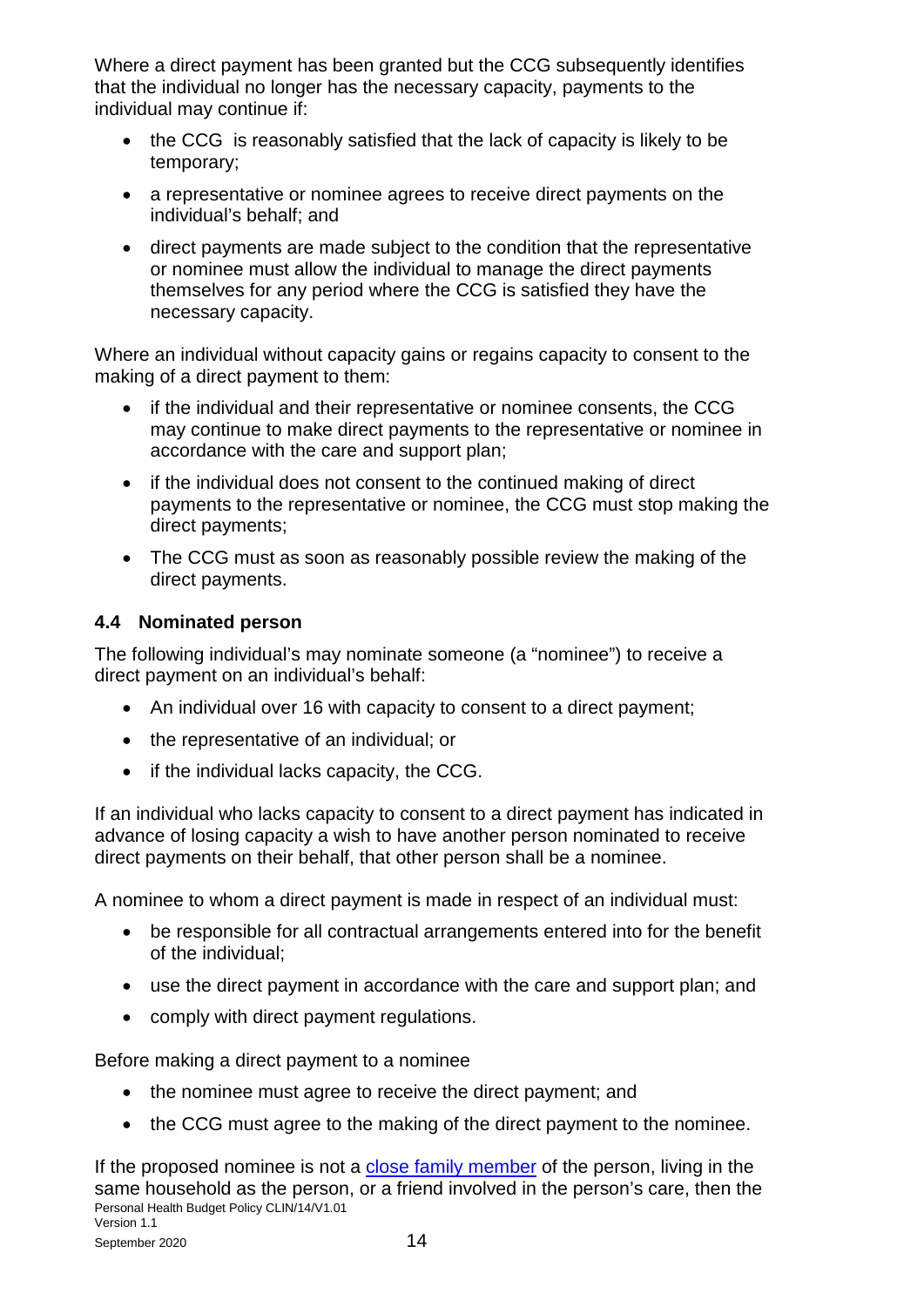nominee will be required to apply for an enhanced DBS certificate and the CCG will consider the information before giving their consent.

If the person who has nominated a nominee notifies the CCG in writing that they wish to withdraw or change the nomination, the CCG must consider whether to stop making the direct payments as soon as reasonably possible.

### <span id="page-14-0"></span>**4.5 Care and Support Plans**

All individuals who wish to have a PHB will have a personalised care and support plan developed. This may be by their case manager, themselves and their family, an independent agency, or a combination of these. The expectation is that all care and support plans will be highly personalised and PHBs will be based on the health and wellbeing outcomes agreed in the individual's care and support plan.

All proposed PHBs will be considered by the CCG and will require evidence that proposed costs are reasonable and appropriate in relation to the identified health and wellbeing outcomes prior to approval.

A meeting is arranged to start the care support planning and to discuss the legal requirement and responsibilities in managing a PHB. This meeting will be arranged with the individual and other relevant persons who may include their nominated representative, family or carers. It is important to allow sufficient time for this meeting to cover all the key areas of responsibilities of managing a PHB.

At the care and support planning meeting the following key areas need to be covered:

- What is important to the person in ensuring their assessed health needs are met;
- How they want their health needs to be met such as the frequency, time of day, who will provide the care;
- What type of PHB would they wish to consider? e.g. a notional budget, a third party, direct payment or a mixture of the options available;
- Do they want to employ their own carers or do they have existing carers and are they being paid in accordance with the regulations;
- Support services that are available to the person in the management and setting up of their PHB;
- Sign post them to information to assist them to make an informed decision on their care.

At the meeting or following the meeting (as appropriate) the following needs to be completed:

- The draft care and support plan will be competed with the individual and/or their nominated representative.
	- − This should include the completion of a risk assessment and allocation of responsibilities for mitigating risk.
- Planning of any contingencies for complexity of condition/health needs
- Confirmation of indicative budget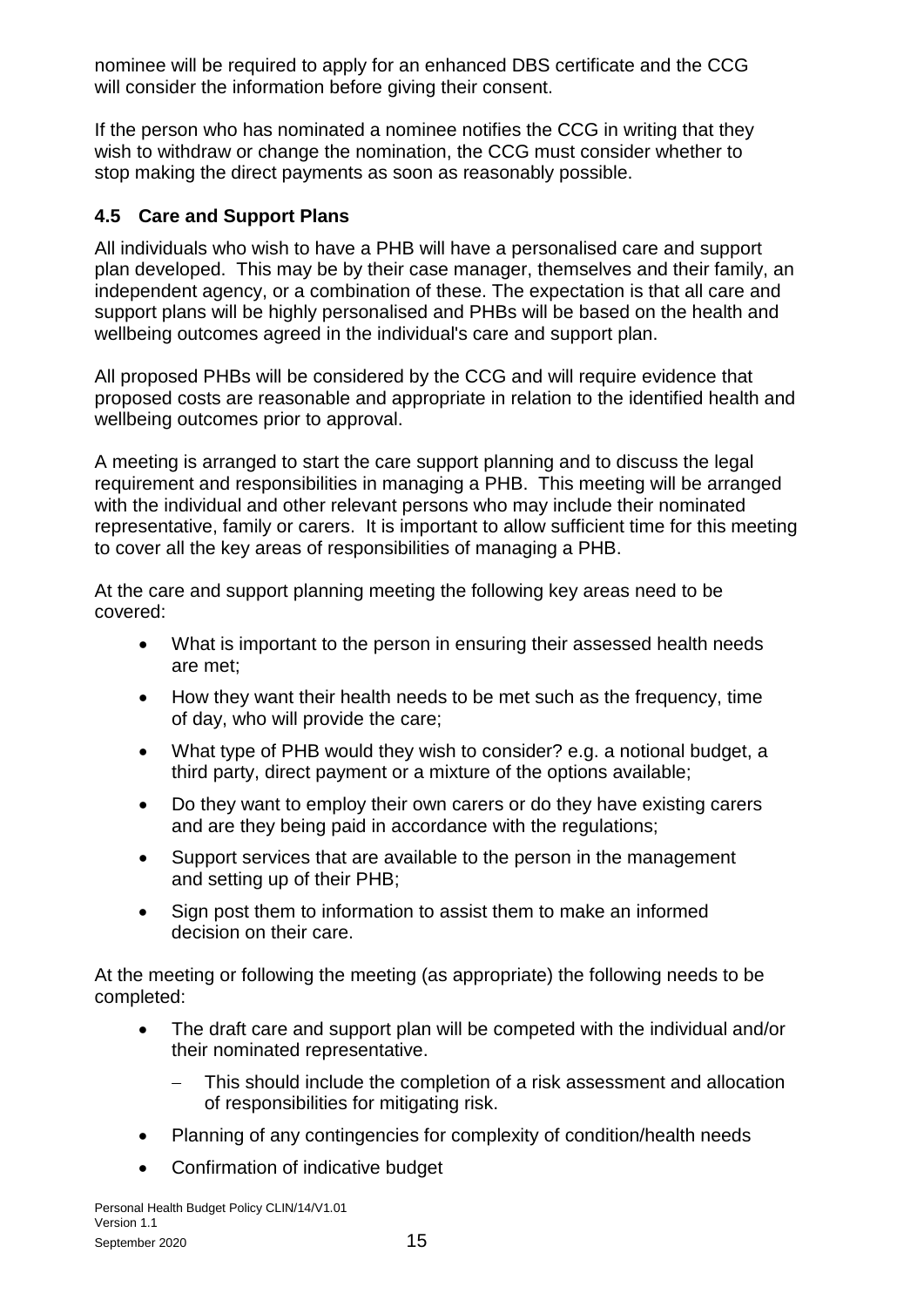Agreement of health and well-being outcomes and final budget\*.

To support the concept of choice and control, the individual will be supported to develop a care and support plan in a person centred way.

\*All budgets are subject to approval at PHB Panel.

#### <span id="page-15-0"></span>**4.6 Ways to Manage the Money**

PHBs can be managed in three ways (or a combination of these):

| <b>Notional Budget</b>                                                                                                              | <b>Third Party Budget</b>                                                                                                                                                                                                                                                                                       | <b>Direct Payment</b>                                                                                                                                                                                                |
|-------------------------------------------------------------------------------------------------------------------------------------|-----------------------------------------------------------------------------------------------------------------------------------------------------------------------------------------------------------------------------------------------------------------------------------------------------------------|----------------------------------------------------------------------------------------------------------------------------------------------------------------------------------------------------------------------|
| The money is held by the<br>NHS and services are<br>commissioned by the<br>NHS according to the<br>care and support plan<br>agreed. | An organisation<br>independent of the person,<br>the local authority and NHS<br>commissioners manages<br>the budget and is<br>responsible for ensuring<br>the right care is put in<br>place, working in<br>partnership with the person<br>and their family to ensure<br>the agreed outcomes can<br>be achieved. | A direct payment is a<br>monetary payment to a<br>person (or their<br>representative or nominee)<br>funded by the NHS, to<br>allow them to purchase the<br>services that are agreed in<br>the care and support plan. |

*\*Direct payments are currently not routinely available as an option for managing a standalone personal wheelchair budget.*

### <span id="page-15-1"></span>**4.7 Supporting Individuals in managing their personal health budget**

Should an individual choose to receive their PHB by way of a direct payment but requires assistance, advice will be given on resources to support them in the community. West Hampshire CCG jointly commissions with Hampshire County Council, a Direct Payment Support Service. The current provider is Enham Trust.

Services provided by Enham Trust include:

- Information for those considering a personal health budget or direct payment
- Full support to set up direct payment including advice regarding employment, insurance, payroll, etc
- Recruitment of personal assistants/carers
- Managed accounts
- Support for existing direct payment clients in resolving employment and budget issues
- Disclosure and Barring Service checks.

Clients who wish to access direct payment support services should discuss with their CHC specialist practitioner who can make a referral on their behalf.

If an individual requires support in setting up or managing their PHB, this will be funded by the CCG via the direct payment support contract.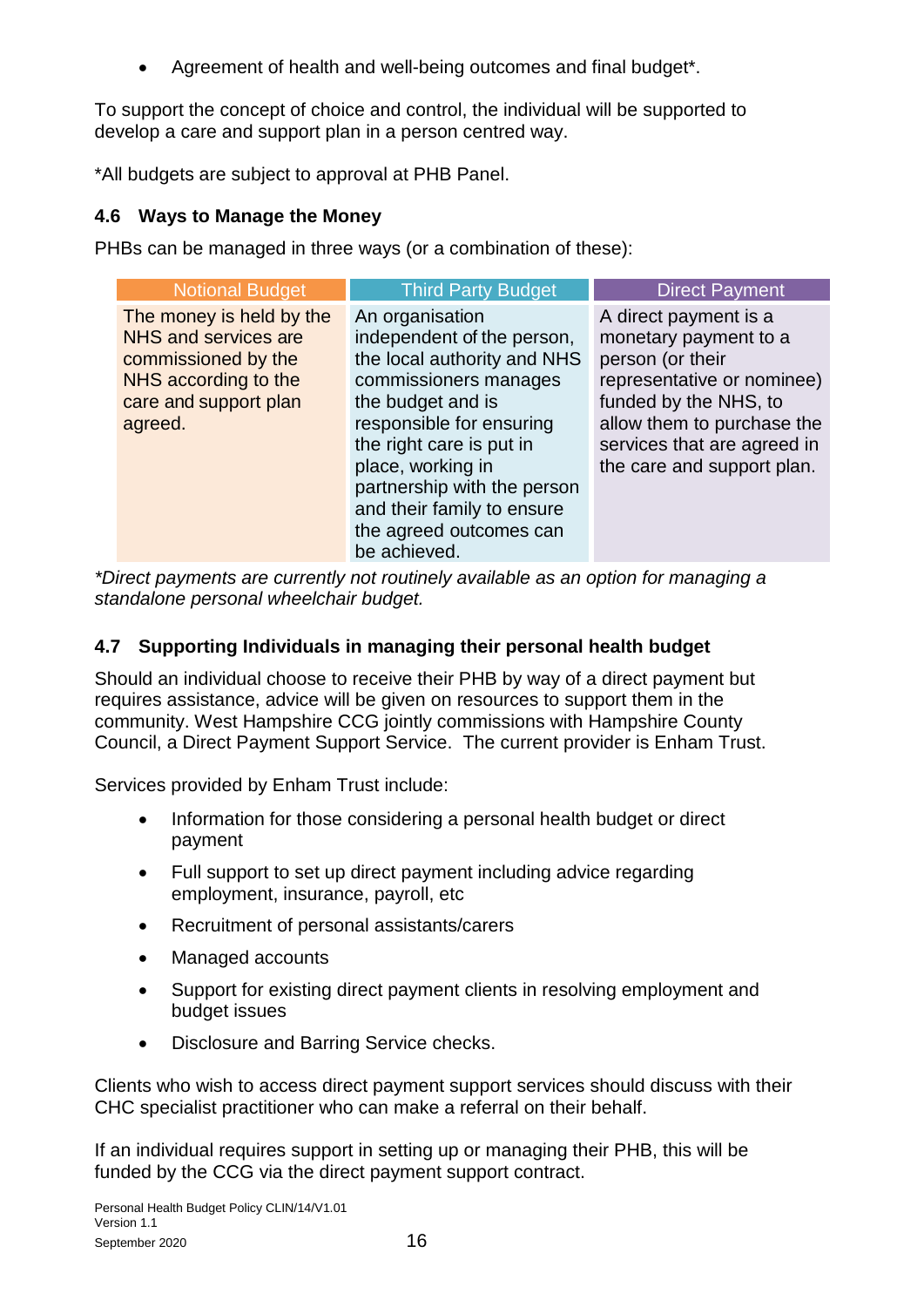The CCG will ensure that individuals are offered information that is easily accessible, reliable and relevant in a format that can be clearly understood.

Payroll services are also available to support direct payment recipients. Funding for this service will be provided by the CCG via the direct payment.

If a direct payment recipient chooses not to use a payroll service, they will be required to adhere to HMRC legislation and provide evidence to the CCG in line with the audit process which is outlined in section [8.3.](#page-33-0)

### <span id="page-16-0"></span>**5. FINANCE**

### <span id="page-16-1"></span>**5.1 NHS Finance Policy**

In line with the NHS finance policy an individual cannot "top up" the cost of care as set out in the care and support plan from their own resources. The individual can purchase additional services which are not identified in the care and support plan but this should take place separately with clear accountability. If there is doubt advice from the CHC specialist practitioner must be sought before any expenditure is made.

For Children and Young People (CYP) their parents or legal guardian retain parental responsibility for their child and so would provide a reasonable level of care or be expected to fund child care consistent with the developmental age of their child. PHBs jointly funded by health and social care or education would also adhere to the local authorities' funding policies. If there is doubt advice from the CYP CC practitioner must be sought before any expenditure is made.

### <span id="page-16-2"></span>**5.2 Indicative Personal Health Budget**

In adults NHS CHC, indicative budgets are based on comparative costs for alternative care options. The PHB budget calculator will be completed to outline the indicative budget which will then be communicated to the eligible individual. This will support with producing the care and support plan.

The CYP CC indicative budgets are based on the care and support plan generated during the initial assessment.

In the cases of PWBs budgets are calculated based on the actual price of NHS provision, based on the cost to the NHS, to meet the individual's mobility needs, and within the mobility provision, the postural and pressure care needs of the service user. In the case of a third party PWB; this will also include an amount for maintenance per year. A PWB is a distinct amount; a PWB will generally last for 5 years before a reassessment is required unless there are significant changes in the user's clinical condition. Please refer to the diagram contained within [Appendix One](#page-37-0) that includes details of top up contributions and third party options.

### <span id="page-16-3"></span>**5.3 Final Personal Health Budget**

The final budget is an amount of money that is agreed once a care and support plan has been written. This is usually calculated by estimating the costs of the care and support arrangements included in the plan. This is likely to be a more accurate guide to the actual costs of support. The final budget (rather than the indicative budget) is the point at which an approval process is needed.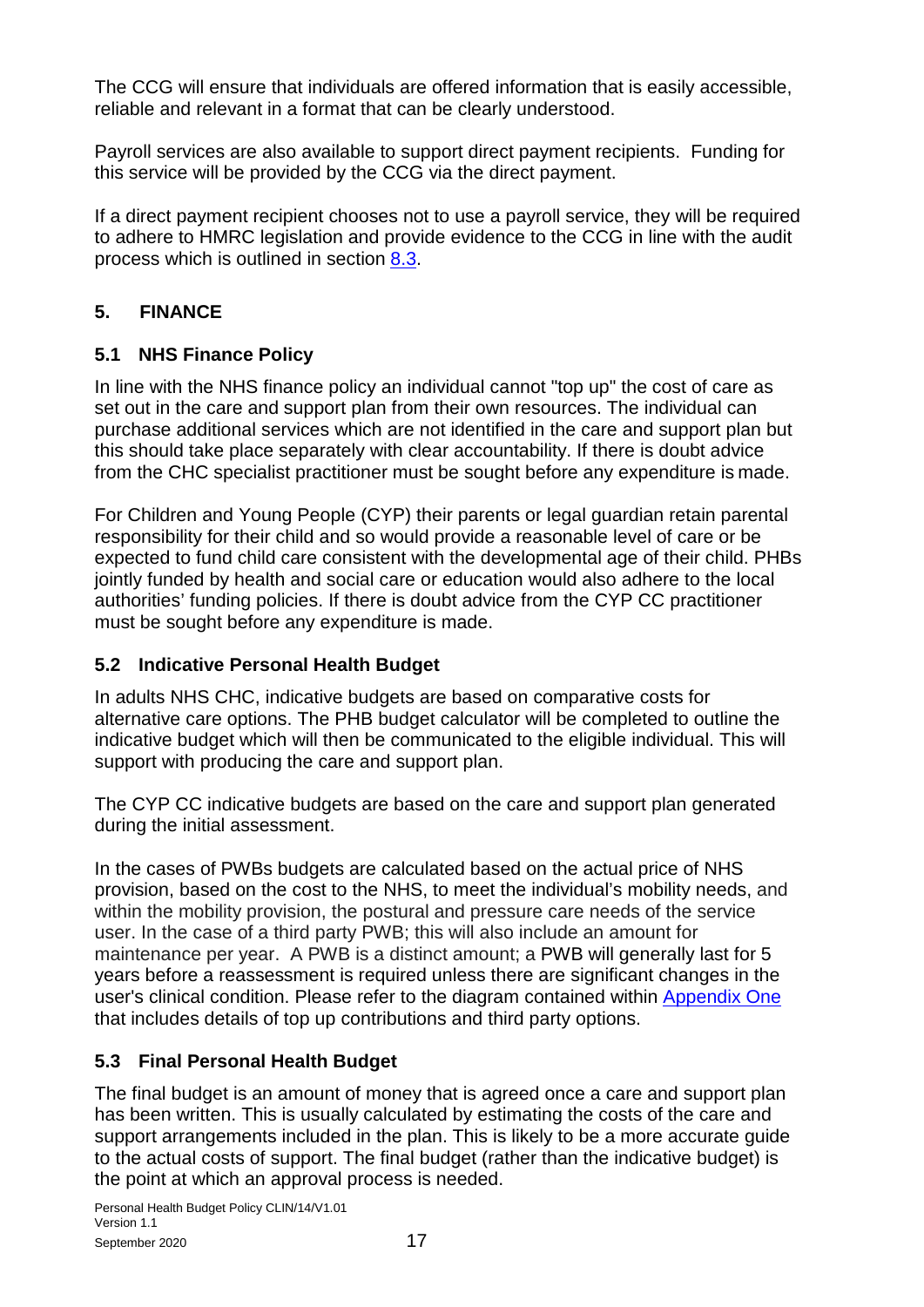The PHB calculator will be completed to outline the final budget which will then be agreed by the CCG and communicated to the eligible individual. This will aid production of the final care and support plan.

There may be a requirement to add a 'one off' amount on top of the budget to allow for start-up costs including training, insurance, advertising for staff and other such requirements. Where this is included, the cost should be broken down as a weekly cost to give an indication of the true cost of the PHB.

Respite should be included when generating a budget where family members or representatives are providing a level of informal care. This should be assessed on a case-by-case basis. Where this is included, the cost should be shown within the weekly budget to give an indication of the true cost of the PHB. Respite payments can be included in weekly payments or paid as a one off payment.

For CYP respite the developmental age of the child would be considered, acknowledging parents are legal guardians and would be expected to provide care for their child and remain their key support both physically and psychologically. CYP respite would be considered in line with the local authority's responsibilities to offer respite or short breaks and take account the intensity of their additional care and support needs.

Payments are made to individuals on a calendar monthly basis.

Start-up costs may be made in advance of the first budget instalment in some circumstances.

### <span id="page-17-0"></span>**5.4 Personal Health Budget approval process**

#### **Adults NHS Continuing Healthcare**

All care and support plans and final budgets must be authorised by the PHB Panel. The panel sits as and when required and the membership consists of:

- Head of Service
- Clinical Operational Manager
- PHB Specialist Practitioner

PHB Panel terms of reference and panel request form can be found:

[https://westhampshireccg.nhs.uk/what-is-nhs-continuing-healthcare/useful](https://westhampshireccg.nhs.uk/what-is-nhs-continuing-healthcare/useful-documents/)[documents/](https://westhampshireccg.nhs.uk/what-is-nhs-continuing-healthcare/useful-documents/)

#### **Children's Continuing Care**

All care and support plans and final budgets must be authorised by the children's Multi Agency Resource Panel (MARP) and/or Complex Care Health Panel.

The MARP panel sits monthly and the membership consists of:

- Head of Commissioning Hampshire County Council CSD (Chair) voting rights
- Associate Director Complex Care Commissioning CCG (Co Chair) voting rights

Personal Health Budget Policy CLIN/14/V1.01 Version 1.1 September 2020 18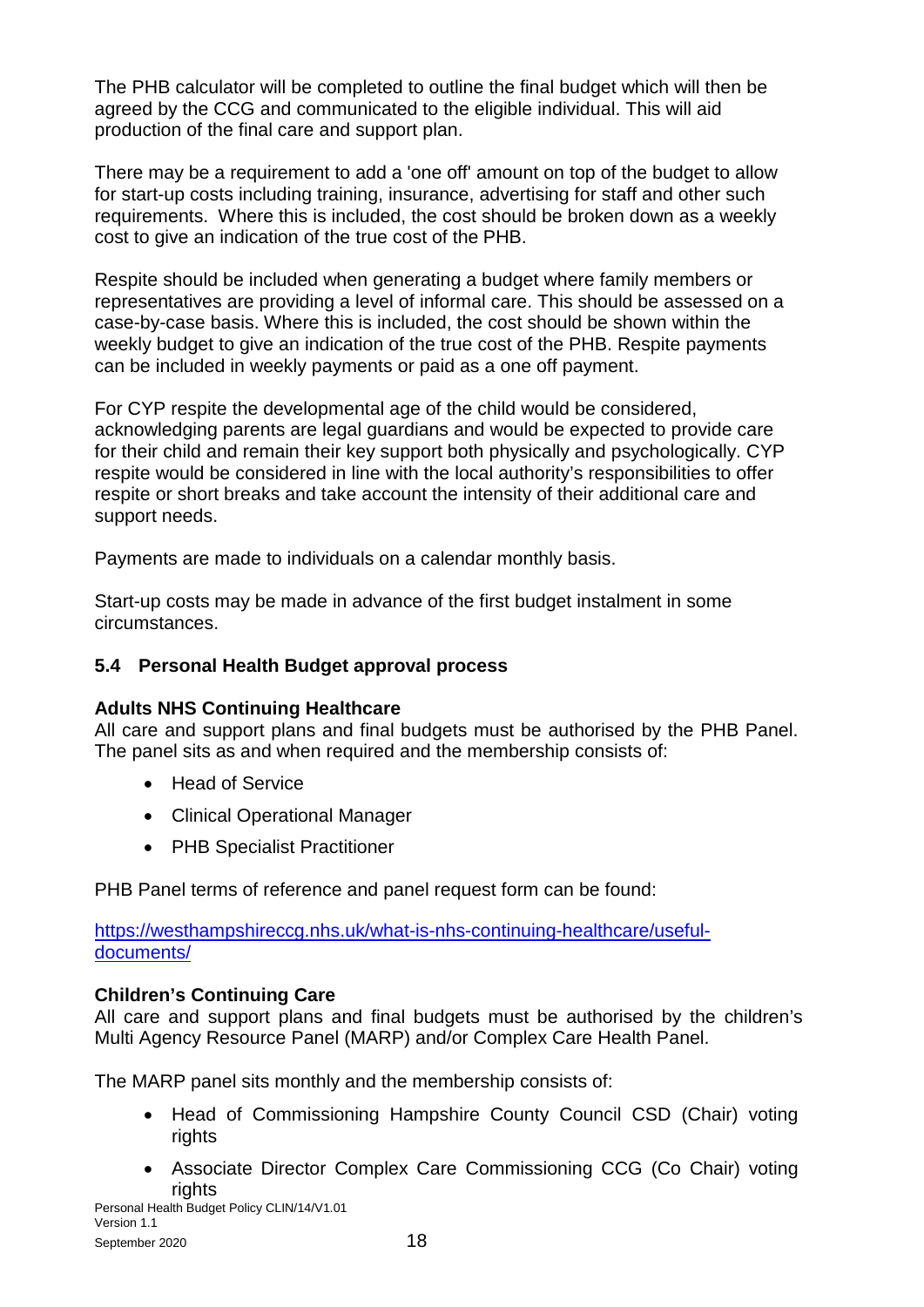- Special Education Senior Officer. voting rights
- Representatives from health; CCG continuing care team, children's community nursing teams, children's learning disabilities, disabled children's social care team and special education officers

The Complex Care Health Panel sits on a regular basis as required and the membership consists of:

- Complex care lead nurse
- Senior Transformation Manager Complex Care
- Continuing care coordinator
- Brokerage Manager

[https://fish.hants.gov.uk/kb5/hampshire/directory/advice.page](https://fish.hants.gov.uk/kb5/hampshire/directory/advice.page?id=CfYomDcks4E)

### <span id="page-18-0"></span>**5.5 Suspending or Stopping Direct Payments**

Direct payments **may** be reduced:

- where the CCG is satisfied that a reduced amount is sufficient to cover the full cost of the current care plan;
- If a surplus payment has accumulated that has remained unused. A surplus may indicate that the individual is not receiving the care they need or too much money has been allocated. As part of the review process, the CCG will establish why the surplus has built up.

Before making a decision to stop or reduce a direct payment, wherever possible and appropriate, the CCG will consult with the person receiving it to enable any misunderstandings or inadvertent errors to be addressed, and enable any alternative arrangements to be made.

Whenever a direct payment is reduced or stopped, the CCG will ensure that the person receiving the direct payment is given reasonable notice, and an explanation regarding the reasons for the decision. This will be done in writing, and will be accessible and understandable to the person involved. The CCG will endeavour to provide a minimum of 14 days' notice to the direct payment recipient of any changes to the direct payment.

In some cases, it may be necessary to stop the direct payment immediately, for example if fraud or theft has occurred. In these circumstances, The CCG will endeavour to protect public money as far as possible, whilst being mindful that they are still under a duty to provide healthcare if the individual requires it. Where possible the CCG will also endeavour to continue to provide a personalised service and maintain continuity of care.

Where direct payments have been reduced, the person receiving care, a representative or nominee may request the CCG to reconsider the decision, and may provide evidence or relevant information to be considered as part of that deliberation. Where this happens, the CCG will inform the person receiving care and any representative or nominee in writing of their decision after reconsideration by the PHB panel, and state the reasons for the decision.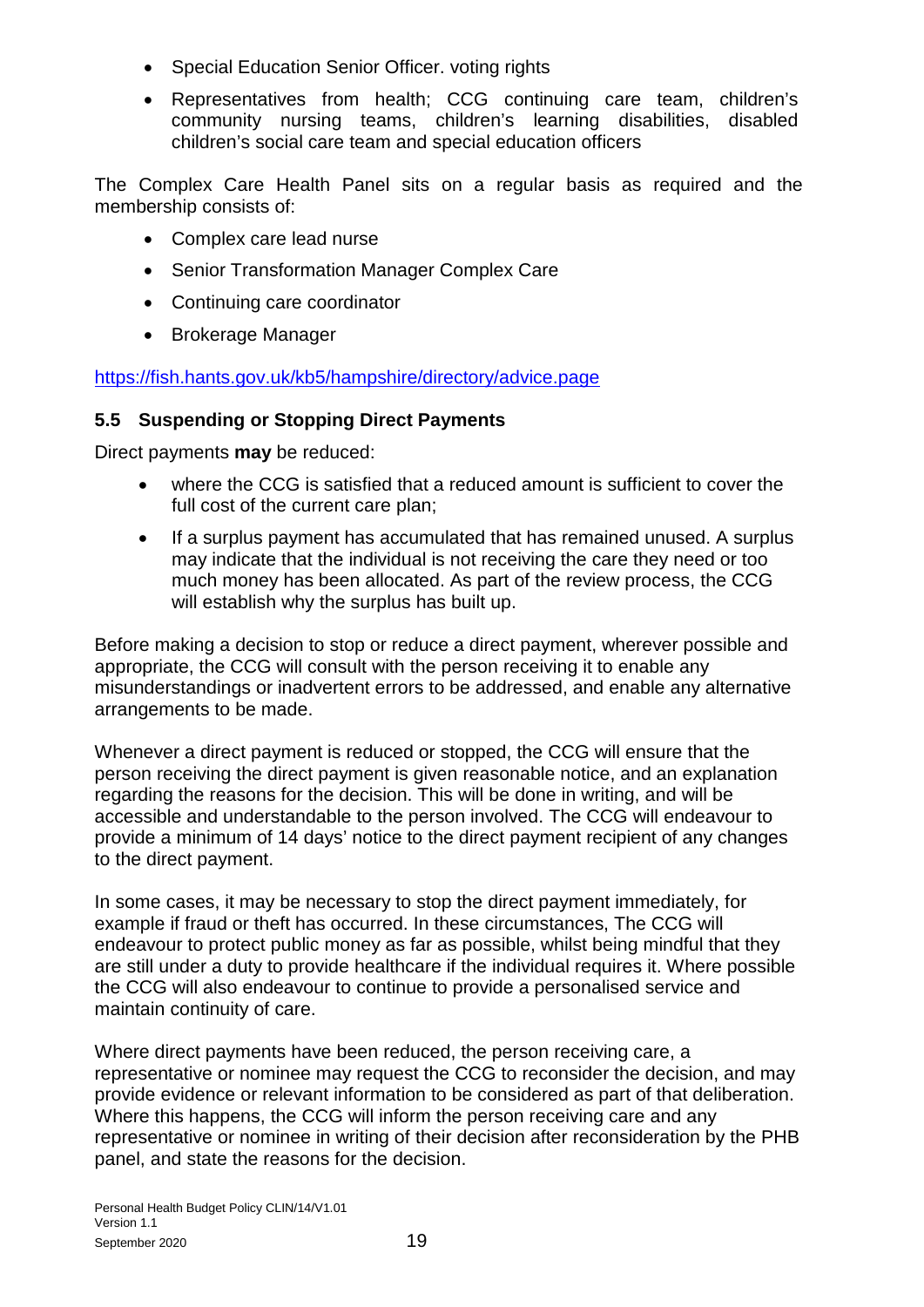The CCG is not required to undertake more than one reconsideration of any such decision. If the person is still unhappy with the decision to reduce the direct payment, they will be referred to the CCG complaints procedure.

The CCG **must** stop paying direct payments if:

- a person, with capacity to consent, withdraws their consent to receiving direct payments;
- a person who has recovered the capacity to consent, does not consent to direct payments continuing; or
- a representative withdraws their consent to receive direct payments, and no other representative has been appointed.

The CCG **may** stop making a direct payment if they are satisfied that it is appropriate to do so. For example, where:

- the person no longer needs care;
- funding responsibility has been handed over to another party, for example local authority or another CCG;
- direct payments are no longer a suitable way of providing the person with care;
- The CCG has reason to believe that a representative or nominee is no longer suitable to receive direct payments, and no other person has been appointed;
- a nominee withdraws their consent, and the person receiving care or their representative does not wish to receive the direct payment themselves;
- the person has withdrawn their consent to the nominee receiving direct payments on their behalf;
- the direct payment has been used for purposes other than the services agreed in the care plan;
- fraud, theft or an abuse in connection with the direct payment has taken place; or
- the person has died.

If, for whatever reason, the person receiving care is no longer able or willing to manage the direct payment, the CCG is responsible for fulfilling the contractual obligations the person entered into, providing the contract adheres to this PHB policy.

After a direct payment is stopped, providing the direct payment recipient has adhered to this PHB policy, all rights and liabilities acquired or incurred as a result of a service purchased by direct payments will transfer to the CCG. The exception to this is where funding responsibility for care has been transferred to another party.

In the event of the death of the service user or other reason for termination of this agreement, a representative must ensure that the direct payment bank account is closed and the balance returned to the CCG. Monies within the account must not go into the personal assets/estate of the individual.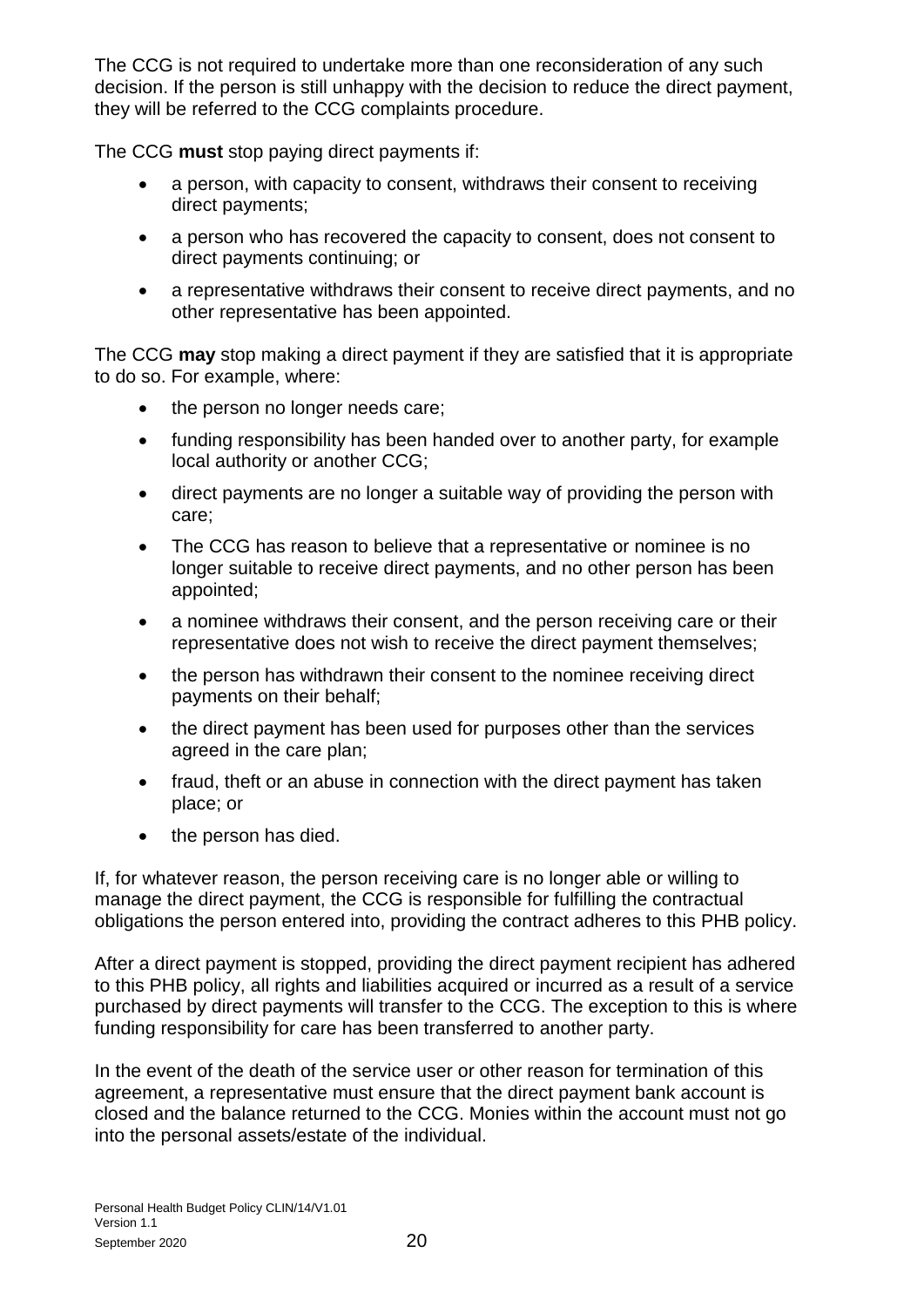For Adult NHS CHC and placements a specialist practitioner will support the representative in determining the balance to be repaid once monies owing for care have been reconciled. Once requested, any funding within the PHB bank account should be immediately returned to the CCG. For Children's Continuing Care the nurse co-ordinator and brokerage manager will support the representative as above.

### <span id="page-20-0"></span>**5.6 Use of a PHB away from normal place of residence**

There is no formal entitlement to holiday funding within a PHB. For those individuals where an agreed health and wellbeing outcome/respite provision is detailed in the care and support plan and involves use of the budget whilst away from their usual place of residence (whether in the United Kingdom or abroad), the individual, representative or nominee

- Must ensure the individual and personal assistants (PAs) are insured to travel. The PHB cannot be used to pay for these insurances. It is the responsibility of the individual to fund this.
- If an increase in personal assistant/s or service provider staff/hours of care/cost of care is required, this must be agreed in advance. No extra resources will be provided although it may be possible to agree rearrangement of existing allocated resources.
- The individual is responsible for funding the insurance, travel and accommodation costs of accompanying personal assistant/s or service provider staff.
- Must ensure that the PHB funding is only used for items/activities identified in the Care and Support Plan.

### <span id="page-20-1"></span>**5.7 Funding for Travel and Mileage**

A PHB can cover travel costs such as bus fares to activities which are part of the care and support plan. When appropriate a PHB can provide a contribution towards the mileage at the NHS standard rate. However, if the individual has a mobility car or higher rate Mobility Allowance the CCG would not pay the full HMRC/NHS mileage rate but only the reduced mileage rate. The standing costs for funding a car should be met from the Mobility Allowance as these costs would need to be met regardless. If the individual is not in receipt of Mobility Allowance at higher rate than the PHB would meet the HMRC/NHS rates. Calculations are based on the average distance between the individual's home and the activity and in line with the [CCG's Commissioning policy for Adult NHS Continuing Healthcare.](https://westhampshireccg.nhs.uk/document/commissioning-policy-adult-continuing-healthcare-jan-2020/) This section does not apply to children and young people.

### <span id="page-20-2"></span>**6. PERSONAL ASSISTANTS**

All directly employed personal assistants must be paid through a payroll service, the cost of which will be included in the PHB package.

Any individual wishing to employ a personal assistant must adhere to advice provided by CHC specialist practitioner, Enham Trust (where appropriate) and relevant employers liability insurance company to ensure that they are supported in good employment practice.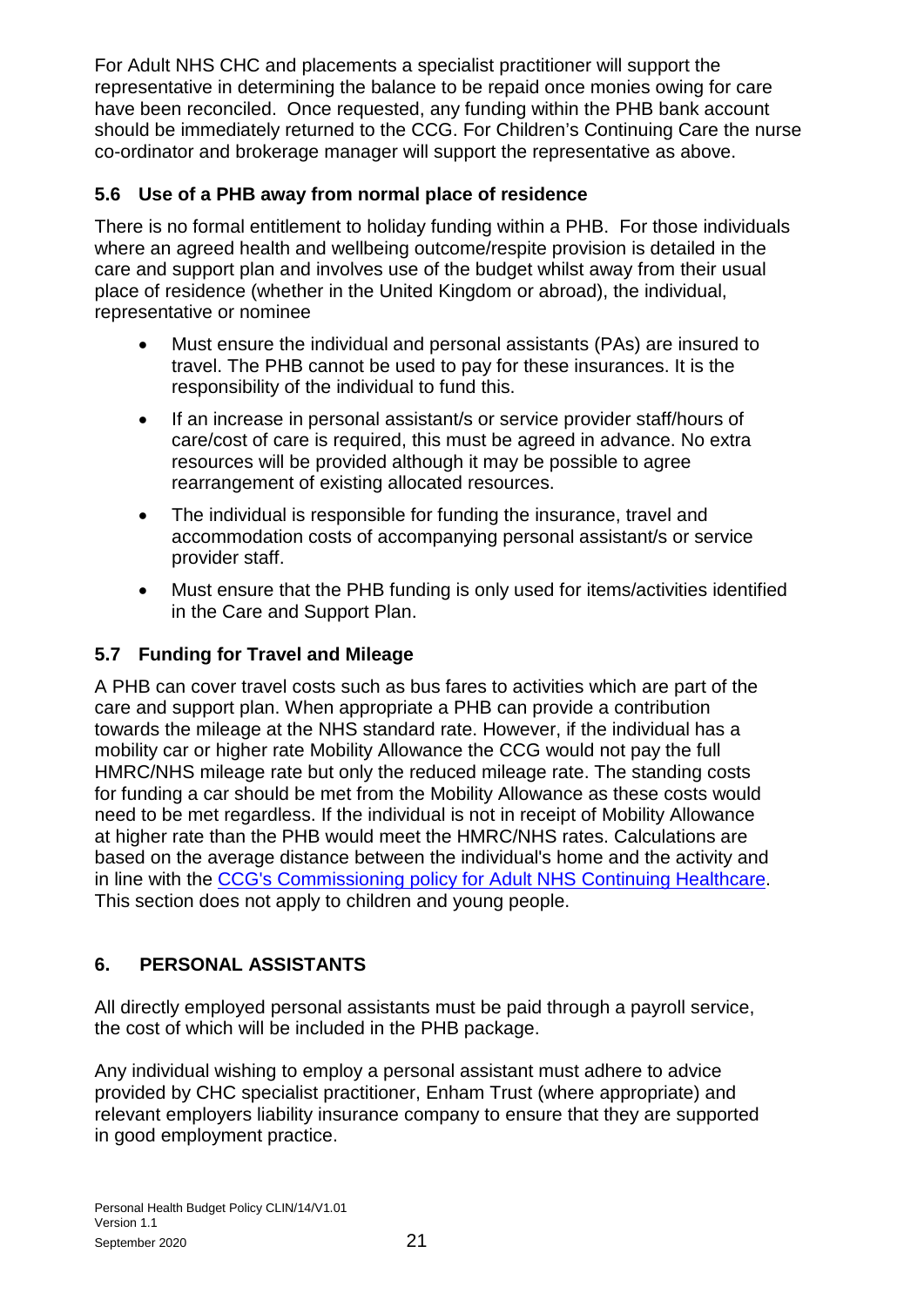There must be a contract in place for all employed PAs outlining terms and conditions of employment. This should include number of hours the individual is contracted to work, rates of pay, notice period, absence and holiday and details of any probationary period. Relevant employers liability insurance company are able to provide contract templates.

The law states that an individual over 18 cannot work more than 48 hours a week on average (usually averaged over 17 weeks). This is called [working time](https://www.legislation.gov.uk/uksi/1998/1833/contents/made)  [directive legislation](https://www.legislation.gov.uk/uksi/1998/1833/contents/made) or WTD. An individual can choose to work more than 48 hours per week by opting out of WTD. There are some exceptions to this rule including some live in carer arrangements. Any individual wishing to employ a live in carer must adhere to advice provided by CHC specialist practitioner, Enham Trust (where appropriate) and relevant employers liability insurance company to ensure that they are supported in good employment practice.

If an employee wishes to opt out of the 48 hour week then the employer must seek approval from the CCG. The CCG must be assured that by allowing an employee to regularly work in excess of 48 hours the package of care is safe and sustainable.

The CCG may request to see contract details for PAs employed with direct payment funds.

The CCG strongly recommend that all personal assistants are Disclosure and Barring Service (DBS) checked and if these are not undertaken, this must be clearly documented with evidence of decision making and rationale and will be considered as part of the PHB panel process.

Personal assistants must be DBS checked if there is a child under 16 living in the property and for all Children's Continuing Health PHBs

The PHB will include an allowance for Employer's Liability Insurance and Health Related Insurance. Individuals need to take out a policy to provide adequate cover and additional employment advice. Guidance is provided by CHC specialist practitioners and Enham Trust.

If a permanent increase in personal assistant/s or service provider staff/hours of care/cost of care is required, this must be discussed with the CCG in advance. No extra resources will be provided until approved by the PHB panel.

#### <span id="page-21-0"></span>**6.1 Funding for Personal Assistants**

Personal assistants will be paid one of two hourly rates depending on the complexity of the tasks they are performing. Rates will be reviewed on an annual basis to ensure they comply with national regulations.

Higher rates do not apply at nights, weekends or bank holidays.

In exceptional circumstances different rates may be considered by the PHB panel or MARP.

Personal Health Budget Policy CLIN/14/V1.01 Version 1.1 Existing direct payments where individuals are being paid more than the agreed hourly rates will be reviewed by PHB panel on a case by case basis. If historical arrangements are approved then this will only be until a new PA is recruited when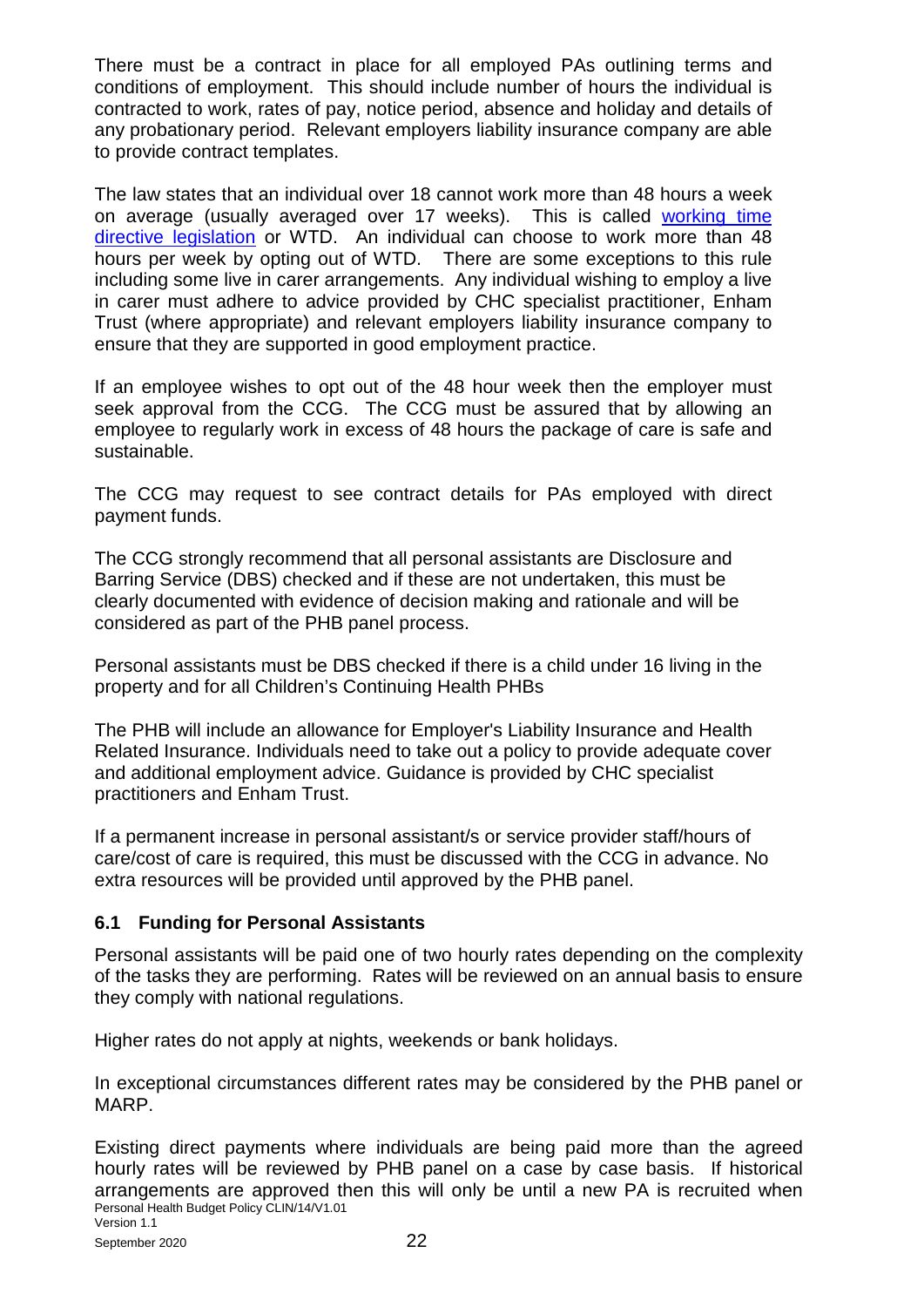CCG agreed rates must be implemented.

If a personal assistant is to be paid the higher complex hourly rate, then details of the tasks being performed will need to be presented to PHB panel for approval.

Complex tasks include those listed below but PHB panel will consider each request for the higher hourly rate on a case by case basis.

- Complex and intense tissue viability needs which require analgesia and ongoing pain and symptom management
- Mechanical and technological intervention is required.
- Medications require significant adjustment by the practitioner according to fluctuating medical conditions or require complicated medication administration regimes/ routes such as intravenous or intrathecal
- There is a mobility risk as a consequence of an underlying medical condition.
- The levels of unpredictability evident or characteristic of the individual's condition and/or behaviour are such that they present an increased risk to the carer or child/young person
- Nutritional requirements necessitate intravenous therapy such as TPN.
- There is a stable airway requiring predictive management such suction, oxygen, nebulisers; or complex respiratory and airway management where airway management is unstable.
- High risk of asphyxiation and/or aspiration requiring clinical intervention
- There is a higher than usual level of risk when providing nutrition e.g. nasogastric tube.
- Tissue viability the wound is responsive to treatment.
- Medications, although complex, are predictive and there is service user compliance.
- There are mobility issues for the carer which have been risk assessed.
- There are unstable elimination issues.
- Epilepsy management including the administration of buccal diazepam
- Physical intervention/behavioural management including de-escalation techniques /planning of appropriate social activities that stimulate the individual.
- Bowel care which requires intervention i.e. peristeen or digital stimulation including suppositories or enemas
- Non routine catheter care i.e.supra pubic/utheral problems, administration of bladder washouts that have been prescribed by the Urologist.
- Management of complex autonomic dysreflexia.
- Complex feeding regime i.e. TPN/Peg/NG tube dysphagia requiring SALT input.
- Complex wound management/care of contractures/positioning.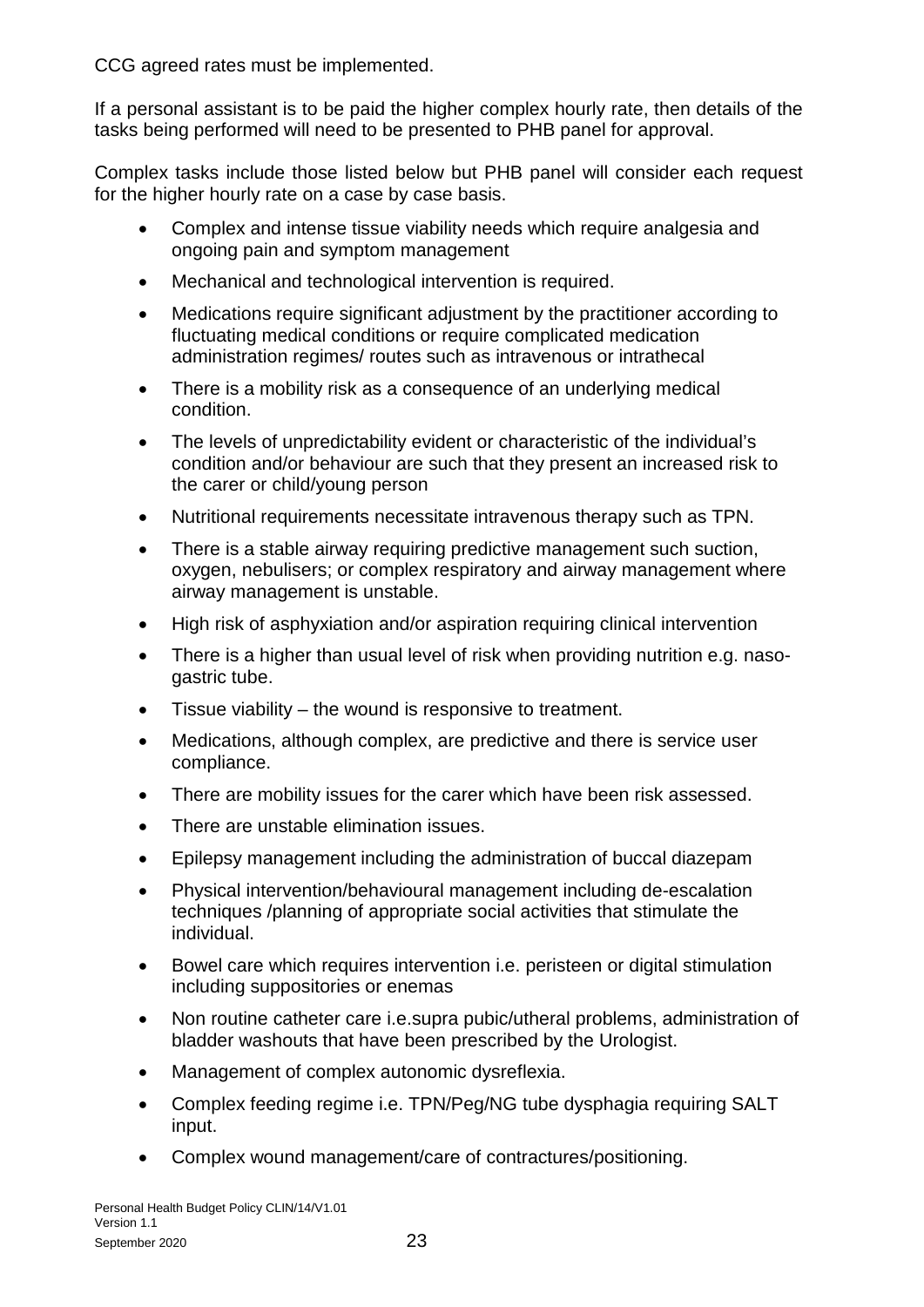- Use of specialist equipment under the direction of an occupational therapist i.e. hoists/specialist bed/wheelchair/seating etc.
- Care of a ventilator/cough assist machine/tracheostomy/suctioning.
- Monitoring of complex medication regime in association with community team and GP this can include diabetes/pain control and management.

| <b>LEVEL OF</b>               | <b>INTERVENTIONS (LIST NOT</b>                                                                                                                                                                                                                                                                                                                                                                                  | <b>NEEDS (LIST NOT EXHAUSTIVE)</b>                                                                                                                                                                                                                                                                                                                                                                                                                                                                                                                                                                                                                                                                                                                                                                                                                                                                                                                                                                                                                                                                                                                        |
|-------------------------------|-----------------------------------------------------------------------------------------------------------------------------------------------------------------------------------------------------------------------------------------------------------------------------------------------------------------------------------------------------------------------------------------------------------------|-----------------------------------------------------------------------------------------------------------------------------------------------------------------------------------------------------------------------------------------------------------------------------------------------------------------------------------------------------------------------------------------------------------------------------------------------------------------------------------------------------------------------------------------------------------------------------------------------------------------------------------------------------------------------------------------------------------------------------------------------------------------------------------------------------------------------------------------------------------------------------------------------------------------------------------------------------------------------------------------------------------------------------------------------------------------------------------------------------------------------------------------------------------|
| <b>NEED</b>                   | <b>EXHAUSTIVE)</b>                                                                                                                                                                                                                                                                                                                                                                                              |                                                                                                                                                                                                                                                                                                                                                                                                                                                                                                                                                                                                                                                                                                                                                                                                                                                                                                                                                                                                                                                                                                                                                           |
| <b>Complex</b>                | Intravenous infusions<br><b>TPN</b><br>$\bullet$<br><b>Central lines</b><br>• Tracheostomy and ventilator<br>support night and day 24/7<br>Haemodialysis<br>$\bullet$<br>• Ventilatory support either night<br>or day<br>Naso pharyngeal suction<br><b>Complex Continence care</b><br><b>Dialysis</b><br><b>Medications management</b><br>complex intrathecal and other<br>routes<br>• Complex tissue viability | Complex respiratory and airway<br>$\bullet$<br>management where airway<br>management is unstable.<br>High risk of asphyxiation and/or<br>$\bullet$<br>aspiration requiring clinical<br>intervention.<br>Long term complex nutritional<br>٠<br>management.<br>Life limiting and life threatening<br>$\bullet$<br>conditions requiring immediate<br>response by a trained nurse.<br><b>Problematic continence</b><br>$\bullet$<br>management outside of<br>mainstream services.<br>Pain and symptom management<br>requiring clinical judgement<br>outside of a prescribed regime<br>for example a seizure<br>management protocol or rescue<br>medication regime.<br>Manual handling constraints<br>bespoke equipment with clinical<br>risks to the underlying condition.<br>Palliative-End of life care not<br>met by routine care or input from<br>the General Palliative Care<br>services or district nursing<br>services.<br>Specialist and frequent dressing<br>requiring analgesia, within a<br>pain and symptom management<br>plan.<br>Severe communication needs.<br>Challenging behaviour requiring<br>a specialist behavioural<br>management plan. |
| <b>Complex</b><br>(continued) | Routine tracheostomy and<br>ventilator support night and day<br>24/7<br>Ventilatory support either night<br>or day – oxygen, nebulisers and<br>suction                                                                                                                                                                                                                                                          | Respiratory and airway<br>$\bullet$<br>management- airway is stable<br>and requires predictive<br>management.<br>Nutritional management<br>$\bullet$<br>predictable but with some risk to                                                                                                                                                                                                                                                                                                                                                                                                                                                                                                                                                                                                                                                                                                                                                                                                                                                                                                                                                                 |
|                               | Non-invasive ventilatory                                                                                                                                                                                                                                                                                                                                                                                        | the individual when providing                                                                                                                                                                                                                                                                                                                                                                                                                                                                                                                                                                                                                                                                                                                                                                                                                                                                                                                                                                                                                                                                                                                             |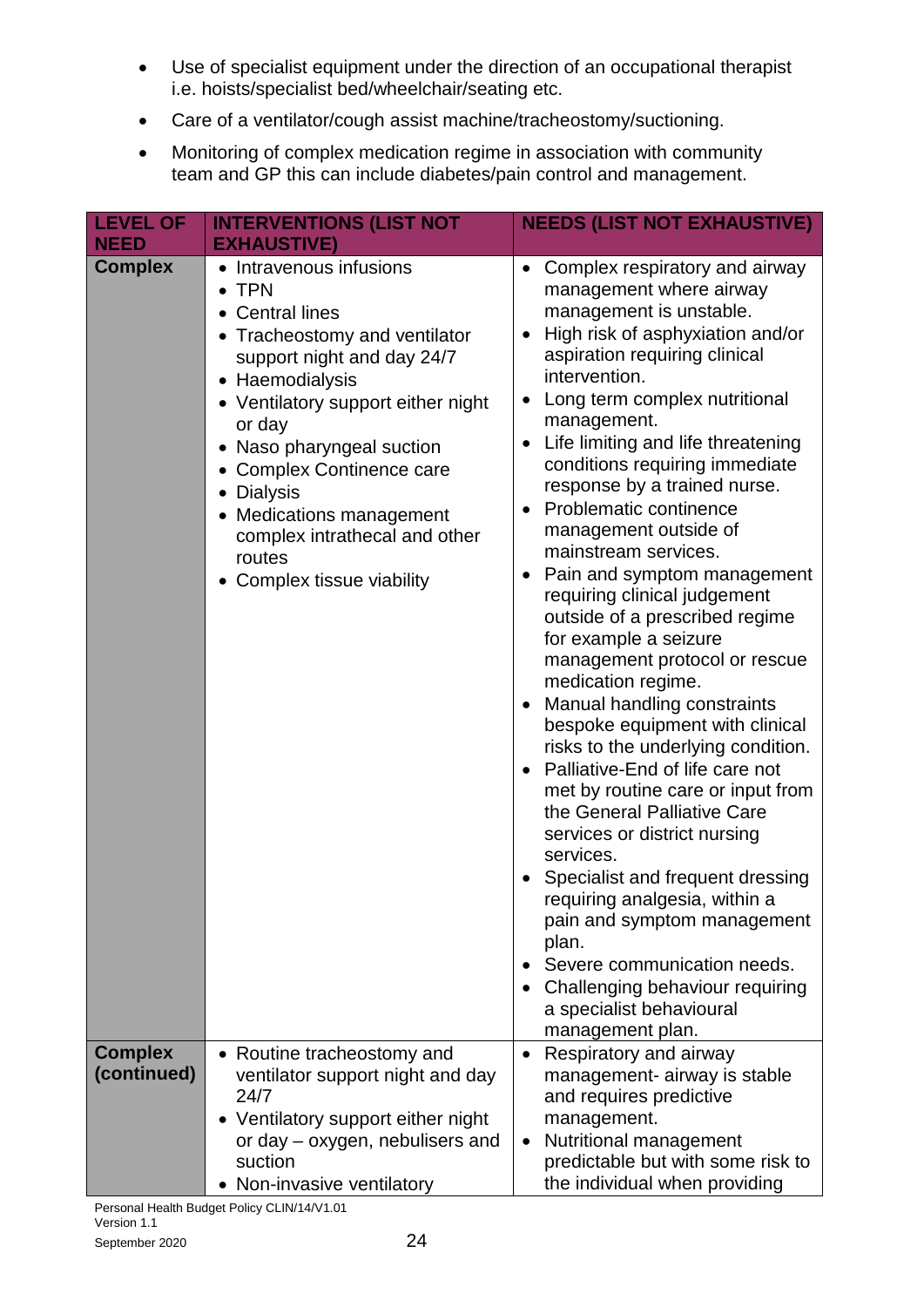|                                | dependency with<br>stability/predictability<br>PEG/JEG feeding/dysphagia<br>Stoma management<br>Medications management<br>Naso gastric feeding                                                                                                                                                                           | nutrition support.<br>Continence needs requiring<br>routine care<br>Medication administration to a<br>predictable regime oral/rectal<br>routes- seizure protocol where<br>individual responds to rescue<br>medication.<br>Tissue viability - non-complex<br>$\bullet$<br>management and wound is<br>responsive to treatment.<br>Mobility issues within a risk<br>management plan.<br>Non-invasive ventilation where<br>the individual is unable to apply<br>the mask independently and<br>without prompting |
|--------------------------------|--------------------------------------------------------------------------------------------------------------------------------------------------------------------------------------------------------------------------------------------------------------------------------------------------------------------------|-------------------------------------------------------------------------------------------------------------------------------------------------------------------------------------------------------------------------------------------------------------------------------------------------------------------------------------------------------------------------------------------------------------------------------------------------------------------------------------------------------------|
| <b>Nursing</b><br><b>Level</b> | Central line management<br>$\bullet$<br><b>Parental nutrition</b><br>Specialist training to<br>parents, family, carers and<br>assessment of competency<br>End of life care $-$ requiring<br>qualified nurse<br>Complex medicines<br>$\bullet$<br>management<br>Non delegated tasks<br>Specialist assessment<br>$\bullet$ |                                                                                                                                                                                                                                                                                                                                                                                                                                                                                                             |

### <span id="page-24-0"></span>**6.2 Funding for Personal Assistant Pensions**

The CCG is responsible for ensuring that good practice is followed in personal assistant employment, including a pension. The PA rate includes employer oncosts associated with minimum national workplace pension contribution requirements. The minimum rate for employer minimum contributions from 6<sup>th</sup> April 2019 is 3%.

### <span id="page-24-1"></span>**6.3 Funding for Personal Assistant Redundancy**

Personal assistants (other than through an agency or broker) are employees of the service user rather than self-employed, and are entitled to redundancy pay as set out in employment legislation. Employer's liability insurance cover includes personal assistant redundancy. It is expected that a timely claim is made via this route before the CCG will consider funding any redundancy. If the insurance claim does not cover the full redundancy costs the CCG will consider its responsibilities. If there is evidence that the individual or their personal assistant has ignored advice from the CCG or PHB funded support service provider, the CCG reserves the right not to fund redundancy.

### <span id="page-24-2"></span>**6.4 Funding whilst in Hospital**

If an individual in receipt of a PHB is admitted to hospital, their PA may be able to continue providing support during the hospital admission period if formally agreed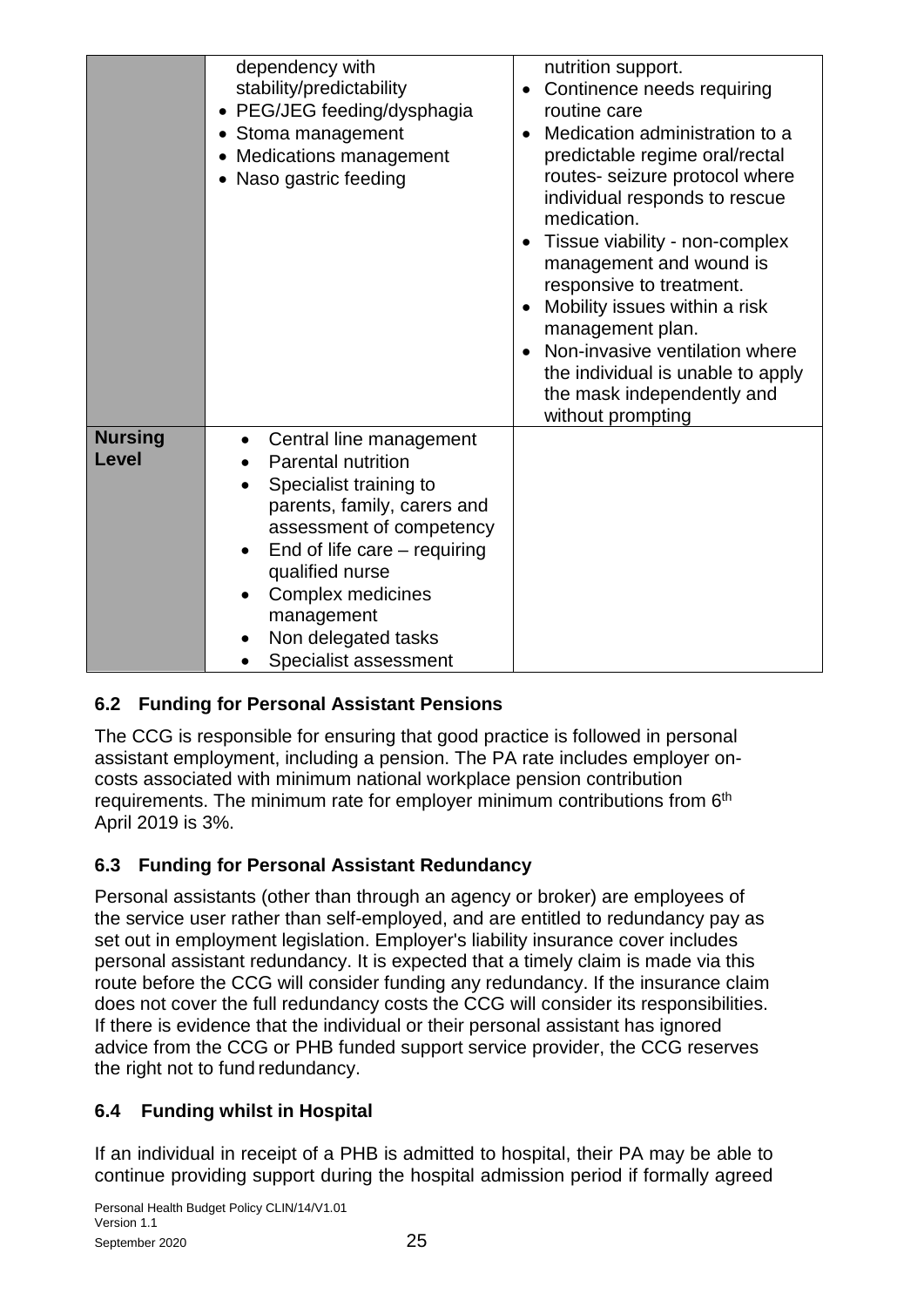in writing with the hospital trust. PAs would need to work within their skills and the ward staff would retain clinical responsibility. Often the presence of the PA reduces distress by maintaining continuity of care. Alternatively, if the PA is unable to provide care during the hospital admission the PA would need to be retained under their employment rights so as not to be disadvantaged and to be able to continue providing care once the individual has returned home. A layoff clause should be included in PA employment contracts which allows for a reduction in pay in the case of a hospital admission.

The CCG has a responsibility to ensure that good practice is always followed and in the event that care is unable to be provided during a hospital admission the CCG will adopt the same notice period for as that applied when ceasing funding and will continue to pay for 28 days.

#### <span id="page-25-0"></span>**6.5 Training for Personal Assistants**

The CCG should include a set amount for training as a one-off and annually within PHBs where this is necessary. The required training should be set out in the individual's care and support plan in conjunction with their CHC specialist practitioner or CYP CC practitioner and competencies should be 'signed off' by the training provider.

Personal assistants will be paid at the lower hourly rate for time spent attending and traveling to and from training. Travel expenses will be reimbursed at the normal HMRC/NHS mileage rate.

It is the responsibility of the employer using a PHB to ensure that their staff's training is up to date and to liaise with their CHC specialist practitioner or CYP CC practitioner if further training or updates are required.

When the PHB is set up and at each PHB review the CHC specialist practitioner or CYP CC practitioner will check that all training has been completed and is up to date. The CCG may request evidence of training certification or completion records.

If it is found that PAs are not appropriately trained and the CCG have concerns regarding the safety of the care being delivered then it may be necessary for a commissioned package of care to be put in place whilst appropriate training is arranged.

PHB recipients should not purchase training that is not specified in their care and support plan and must contact their CHC specialist practitioner or CYP CC practitioner if they feel additional training needs are identified.

If the PHB recipient is employing personal assistants from an agency it is the responsibility of the agency providing the personal assistants to ensure the appropriate training is provided.

Examples are included in the table below of delegated healthcare tasks requiring mandatory training and or client/child specific training.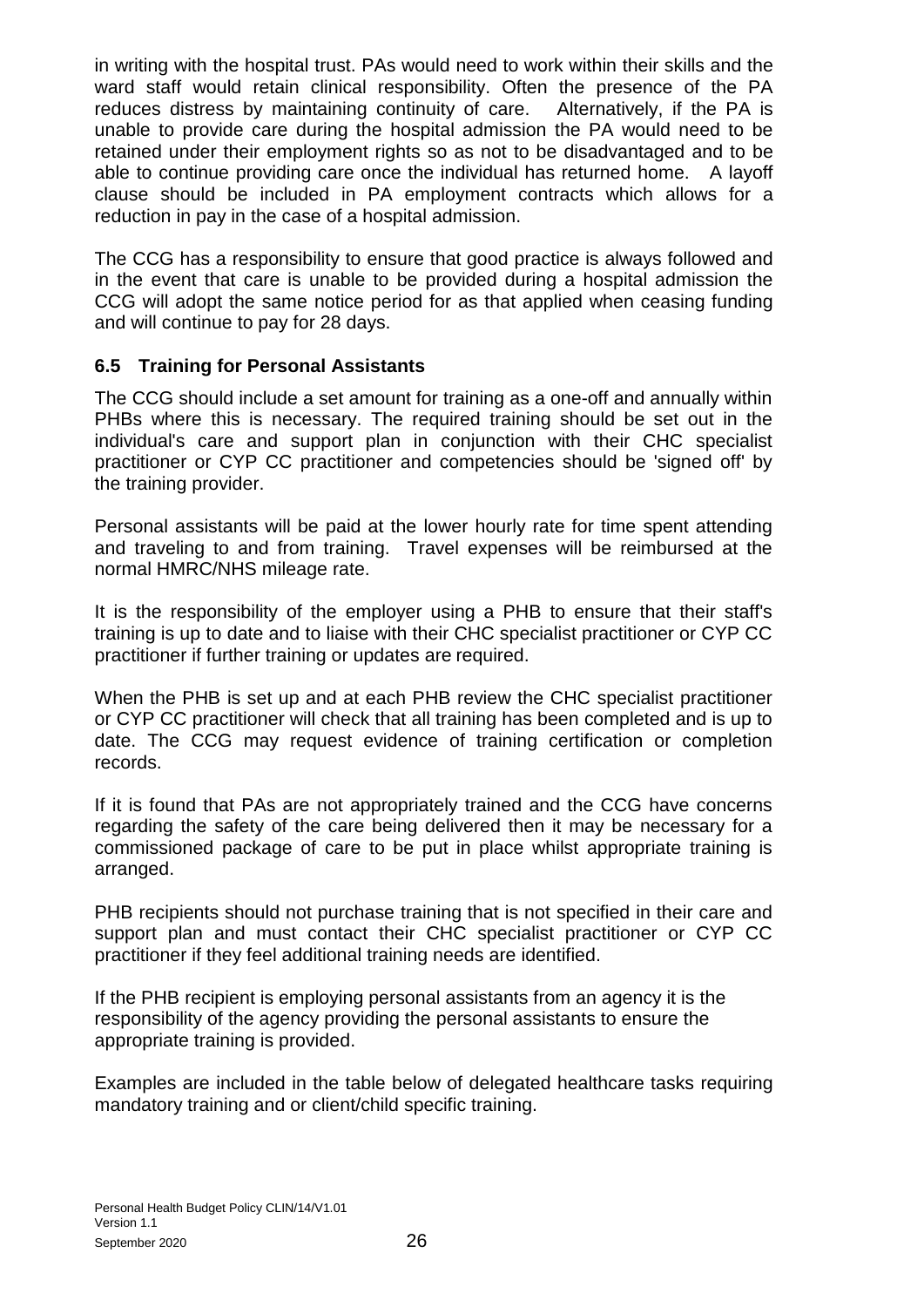| <b>Category</b>    | Delegated Healthcare Task (adults and children)                                                   |
|--------------------|---------------------------------------------------------------------------------------------------|
|                    | Administration of catheter solution (Bladder washout)                                             |
| <b>Elimination</b> | Assisted intermittent catheterisation                                                             |
|                    | Suprapubic / urethral catheter care                                                               |
|                    | Abdominal stoma care                                                                              |
| <b>Medication</b>  | Bowel Care (e.g. Abdominal massage; digital rectal stimulation;<br>Administration of rectal plug) |
|                    | Administration of enema / suppository (e.g. Microlax)                                             |
|                    | Trans-anal irrigation (e.g. Peristeen / Quofora)                                                  |
|                    | Administration / measuring of liquid medication including<br>controlled drugs                     |
|                    | Administration of oral / rectal medication (tablet form) not in a<br>monitored dosage system.     |
|                    | Prescribed ointments, creams, lotions (e.g. steroid cream)                                        |
|                    | <b>Transdermal patches</b>                                                                        |
|                    | Emergency medication- (e.g. Buccal Midazolam / Rectal<br>Diazepam Adrenaline / Nifedipine         |
|                    | Medications via gastrostomy (PEG/RIG), jejunostomy (j tube)                                       |
|                    | Administration of inhalers                                                                        |
|                    | <b>Nebulisers</b>                                                                                 |
|                    | Post-operative ear drops                                                                          |
|                    | Post-operative eye drops                                                                          |
|                    | Post-operative nasal spray                                                                        |
|                    | Sublingual spray (e.g. Glyceryl Trinitrate)                                                       |
| <b>Mobility</b>    | Complex moving & handling                                                                         |
|                    | Physiotherapy                                                                                     |
|                    | Postural management training                                                                      |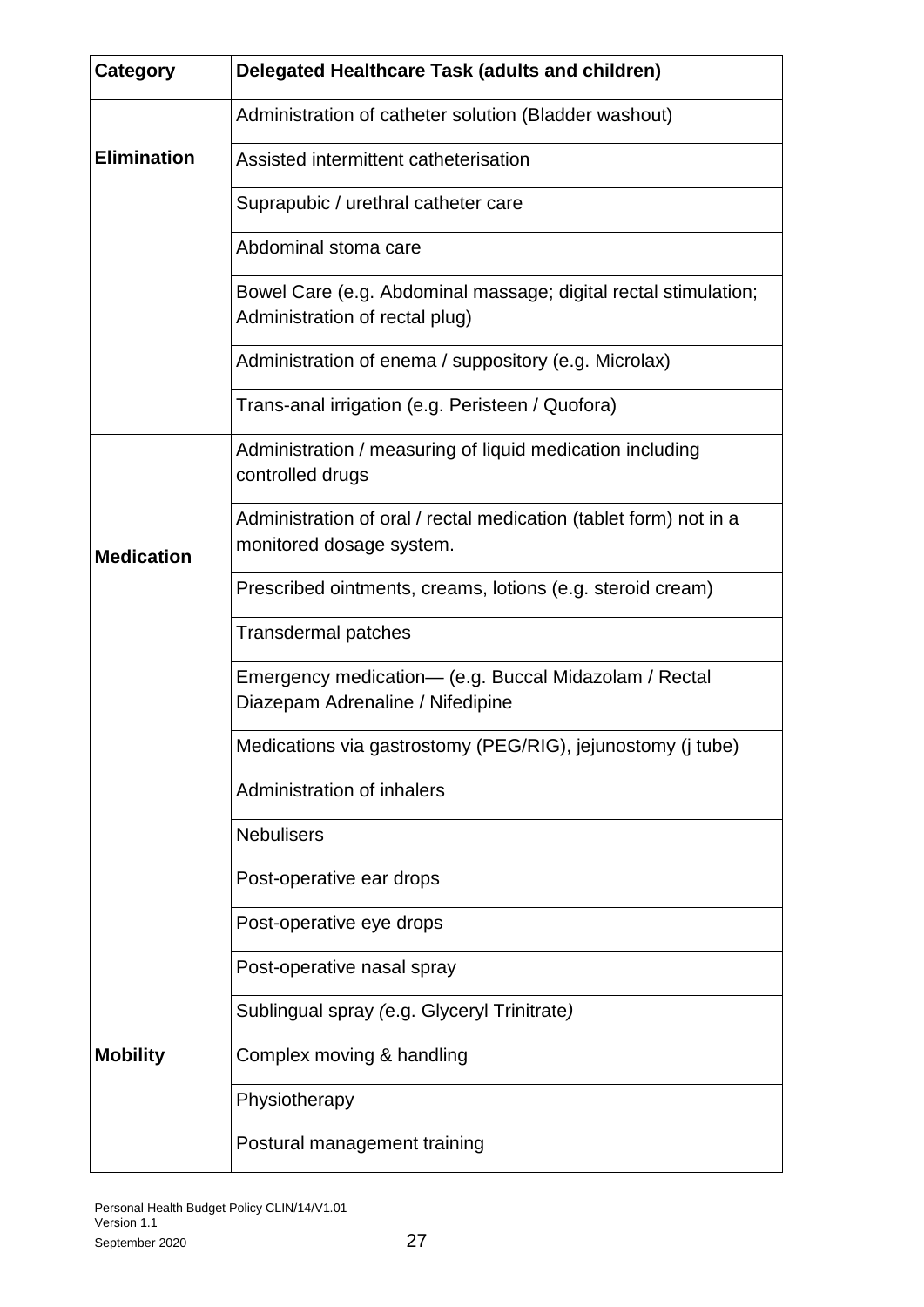| <b>Nutrition</b>    | Compromised swallow                                                                                                                     |
|---------------------|-----------------------------------------------------------------------------------------------------------------------------------------|
|                     | Gastrostomy (PEG/RIG), jejunostomy (J tube) feeding—via pump<br>or bolus syringe                                                        |
|                     | Administration of oxygen                                                                                                                |
| <b>Respiration</b>  | Laryngectomy care (Stoma & prosthesis cleaning)                                                                                         |
|                     | Long term ventilation (various modes e.g. continuous positive<br>airways pressure (CPAP) / biphasic positive airway pressure<br>(BiPAP) |
|                     | Oral suction (and nasopharyngeal suction if appropriate)                                                                                |
|                     | Tracheostomy care (incl suctioning and emergency tracheostomy<br>change)                                                                |
|                     | Chest physiotherapy                                                                                                                     |
| <b>Surgical</b>     | Application of orthoses and prostheses (e.g. Miami collar)                                                                              |
| <b>Appliances</b>   | <b>Compression hosiery</b>                                                                                                              |
|                     | Thromboembolic Deterrent (TED) stockings                                                                                                |
| <b>Life Support</b> | Basic life support                                                                                                                      |

Healthcare tasks not routinely delegated (e.g. Fentanyl patch, continuous ambulatory peritoneal dialysis, etc.) require risk assessment by the named clinician who has made the decision to delegate care.

Basic mandatory and statutory training will also be required, some of which will depend on the individual's needs. Further mandatory and recommended training may be identified and will be outlined in the care and support planning.

Skills for Health eLearning by framework: [https://www.skillsplatform.org/primary-care](https://www.skillsplatform.org/primary-care-elearning/)[elearning/](https://www.skillsplatform.org/primary-care-elearning/) 

- Statutory & Mandatory UK Core Skills
- Conflict Resolution
- Equality, Diversity & Human Rights
- Fire Safety
- Infection Prevention & Control: Clinical
- Infection Prevention & Control: Non-clinical
- Health, Safety & Welfare
- Information Governance

Personal Health Budget Policy CLIN/14/V1.01 Version 1.1 September 2020 28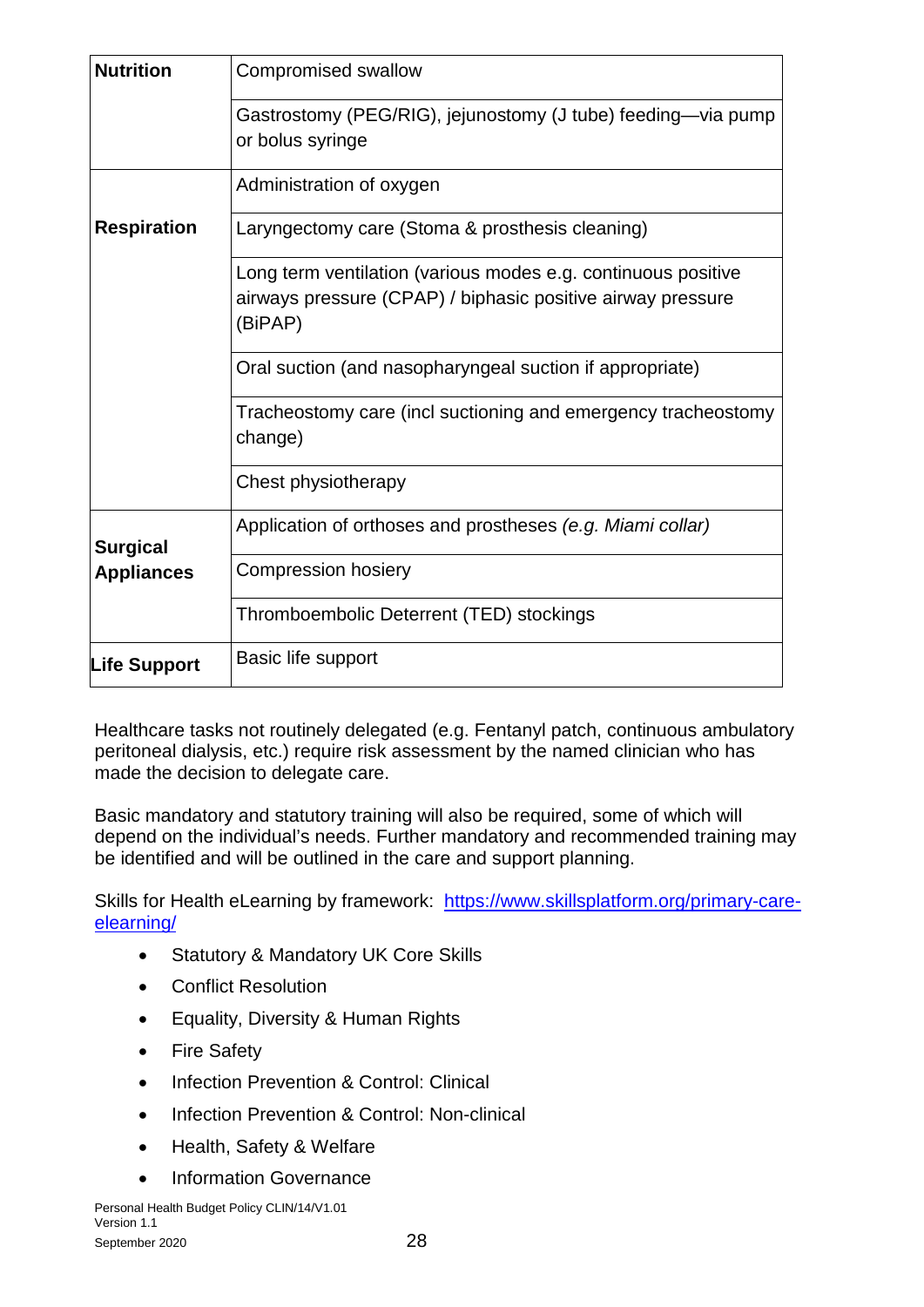- Moving & Handling
- Patient Moving & Handling
- Safeguarding Adults (levels 1 & 2 available)
- Safeguarding Children (levels 1, 2 & 3 available)

Also for people with challenging behaviour appropriate training will need to be sought

Example from Hampshire Joint PA working group Feb 2019:



### <span id="page-28-0"></span>**6.6 Self-Employed Personal Assistants**

For new PHBs the CCG does not allow the use of self-employed personal assistants to support any individual in receipt of a PHB.

For people with existing self-employed PA arrangements (either self-funding or local authority funded via a direct payment) who become CHC or CYPCC eligible these arrangements will need to be reviewed on a case by case basis to confirm self-employed arrangements conform to the relevant legislation. However, due to the nature of care required to be given by the PA if the individual is eligible for NHS CHC or NHS CC, it is unusual for a PA in care to be able to retain selfemployed status.

For those individuals eligible for CHC via the Fast Track pathway, NHS England advise that some flexibility can be offered around the employment status of PAs in order that care is not destabilised. The PHB panel will review individual circumstances on a case by case basis.

If the individual stabilises and requires a review Decision Support Tool (DST) then normal PHB rules and regulations would be applied.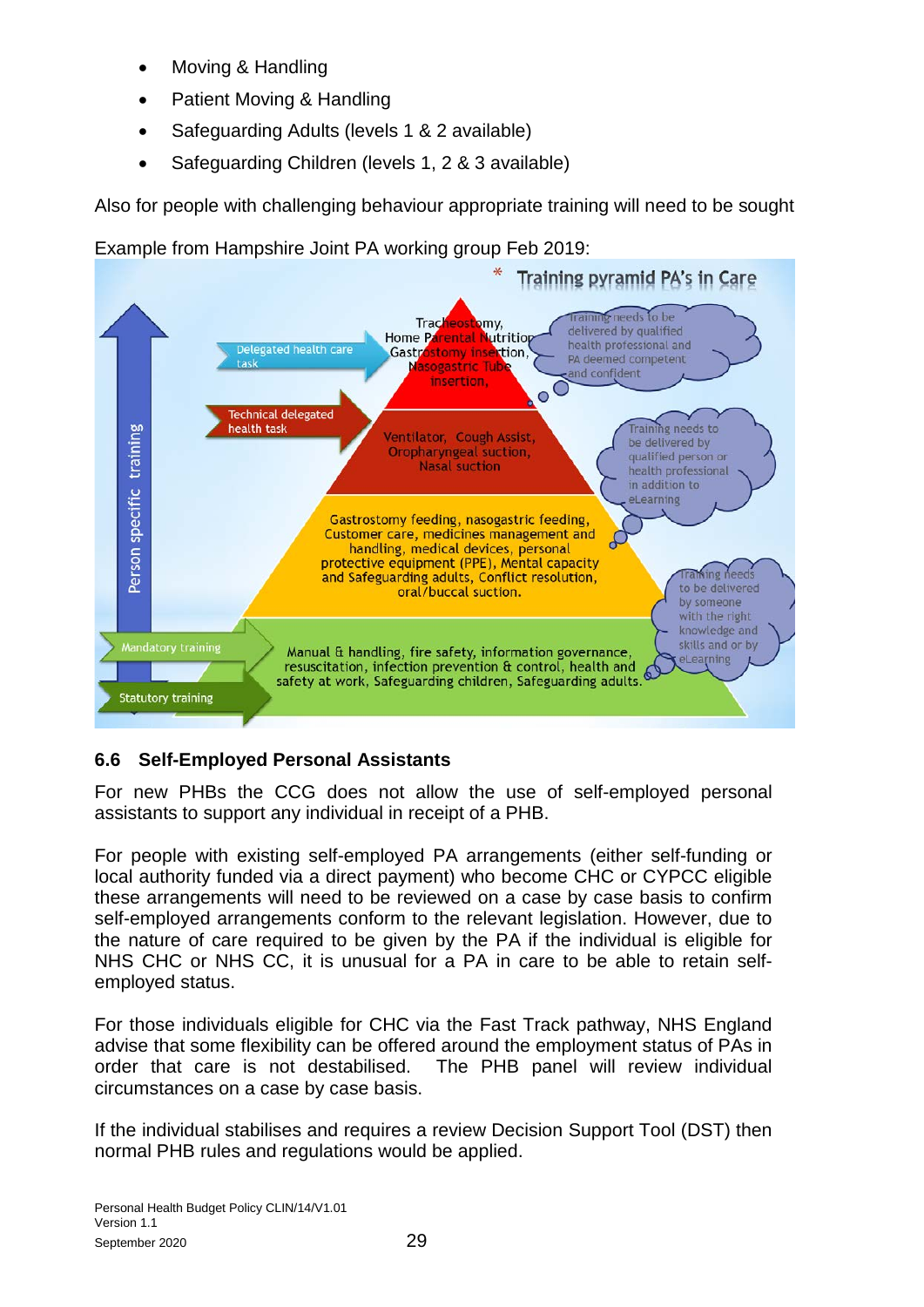This is in line with HMRC and NHS England guidance around the employment status of personal assistants

The employment status of a PA can be confirmed by completing the [HMRC online](https://www.gov.uk/guidance/check-employment-status-for-tax) [tool.](https://www.gov.uk/guidance/check-employment-status-for-tax)

HMRC will stand by the results of this tool unless the information provided was checked and found to be inaccurate. HMRC will also not stand by results achieved through contrived arrangements, designed to get a particular outcome from the service.

If an employment status is determined as incorrect (by HMRC), individuals and their employers may have to pay unpaid tax and penalties, or lose entitlement to benefits. The CCG will not be liable for payment of any of amounts due.

If it is found that PAs do not meet the criteria to enable them to be self –employed it may not be possible to provide a PHB to support the costs for these PAs due to the legal responsibilities of the CCG. The PHB holder will require the current PAs to become directly employed. If this is not possible then new PAs will need to be recruited or alternative care arrangements will need to be put in place. Alternatively, the CCG can make arrangements to commissioning care in the interim.

### <span id="page-29-0"></span>**6.7 Employing Family Members**

The NHS Direct Payments guidance on direct payments for healthcare: understanding the regulations state that:

"A direct payment can only be used to pay an individual living in the same household, a close family member or a friend if the CCG is satisfied that to secure a service from the person is necessary in order to satisfactorily meet the person receiving care need for that service; or to promote the welfare of a child for whom direct payments are being made. CCGs will need to make these judgements on a case by case basis".

A person's close family members are described in the [regulations](https://www.legislation.gov.uk/uksi/2013/1617/contents/made) as:

- a) the spouse or civil partner of the person receiving care;
- b) someone who lives with the person as if their spouse or civil partner;
- c) their parent or parent-in-law;
- d) their son or daughter;
- e) son- in- law or daughter- in- law;
- f) stepson or stepdaughter;
- g) brother or sister;
- h) aunt or uncle;
- i) grandparent; or

 $i)$  the spouse or civil partners of  $(c)$ -  $(i)$ , or someone who lives with them as if their spouse or civil partner.

This is most likely to arise where needs are very complex and the family member is familiar with the tasks and associated risks and another individual would not be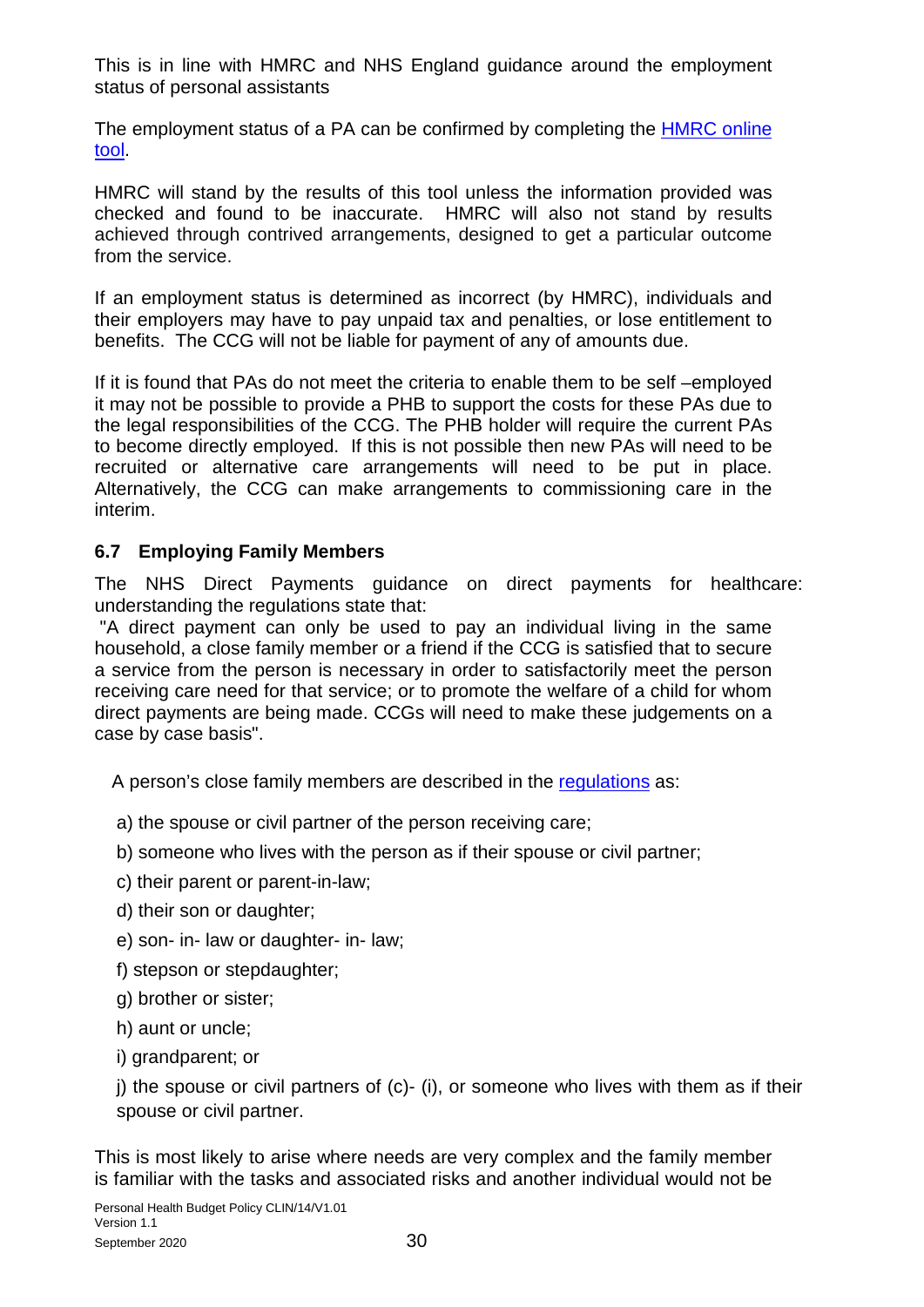able to perform these tasks. The CCG would consider this to only apply in exceptional circumstances; however, it may be considered as a short term measure so that care for the individual is not destabilised while recruitment for PAs is ongoing.

The individual must provide a reason why that person is chosen or preferred to be employed. They will need to consider the impact on the employee e.g. possible loss of carer's allowance and potential emotional strain. The individual will need to demonstrate they understand this and look at ways of mitigating this. Approval from the CCG will need to be sought before using any PHB in this way.

The family member providing care cannot be the direct payment account holder. The family member must be directly employed and adhere to all relevant HMRC legislation.

Where there are financial risks identified, WHCCG reserves the right to insist that a PHB is managed via a third party budget or managed account.

If the individual is assessed to lack capacity and there is no other appropriate representative who could hold the direct payment on their behalf, then the direct payment must be managed via a third party budget.

For those individuals eligible for CHC via the Fast Track pathway, NHS England advise that some flexibility can be offered around the employment of family members. The PHB panel will review individual circumstances on a case by case basis.

If the individual stabilises and requires a review Decision Support Tool (DST) then normal PHB rules and regulations would be applied.

For children 0-17 years of age parents or guardian with parental responsibility or the local authority if they have parental responsibility would be expected to continue to cover the parenting role and responsibilities.

#### <span id="page-30-0"></span>**6.8 Employers Liability Insurance - Legal Compliance**

It is the responsibility of any employer paying staff through a PHB to ensure that employer's liability insurance is in place and that the staff training is appropriate to ensure the insurance is valid. The CCG would expect that all personal assistants have an appropriate level of cover (e.g. to include healthcare tasks where relevant) and will add new staff to the policy where required. The insurance should be renewed annually.

It is also the responsibility of the employer to ensure that the personal assistant(s) covered by the employers liability insurance have the appropriate training and competency 'sign off' to ensure the insurance is valid.

The CCG has preferred rates with two insurance providers, and this rate will be used in budget calculations; if a PHB holder wishes to purchase insurance from a different provider then the cost cannot exceed that of the preferred rates. If a PA is self- employed it is the responsibility of the individual engaging services to ensure that the PAs has the appropriate public liability insurance and clinical indemnity insurance, and is registered with the Care Quality Commission where this would be applicable.

Personal Health Budget Policy CLIN/14/V1.01 Version 1.1 September 2020 31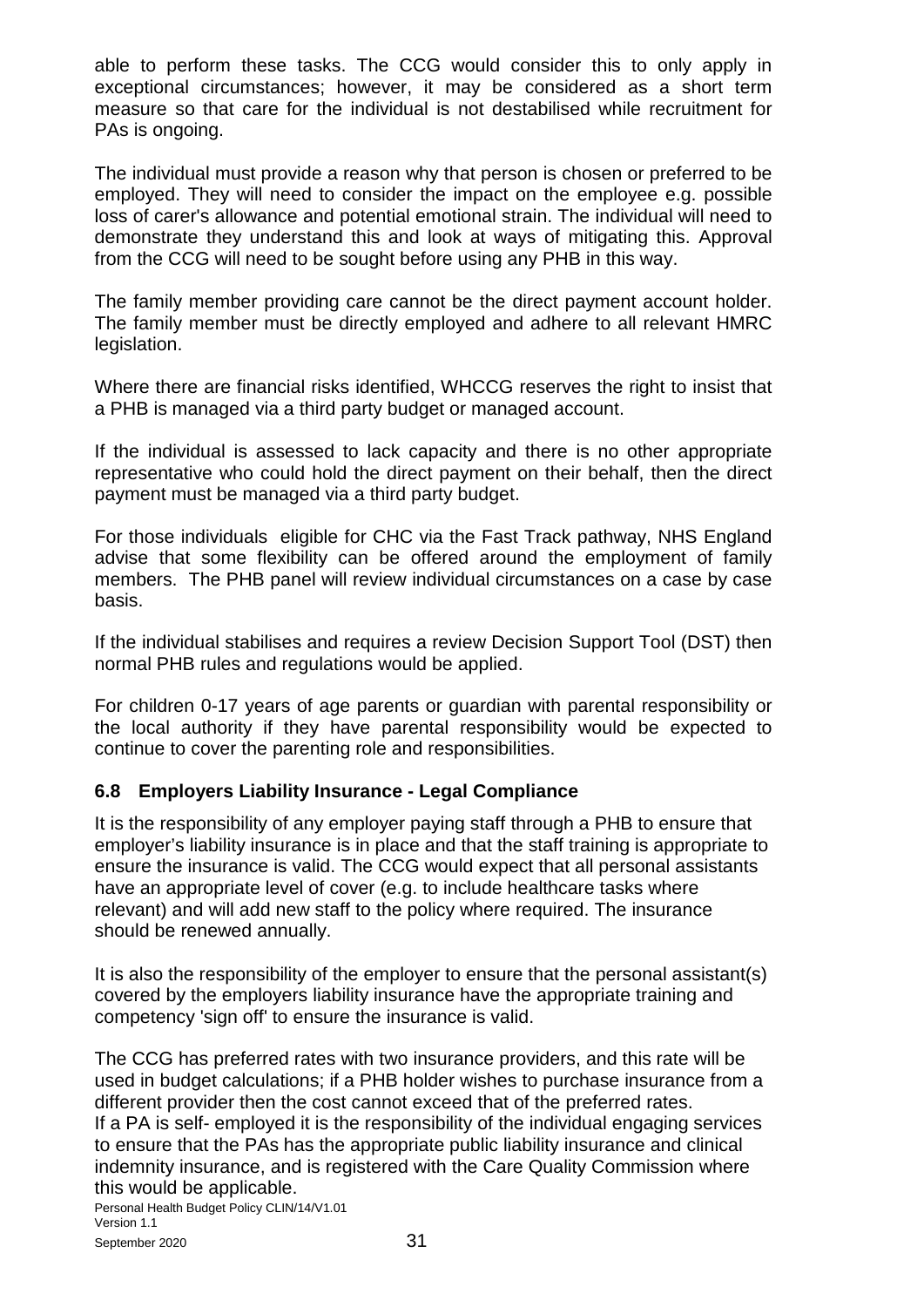### <span id="page-31-0"></span>**6.9 Her Majesty's Revenue and Customs (HRMC)**

The employer is responsible to ensure the staff they employ are registered with Her Majesty's Revenue and Customs (HMRC) who are responsible for the collection of taxes and ensure they are up to date with latest national legislation and guidance.

If staff are self-employed, the CCG would need to see evidence of registration with HMRC – please see [section 6.6](#page-28-0) for further information.

### <span id="page-31-1"></span>**7 EQUIPMENT AND CONSUMABLES**

PHB holders should access statutory provision for all their clinical equipment or wheelchair needs. In exceptional circumstances where bespoke or specialist equipment is required, this can be applied for via the CCG.

### <span id="page-31-2"></span>**7.1 Maintenance/Reasonable Care**

The PHB holder will be responsible for servicing and maintaining all equipment bought with funds from the budget. If necessary, funds will be provided as part of the PHB to cover the cost of maintenance. The PHB holder will be responsible for maintaining a record of any servicing and repair of the equipment and provide a copy to the CCG on request.

It is the responsibility of the PHB holder to take reasonable care of the equipment. If the equipment has been contaminated, in a state of disrepair or has been abused, financial recompense will be sought to cover the cost of repair etc.

### <span id="page-31-3"></span>**7.2 Equipment No Longer Required**

If equipment purchased through a PHB is no longer required e.g. if it no longer meets assessed needs, or the individual dies, the CCG reserves the right to request the item to be returned.

Equipment provided though commissioned equipment services such as the community equipment service or wheelchair service will also remain the property of the CCG and should be returned to the relevant service when no longer required.

### <span id="page-31-4"></span>**7.3 Consumables**

The CCG would expect that all options for consumable delivery through commissioned contracts are explored through the individuals care and support plan before agreeing a set cost for this in the PHB.

Where consumables cannot be provided through existing community services or prescriptions, the CCG will discuss with the individual an appropriate weekly amount to be included in the PHB.

Personal Health Budget Policy CLIN/14/V1.01 Version 1.1 The CCG acknowledges that it is a requirement of infection control and health and safety for all employees (carers) to have access to appropriate Personal Protective Equipment (PPE) free of charge and will therefore include appropriate costs for this through the PHB (gloves, aprons etc.) where this is identified in the care and support plan. [The Personal Protective Equipment Regulations 2002](https://www.legislation.gov.uk/uksi/2002/1144/contents/made) and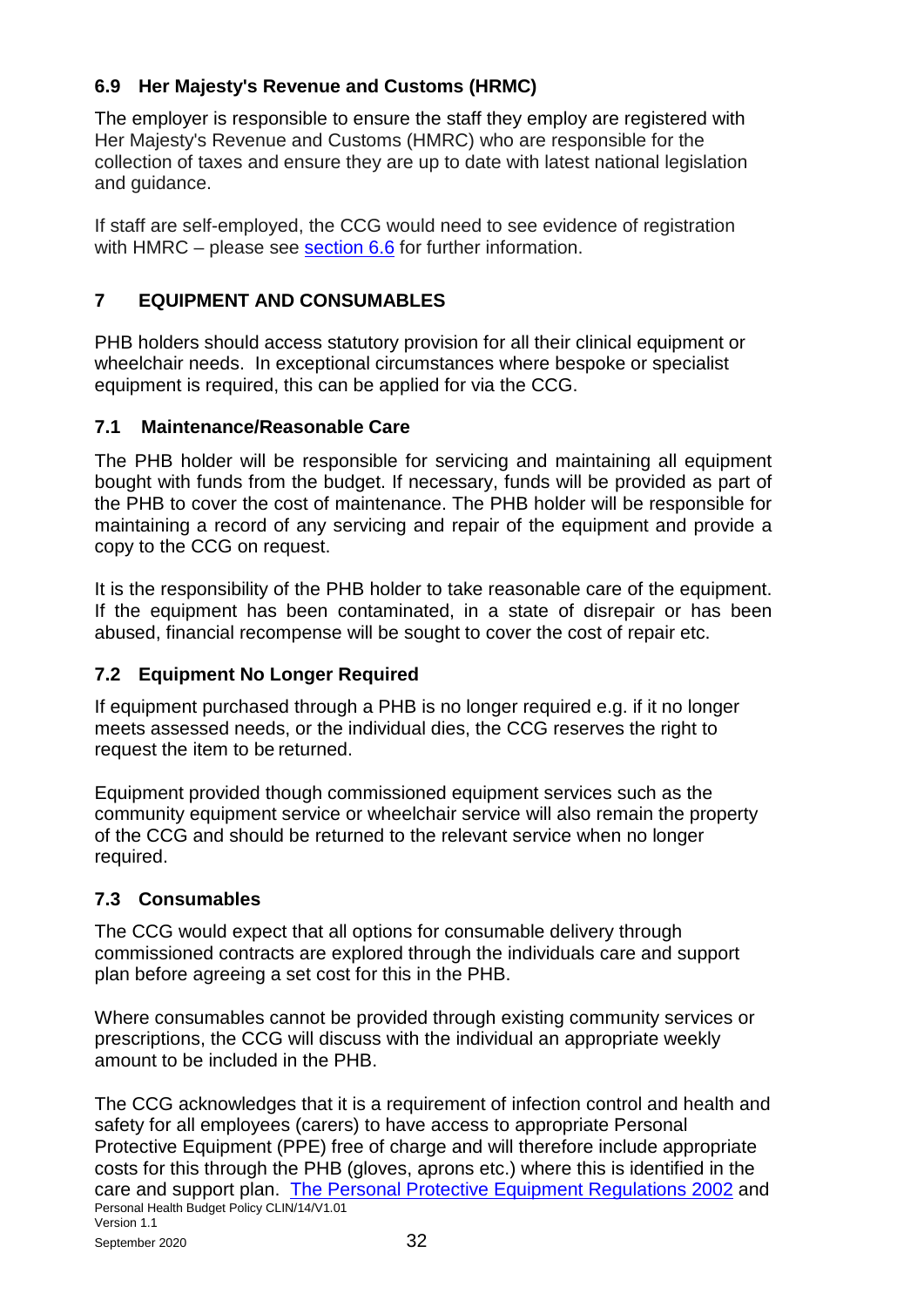the [Personal Protective Equipment at Work Regulations 1992](https://www.legislation.gov.uk/uksi/1992/2966/contents/made) (as amended) give the main requirements. Other special regulations cover hazardous substances (including lead and asbestos), and also noise and radiation.

The CCG will include the cost of PPE to assure itself at the sign off process that the package is clinically safe - acknowledging that to practise whilst not wearing PPE would put the individual at risk and potentially others around them. The CCG's policy is that the PHB will cover the cost of consumables equivalent to what an individual receiving a contracted personal care service would receive.

If, however, the PHB holder is using an agency to provide this care then the agency would be expected to supply any consumables required for its staff to carry out these tasks to ensure infection control and health and safety is maintained.

### <span id="page-32-0"></span>**8 GOVERNANCE**

#### <span id="page-32-1"></span>**8.1 Managing Risk**

The CCG is committed to promoting choice, while supporting individuals to manage risk positively, proportionately and realistically. The CCG acknowledges that supporting people to make informed decisions with an awareness of risks in their daily lives enables them to achieve their full potential and to do the things that most people take for granted.

An individual who has the mental capacity to make a decision and chooses voluntarily to live with a level of risk is entitled to do so. The CCG requires that any risk is clearly documented with evidence of decision making and rationale in relation to the management and reduction of risk where appropriate or necessary. This will be considered as part of the PHB approval process by the CCG.

Ways of mitigating the risk should be explored with the individual. Depending on the situation and the risk, it may be possible to agree a trial period with the individual that includes more frequent monitoring and reviews.

In some cases, it may be appropriate for PAs to be delegated healthcare tasks in order for care to be delivered in the most person centred and cost effective manner, and it must not be assumed that these tasks cannot be delegated to personal assistants because of concerns over associated clinical risks. Further information and guidance and decision making around this potential can be found via the [NHS](https://www.england.nhs.uk/wp-content/uploads/2017/06/516_Delegation-of-healthcare-tasks-to-personal-assistants_S7.pdf)  [England](https://www.england.nhs.uk/wp-content/uploads/2017/06/516_Delegation-of-healthcare-tasks-to-personal-assistants_S7.pdf) website.

#### <span id="page-32-2"></span>**8.2 Clinical Risk**

Monitoring and reviewing of care and support plans will remain a role for the CHC specialist practitioner or CC practitioner and should be proportionate to needs and risk in the context of the CCG's duty of care and statutory responsibilities.

Reassessment and review will be aligned to care and support plan goals, at a frequency and intensity which is proportionate to vulnerability, risk, need and value. The first review should take place within 12 weeks of the start of the PHB. A review must be held at least once a year. Frequent reassessments and reviews will be a condition of higher risk PHB requests receiving approval.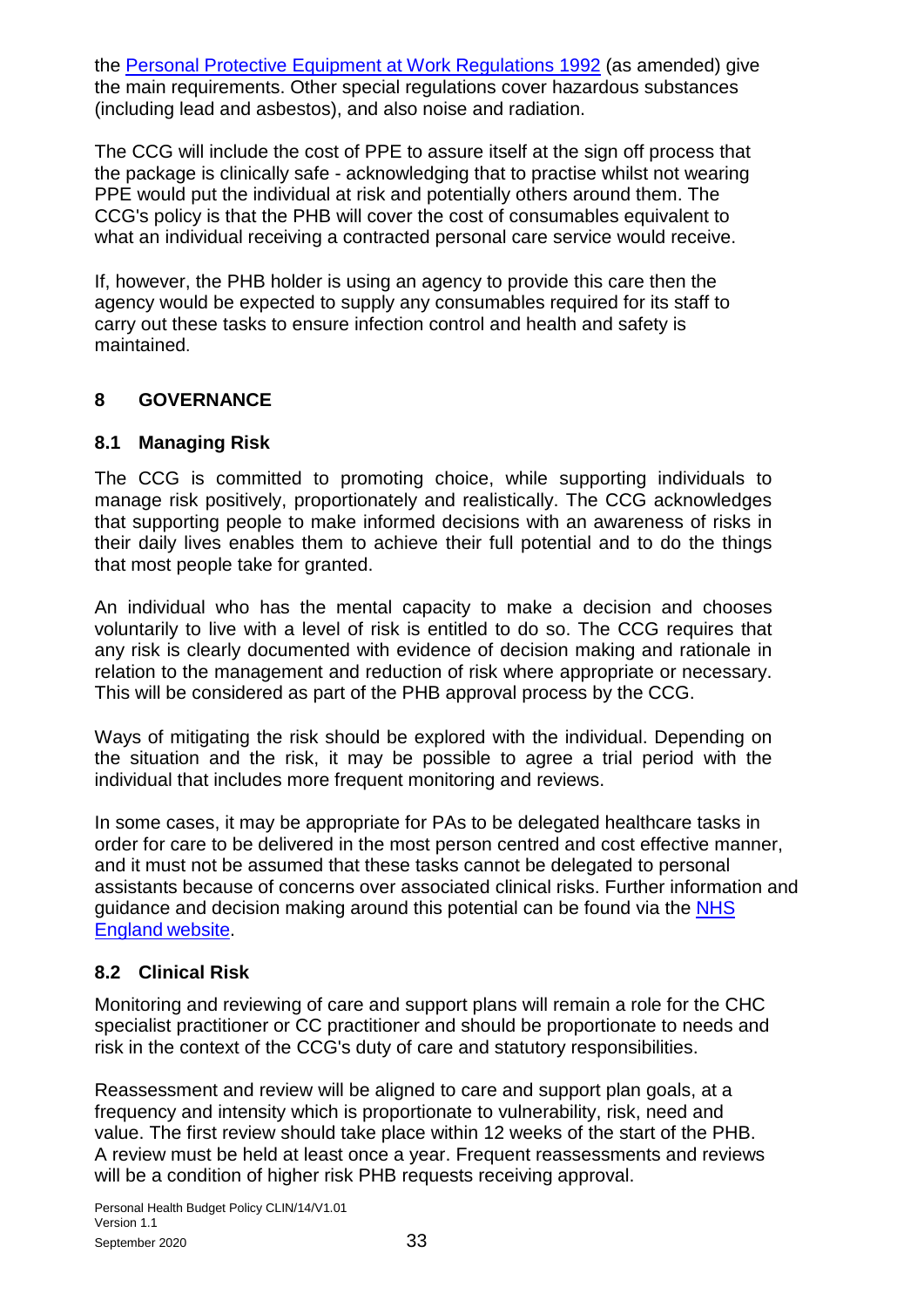The care and support plan will be reassessed against the following criteria:

- Whether it meets the assessed personal health and wellbeing outcomes.
- Needs and risks.
- Adherence to commissioning policy. The quality of support and service.
- Changes in individual needs and circumstances.
- Appropriate use of budget.

Intensity and frequency of review/reassessment should be based on the risk assessment conducted for each individual.

### <span id="page-33-0"></span>**8.3 Financial Risk and Record Keeping**

Individuals in receipt of a direct payment must keep records to show details of their spending. Individuals are required to retain documentation for seven years in line with HMRC guidelines. The CCG will also require copies of these records for audit purposes.

The frequency of which individuals will be required to provide copies of financial records will be advised by their CHC specialist practitioner or CYP CC practitioner, but the CCG may request this information at any time.

If the individual is employing a PA they will be asked to show that their employers' liability insurance policy is up to date. They may also be asked to show evidence that they are paying tax and national insurance.

Any expenditure outside the agreed care and support plan outcomes or any underspend will be investigated and action taken.

Failure to produce valid records as described above within 4 weeks of a request from the CCG, or repeated failures to meet deadlines for requests for information by the CCG, will mean the individual has breached the direct payment agreement.

In this instance the CCG reserves the right to suspend direct payments pending an investigation. If satisfactory records are not produced the CCG reserves the right to require reimbursement of direct payments which have been paid.

There is an obligation, under **The NHS (Direct Payments) Regulations 2013** for WHCCG to consider whether the individual, representative or nominee is capable of taking all reasonable steps to prevent fraudulent use of the direct payment.

- The CCG must advise the individual, representative or nominee of significant potential risks arising in relation to the making of direct payments in respect of the individual , the potential consequences of the risks and any proportionate means of mitigating the risks
- The CCG retains the right to request that part or all of a direct payment to be repaid if there is any evidence that theft, fraud or another offence may have occurred in relation to the payments. This recovery can be recovered as a civil debt but this does not preclude other methods of recovery.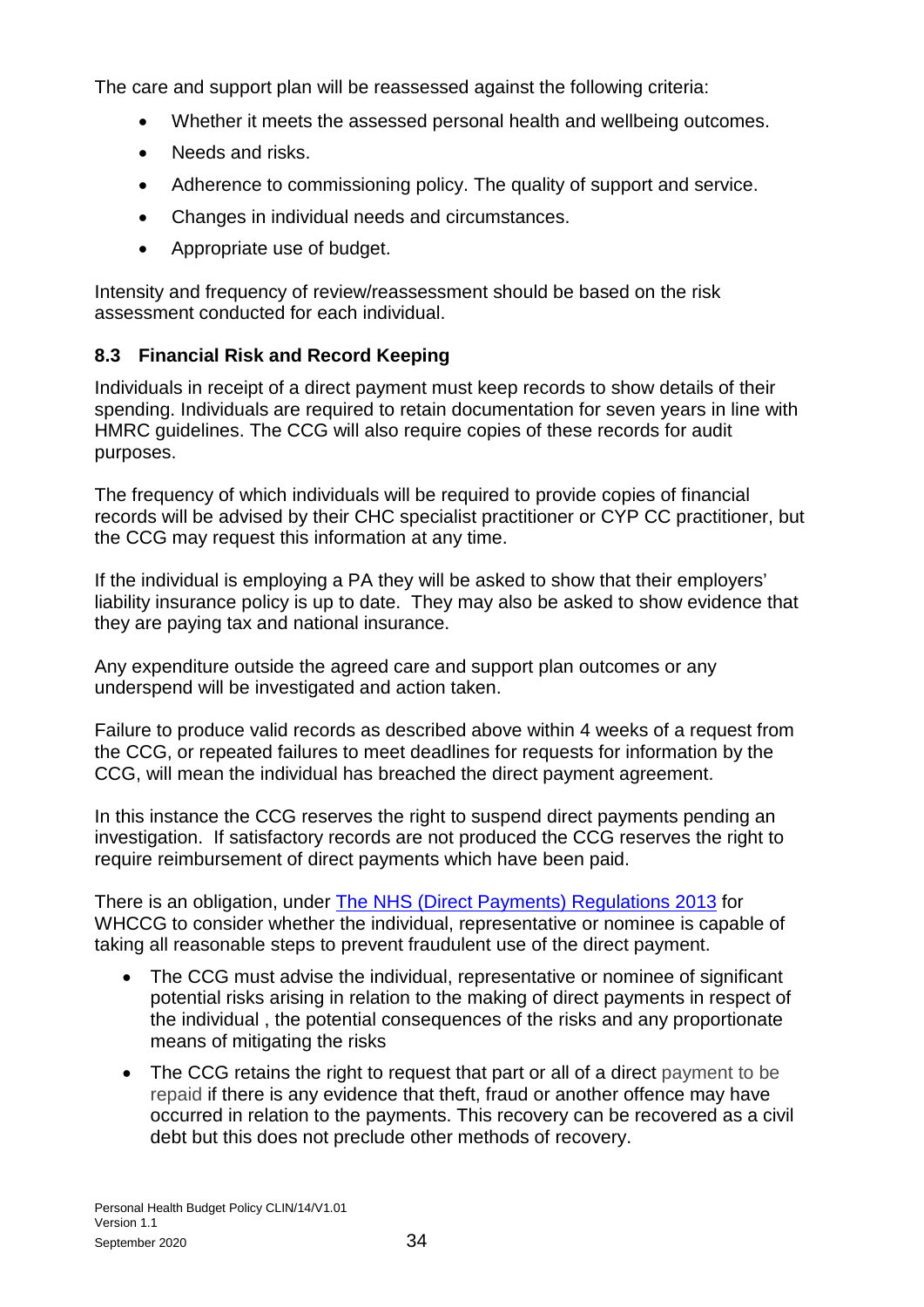- The CCG may also cease making direct payments if they consider that theft, fraud or another offence may have occurred in connection with the direct payments
- The CCG reserves the right to refer any suspicion of fraud or financial abuse of the direct payment to the Local Counter Fraud Specialist.

### <span id="page-34-0"></span>**9 TRANSITION**

### <span id="page-34-1"></span>**9.1 Young people – transition to adults**

There will be instances where a young person's family is in receipt of a PHB under Children's Continuing Care (CC) and are now transitioning to adulthood. If the young person becomes eligible for CHC under the [adults CHC framework](https://www.gov.uk/government/publications/national-framework-for-nhs-continuing-healthcare-and-nhs-funded-nursing-care) there is an expectation that details of the current care arrangements are provided to the adults CHC team so that the direct payment can be continued past the individuals 18<sup>th</sup> birthday.

If the young person was previously eligible for Children's CC funding and has been found not eligible under adults CHC framework, the Children's CC case manager would handover to the relevant local authority adults health and care team.

If the young person was previously in receipt of a direct payment from the local authority and has now become eligible for CHC then the CHC practitioner would liaise with the social worker prior to the young person's  $18<sup>th</sup>$  birthday so that the direct payment can be continued.

If the young person is not eligible for adults CHC but has eligible health needs that are funded under a joint funded arrangement with the local authority and there is a direct payment in place, then it would be expected that this would convert to a PHB.

If a person has a learning disability, mental health and or autism, has been detained in hospital and is being discharged to the community with s117 aftercare, then consideration for a PHB on discharge from hospital will take place during the discharge planning process.

### <span id="page-34-2"></span>**9.2 Transitioning from the Local Authority**

Hampshire County Council operates a direct payment banking service on behalf of Adults NHS CHC and Children's CC. Therefore, if an individual is in receipt of a direct payment from the local authority and subsequently found eligible for NHS CHC or CC, the direct payment would continue unaffected.

Any individual with a local authority direct payment, including a managed account are required to sign a direct payment agreement following transition to NHS CHC or Children's CC. A copy can be found:

[https://westhampshireccg.nhs.uk/what-is-nhs-continuing-healthcare/useful](https://westhampshireccg.nhs.uk/what-is-nhs-continuing-healthcare/useful-documents/)[documents/](https://westhampshireccg.nhs.uk/what-is-nhs-continuing-healthcare/useful-documents/)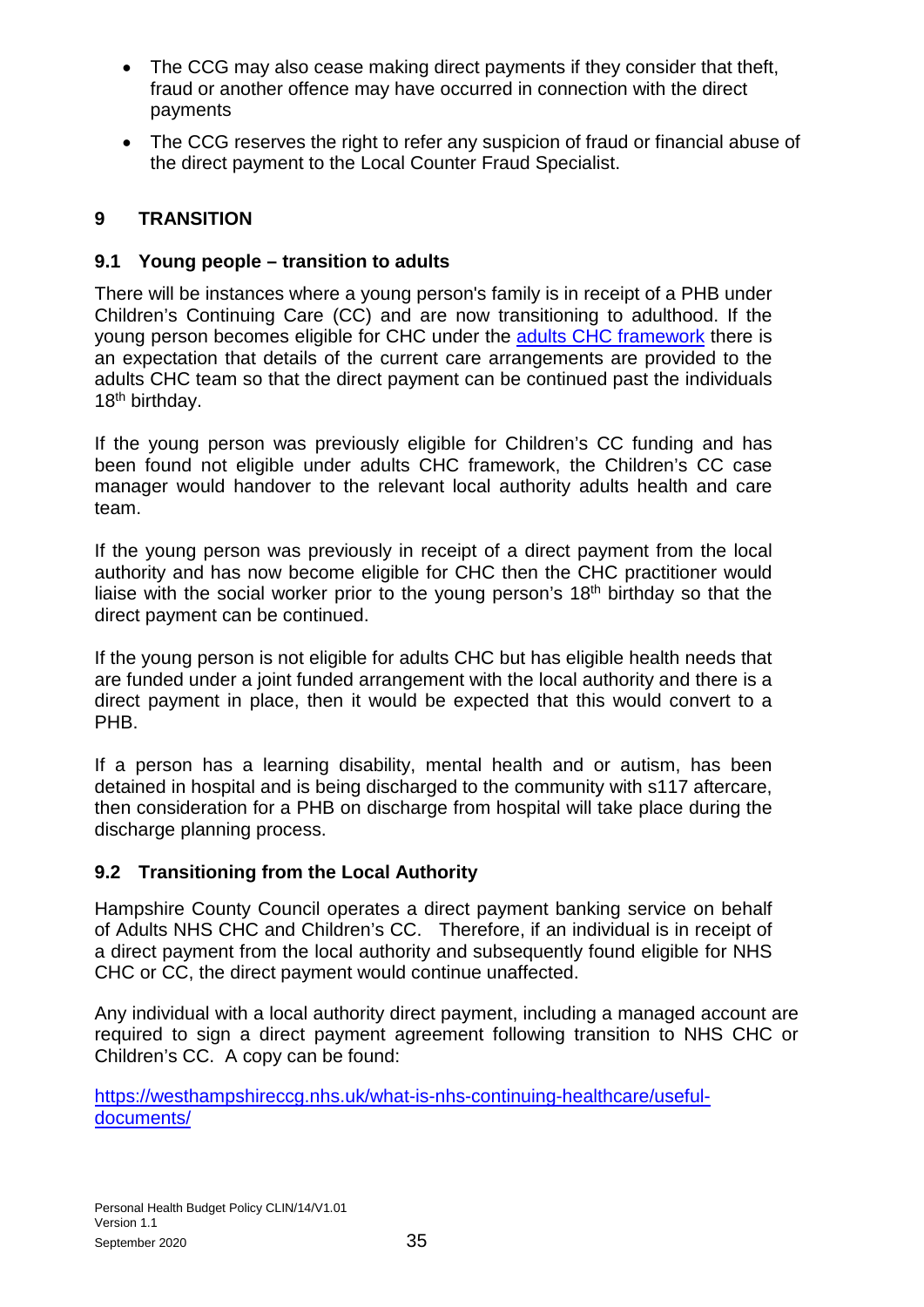For Children and Young people under NHS Continuing Care the direct payment agreement form is available on request from the Children's complex care team.

A new mental capacity assessment to assess the individual's capacity to consent to a direct payment will also be completed when an individual transitions to Adults CHC from the local authority.

It would be expected that by the time of the three month NHS CHC review that the representative or individual would transfer to the terms and conditions of the CCG's PHB policy.

If the individual (18 years +) is not eligible for NHS CHC but has eligible health needs or is a child or young person (0-17 years of age) eligible for Children's Continuing Care that are funded under a joint funded arrangement with the LA and there is a direct payment in place then it would be expected that this would convert to a PHB**.**

### <span id="page-35-0"></span>**10 PERSONAL HEALTH BUDGET APPEALS AND COMPLAINTS PROCESS**

#### **10.1 Appealing a decision**

An individual or carer/family/advocate acting on that individual's behalf, wishing to appeal a panel decision will need to confirm this in writing to the relevant CCG.

In such cases the decision will be reviewed by the CCG's Associate Director, NHS Continuing Healthcare & Placements and/or the Director of Nursing. The review of the decision will be clearly documented and shared with the individual or the representative/advocate acting on their behalf.

#### **10.2 Complaints**

If an individual has a complaint relating to Personal Health Budgets then please refer to the CCG complaints procedure.

Adults NHS CHC, s117 and Wheelchair PHBs <https://www.westhampshireccg.nhs.uk/make-a-formal-complaint>

Children's CC - For CYP CC the complaint must be sent to the CCG related to where the child is a resident, The parents or child should refer to their eligibility letter for this information or contact the CYP Continuing care team.

#### <span id="page-35-1"></span>**11 LEGISLATION AND GUIDANCE**

There have been a number of guidance and legislation documents published which

refer to PHBs. **These can be found at** [Appendix four](#page-43-0)

#### <span id="page-35-2"></span>**12 ROLES AND RESPONSIBILITIES**

All staff must adhere to this policy.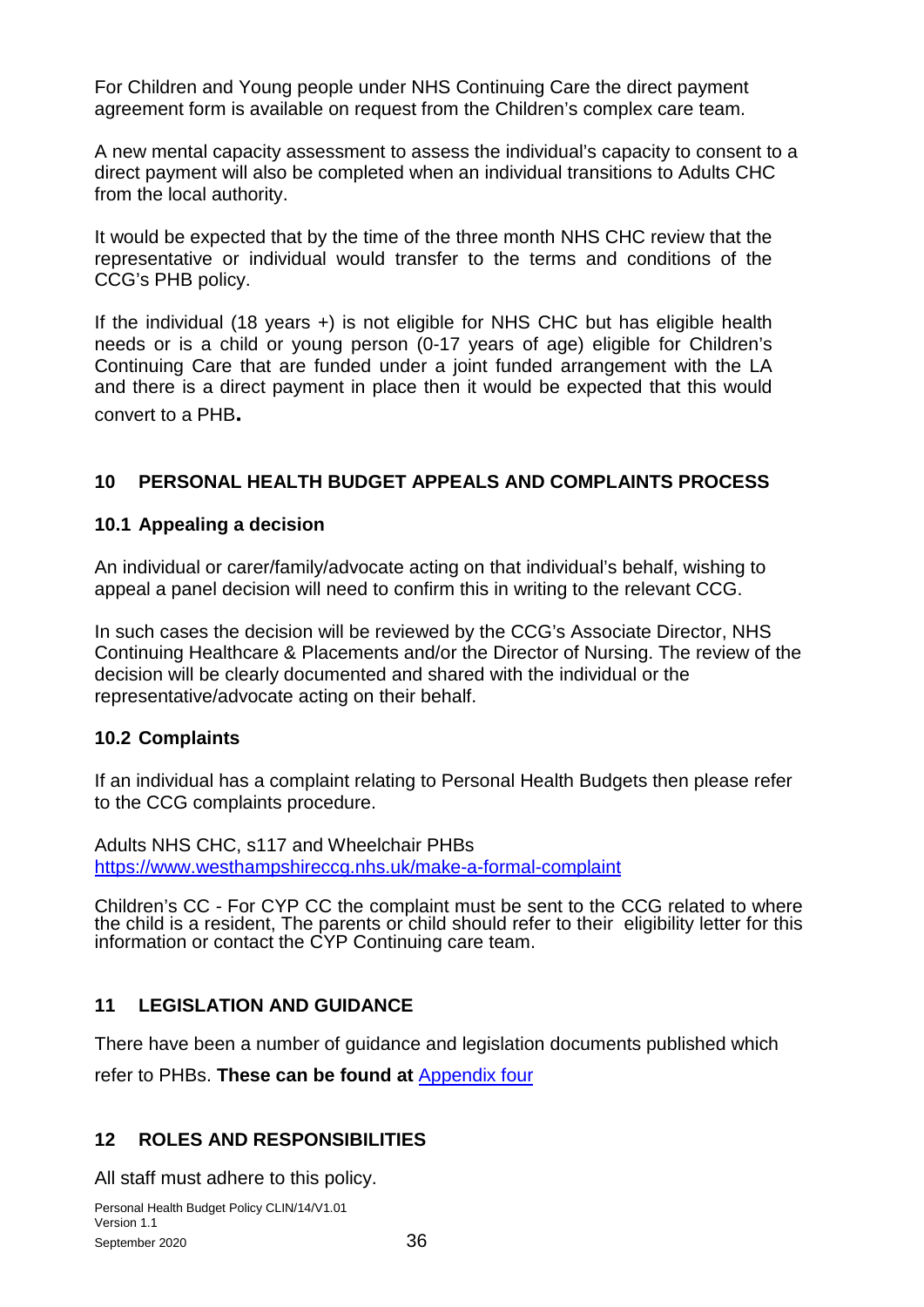### <span id="page-36-0"></span>**13 TRAINING**

No specific training is required for CCG staff in relation to this policy. Training for personal assistants is covered in [Section 6.5.](#page-25-0)

### <span id="page-36-1"></span>**14 EQUALITY ANALYSIS**

Personal Health Budgets are a way of offering patients / clients more choice and control over their care. They are available to all who are eligible, regardless of any protected characteristic.

For those who are eligible for a PHB they will be supported in understanding their options and in setting up a PHB if they wish. Ongoing support options are available for all and will enable those who would not normally be in a position to have a PHB to take up this opportunity.

The completed Equality Impact Assessment in relation to this policy can be found at [Appendix 5.](#page-44-0)

#### <span id="page-36-2"></span>**15 SUCCESS CRITERIA / MONITORING THE EFFECTIVENESS OF THE POLICY**

An internal audit of processes will be undertaken once the processes are established.

#### <span id="page-36-3"></span>**16 REVIEW**

This document may be reviewed at any time at the request of either the staff forum or management, or in response to changes in legislation, but will automatically be reviewed after twelve months and thereafter on a biennial basis.

#### <span id="page-36-4"></span>**17 GLOSSARY**

| <b>Acronym</b> | <b>Definition</b>                      |
|----------------|----------------------------------------|
| CCC            | <b>Children Continuing Care</b>        |
| <b>CCG</b>     | <b>Clinical Commissioning Group</b>    |
| <b>CHC</b>     | <b>Continuing Health Care</b>          |
| <b>CYP</b>     | <b>Children and Young People</b>       |
| <b>DBS</b>     | <b>Disclosure and Barring Service</b>  |
| <b>GP</b>      | <b>General Practitioner</b>            |
| <b>HMRC</b>    | Her Majesty's Revenue and Customs      |
| <b>HR</b>      | <b>Human Resources</b>                 |
| <b>MHA</b>     | <b>Mental Health Act 1983</b>          |
| <b>NHS</b>     | <b>National Health Service</b>         |
| <b>NHSE</b>    | <b>National Health Service England</b> |
| <b>PHB</b>     | <b>Personal Health Budget</b>          |
| <b>PPE</b>     | <b>Personal Protective Equipment</b>   |
| <b>PWB</b>     | Personal Wheelchair Budget             |
| <b>SP</b>      | <b>Specialist Practitioner</b>         |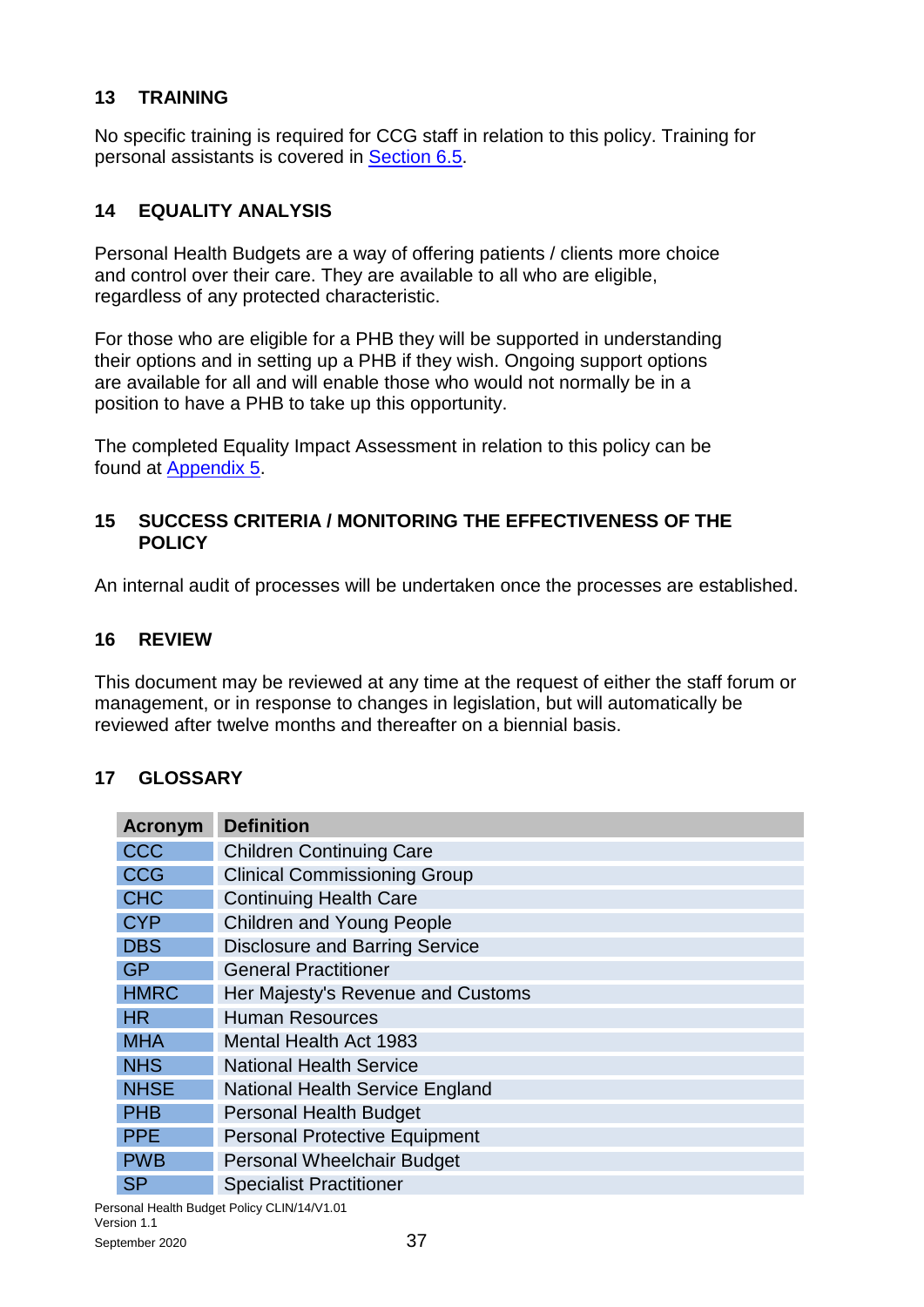<span id="page-37-0"></span>

| <b>MCA</b> | Mental Capacity Act 2005   |
|------------|----------------------------|
| <b>MH</b>  | <b>Mental Health</b>       |
| LD         | <b>Learning Disability</b> |
| LA         | <b>Local Authority</b>     |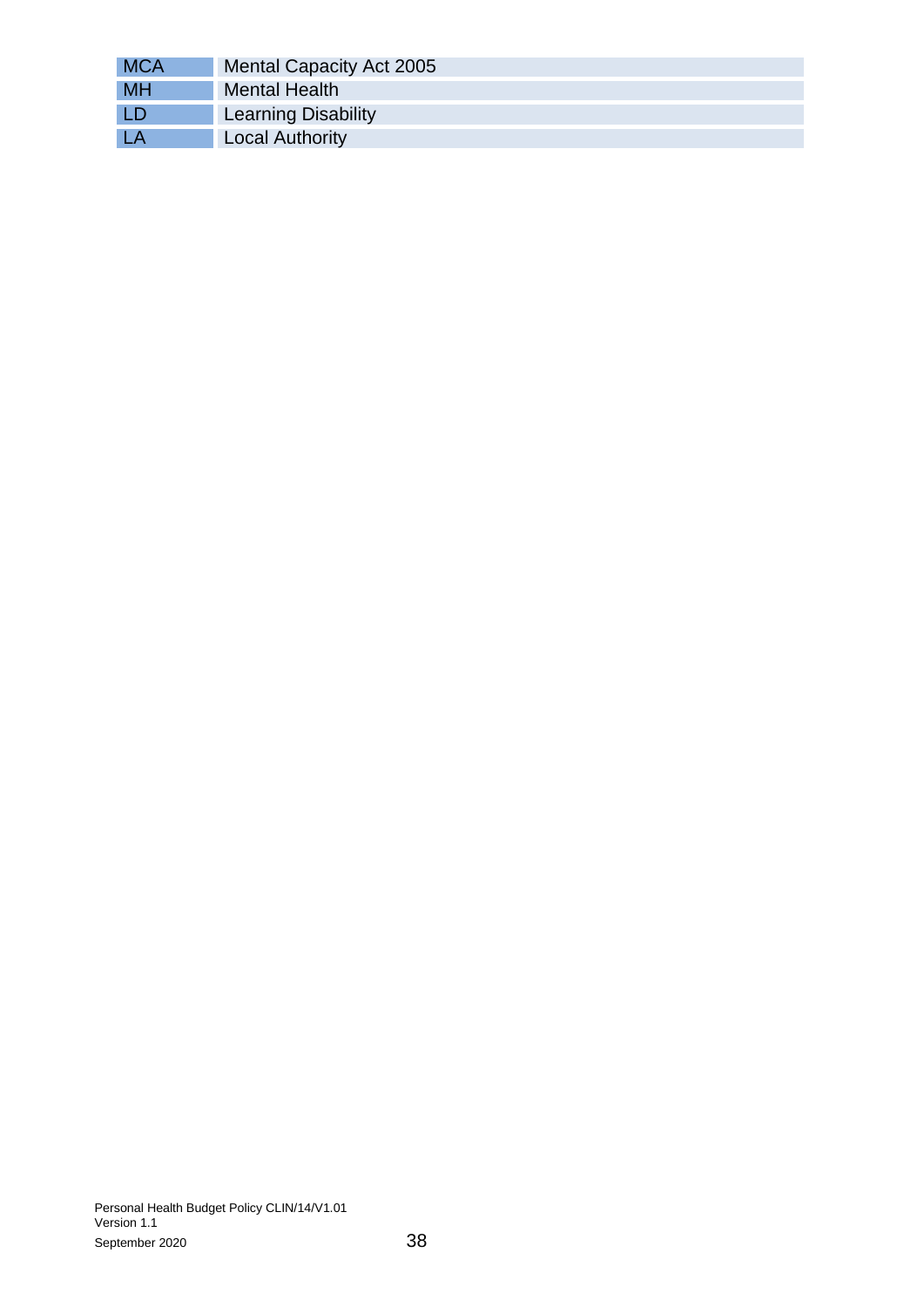# <span id="page-38-0"></span>**APPENDIX ONE:** Personal Wheelchair Budgets (PWB)

A personal wheelchair budget is a resource available to support people's choice of wheelchair, either within NHS commissioned services or outside NHS commissioned services. Personal wheelchair budgets enable postural and mobility needs to be included in wider care planning and can support people to access a wider choice of wheelchair

To ascertain the wheelchair user's eligibility for a PWB the following steps need to be completed:

- Clinical triage and review of the referral to ensure the wheelchair user meets the eligibility criteria of the local NHS wheelchair service.
- Completion of a pre-assessment questionnaire completed by the wheelchair user to establish the health and wellbeing outcomes and goals they wish to achieve. Completion of a personalised assessment undertaken by an appropriately qualified NHS wheelchair service professional clinician working together with the wheelchair user (or their relative / carer) to identify needs and outcomes.
- Development of the prescription for the NHS wheelchair (and accessories) that meets their clinical needs; the wheelchair user will be informed of the cost of this prescription (based on the cost to the NHS)
- The wheelchair user decides upon which personal wheelchair budget option is best for them, and redeems the budget appropriately.



The table below illustrates the options available to the wheelchair user:

#### **Notional Personal Wheelchair Budget**

The user accepts the wheelchair (and any accessories) prescribed by the NHS

Personal Health Budget Policy CLIN/14/V1.01 Version 1.1 September 2020 39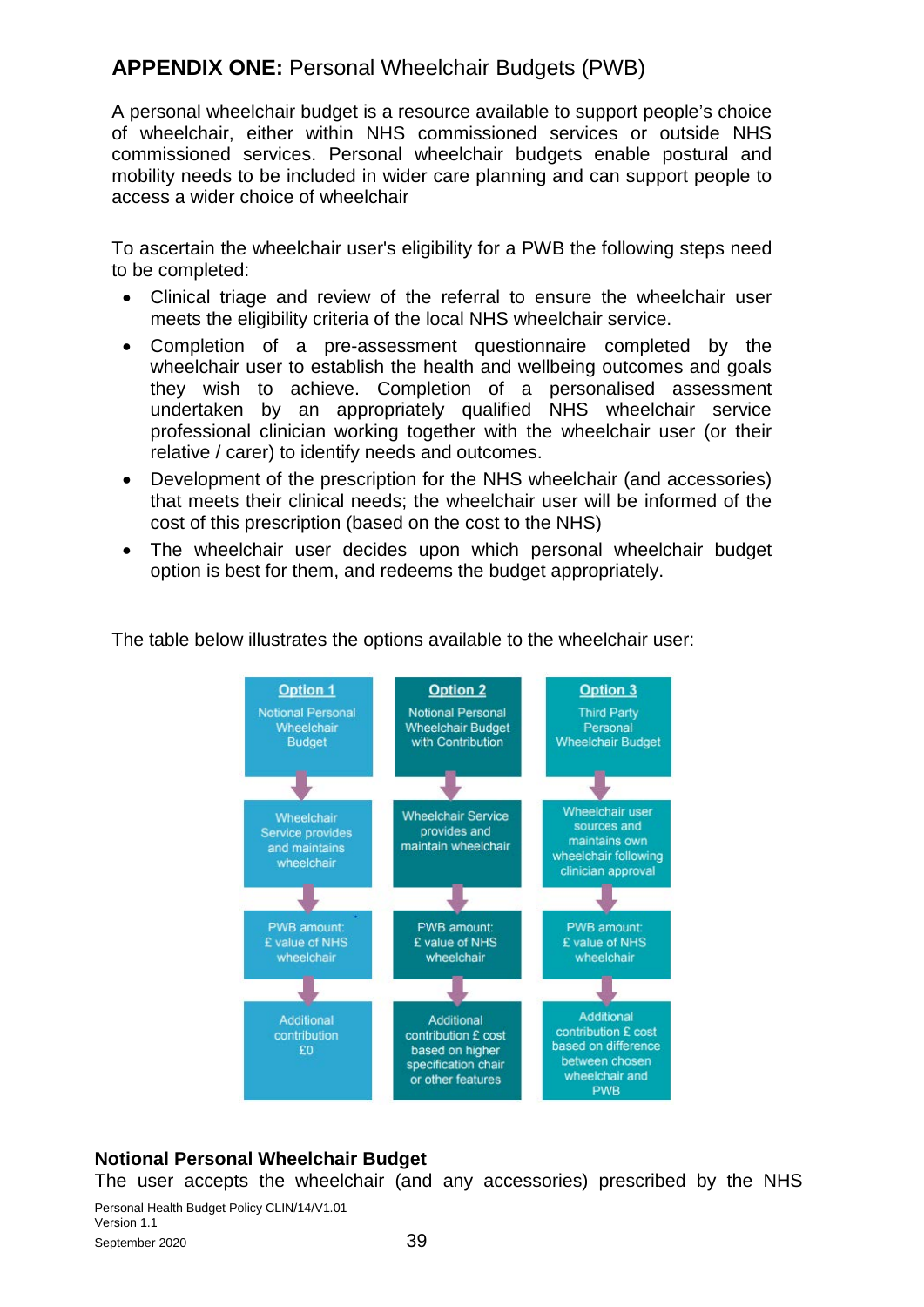wheelchair service. The NHS remains the owner of the wheelchair and is responsible for repairs and maintenance. This option provides no cost to the wheelchair user.

#### **Notional Personal Wheelchair Budget (with contribution)**

The wheelchair user chooses to upgrade the wheelchair (within the Wheelchair Service range) or add extra features. The NHS contributes the value of the NHS prescribed wheelchair and a contribution is required for the difference. This contribution may come from an integrated package with other agencies such as education, social care, a voluntary or charity organisation, or through self-pay. As per the above option, the NHS remains the owner of the wheelchair and is responsible for repairs and maintenance.

#### **Third Party Personal Wheelchair Budget**

The user chooses to use their personal wheelchair budget outside of NHS commissioned services; purchasing the wheelchair from a provider of their choice. With this option all repairs and maintenance for the duration of the wheelchair ownership will be the responsibility of the user. The budget will remain based upon how much it would cost the NHS to provide a wheelchair that meets your clinical needs, plus a contribution towards the repair and maintenance of the chosen wheelchair. If the chosen wheelchair is more expensive than the PWB, a contribution is required for the difference. This contribution may come from an integrated package with other agencies such as education, social care, a voluntary or charity organisation, or through self-pay.

*Direct payments are currently not routinely available as an option for managing a standalone personal wheelchair budget. NHS England and the Department of Health and Social Care are currently reviewing existing regulations to establish whether additional contributions are permissible under the Direct Payments in Healthcare Regulations.* 

**For clarity, in all cases PWBs are calculated based on the actual price of NHS provision, based on the cost to the NHS, to meet the individual's mobility needs, and within the mobility provision, the postural and pressure care needs of the service user**

PWBs will generally last for 5 years before a reassessment is required unless there are significant changes in the user's clinical condition. Occasionally, a PWB may not be the most appropriate option due to a person's deteriorating medical condition or if they are under 18 years of age and likely to require frequent changes to their chair.

#### **Who owns a wheelchair provided by a personal wheelchair budget?**

In line with the original voucher scheme, people who take the third party personal wheelchair budget option become the owner of the equipment, whereas wheelchairs accessed via a notional personal wheelchair budget remain the property of the NHS. However, in all cases the expectation is that appropriate consideration will be given to ownership and responsibilities for repair and maintenance through the personalised care and support planning process, with the decision outlined in the individual's personal wheelchair budget agreement.

It is expected wheelchairs accessed with a notional wheelchair budget, and that are no longer required by the wheelchair user, are returned to the CCG's NHS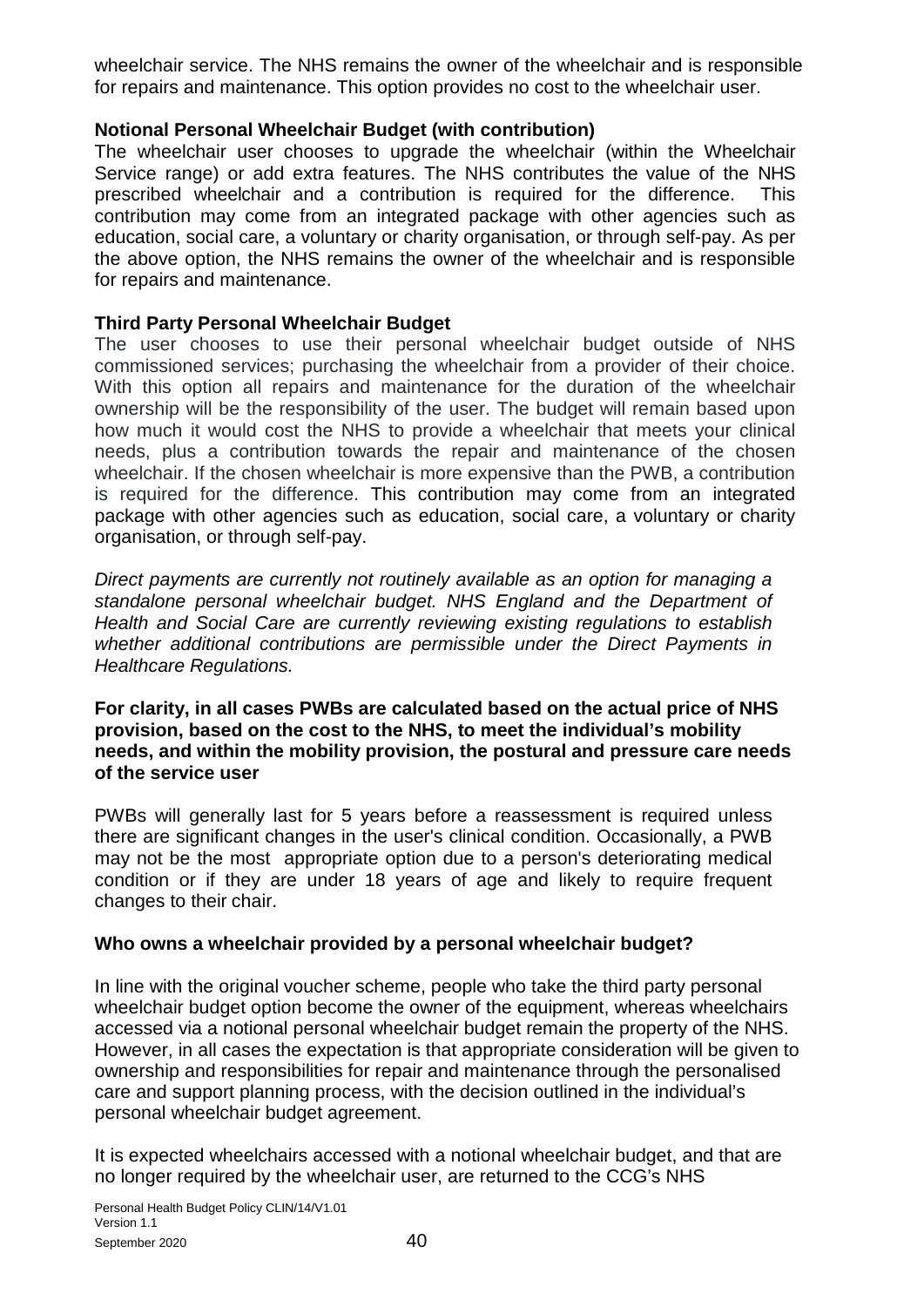Wheelchair service provider. This is to ensure the provider is able to recycle and refurbish wheelchairs wherever economically viable to ensure cost effective and timely provision.

Where there are multiple funding streams involved in the purchase of a wheelchair, the ownership of the wheelchair will be agreed locally on a case by case basis.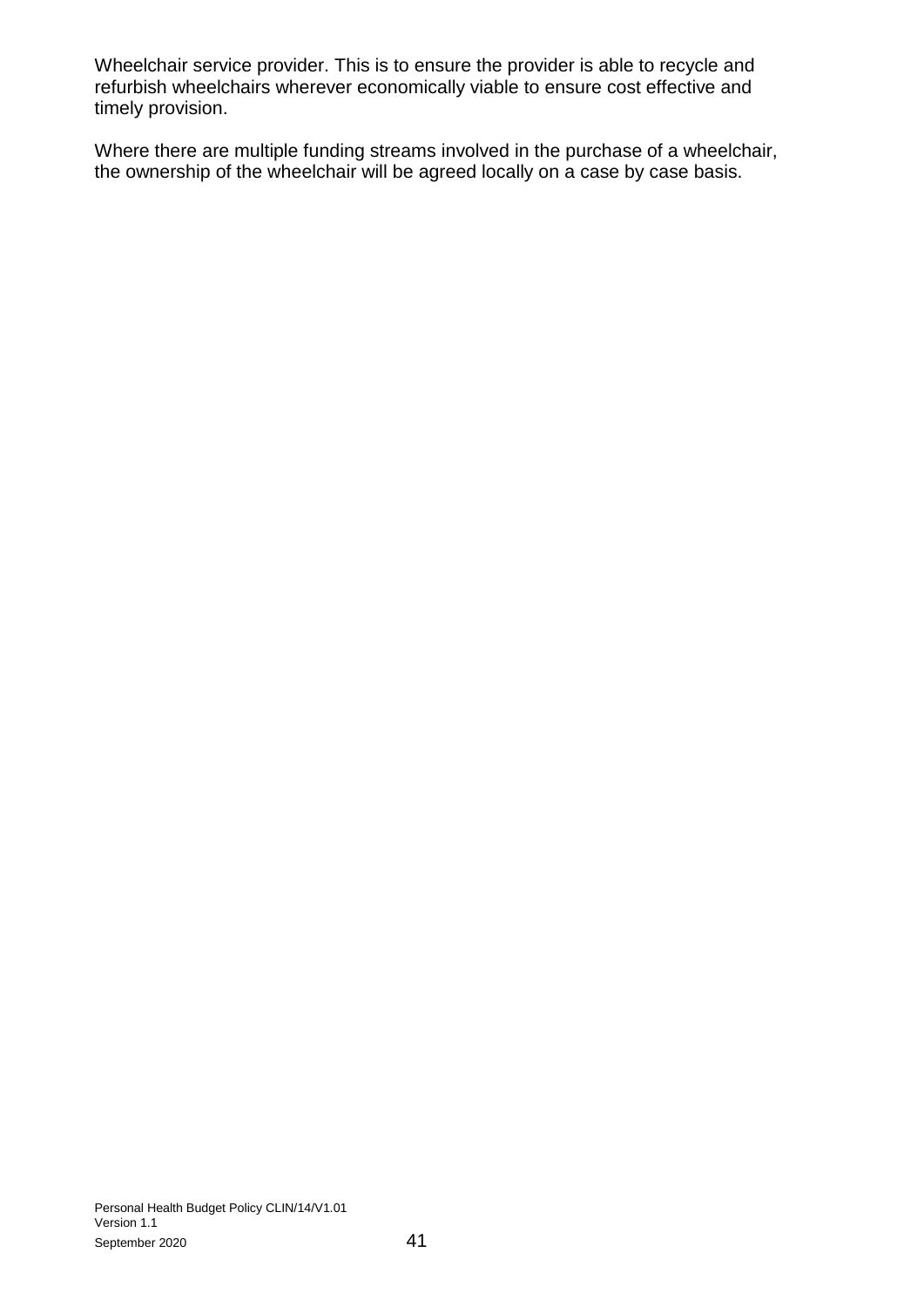<span id="page-41-0"></span>

**APPENDIX TWO:** Personalised care – a shift in relationship between health and care professionals and individuals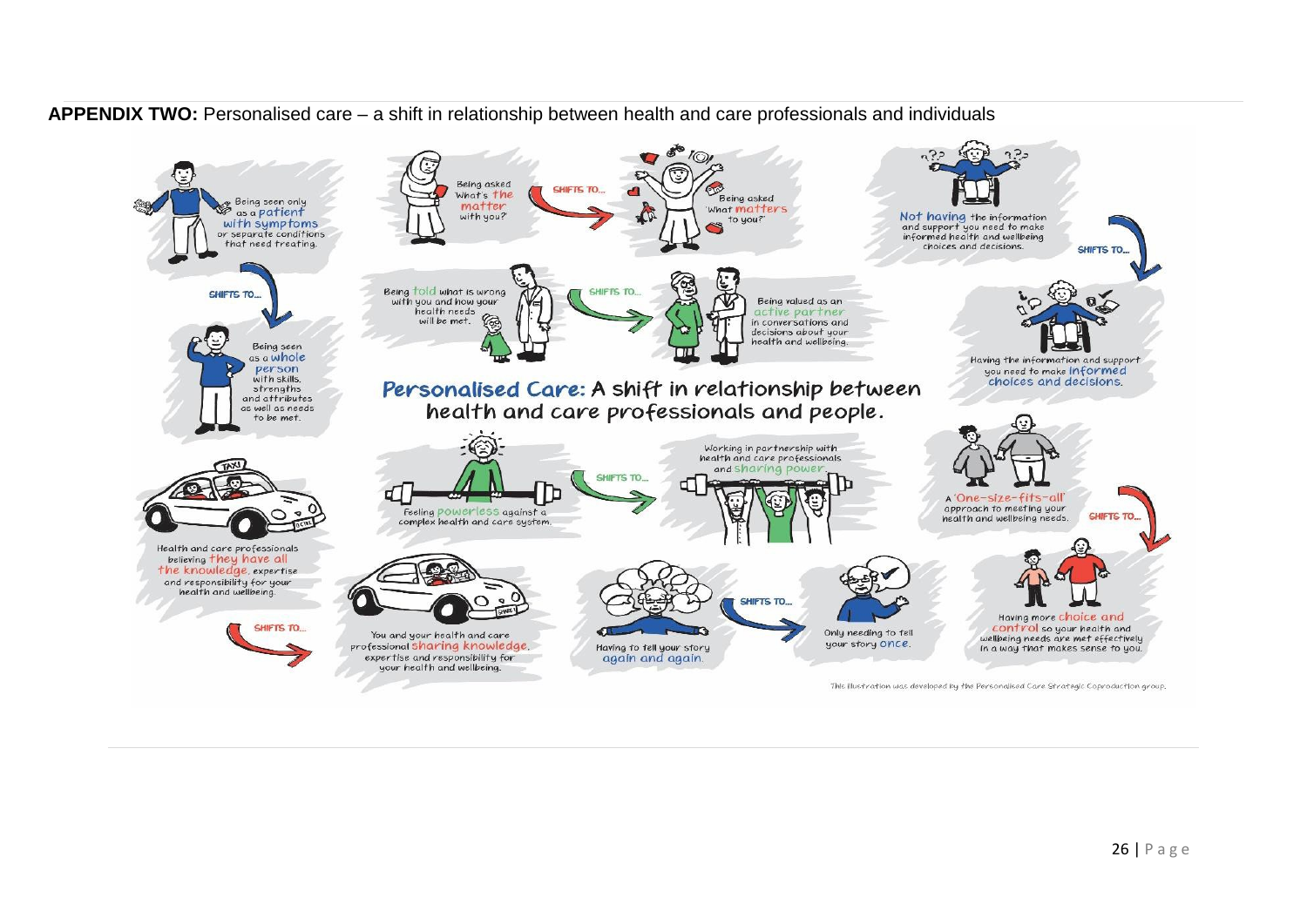# <span id="page-42-0"></span>**APPENDIX THREE:** Personalised care and support planning – key features

Personalised care and support planning is essential to making personal health budgets work well. A personalised care and support plan helps people to identify their health and wellbeing goals, together with their local NHS team, and sets out how the budget will be spent to enable them to reach their goals and keep healthy and safe.

| <b>Perspective</b>                                                                                                                                        |                                                                                                                                                                                                                                                                               |                                                                                                                                                                      |  |  |
|-----------------------------------------------------------------------------------------------------------------------------------------------------------|-------------------------------------------------------------------------------------------------------------------------------------------------------------------------------------------------------------------------------------------------------------------------------|----------------------------------------------------------------------------------------------------------------------------------------------------------------------|--|--|
|                                                                                                                                                           | The changed relationship and different conversation will mean that the person:                                                                                                                                                                                                |                                                                                                                                                                      |  |  |
| Is empowered and builds<br>knowledge, skills and<br>confidence.                                                                                           | <b>Experiences hope and feels</b><br>confident that the process<br>and the plan will deliver what<br>matters most to them.                                                                                                                                                    | Is central in developing<br>their Personalised Care<br>and Support Plan and will<br>agree who is involved.                                                           |  |  |
| Is seen as a whole<br>person within the context<br>of their whole life, valuing<br>their skills, strengths,<br>experience and important<br>relationships. | Is valued as an active<br>participant in conversations<br>and decisions about their<br>health and wellbeing.                                                                                                                                                                  |                                                                                                                                                                      |  |  |
|                                                                                                                                                           |                                                                                                                                                                                                                                                                               |                                                                                                                                                                      |  |  |
| <b>Process</b>                                                                                                                                            |                                                                                                                                                                                                                                                                               |                                                                                                                                                                      |  |  |
| person:                                                                                                                                                   | A good personalised care and support planning process will mean that the                                                                                                                                                                                                      |                                                                                                                                                                      |  |  |
| Has the time and support<br>to develop their plan in a<br>safe and reflective space.                                                                      | Is able to access information<br>and advice that is clear and<br>timely and meets individual<br>information needs and<br>preferences.                                                                                                                                         | <b>Feels</b><br>knows<br>prepared,<br>what to expect and is ready<br>planning<br>engage<br>to<br>in<br>supported by<br>single,<br>$\mathsf{a}$<br>named coordinator. |  |  |
| Is listened to and<br>understood in a way that<br>builds trusting and<br>effective relationships with<br>key people.                                      | Is able to agree the health<br>and wellbeingoutcomes (and<br>learning outcomes for<br>children and young people<br>with education, health and<br>care plans) they want to<br>achieve, in dialogue with the<br>relevant health, education<br>and social care<br>professionals. | Has the chance to formally<br>and informally reviewtheir<br>personalised care and<br>support plan.                                                                   |  |  |

| <b>Plan</b>                                                                                                                              |                                                                                                                                                                                        |                                                                                                                                       |  |
|------------------------------------------------------------------------------------------------------------------------------------------|----------------------------------------------------------------------------------------------------------------------------------------------------------------------------------------|---------------------------------------------------------------------------------------------------------------------------------------|--|
| A personalised care and support plan:                                                                                                    |                                                                                                                                                                                        |                                                                                                                                       |  |
| Is a way of capturing and<br>recording conversations,<br>decisions and agreed<br>outcomes in a way that<br>makes sense to the<br>person. | Should be proportionate,<br>flexible, innovative,<br>coordinated and adaptable to<br>a person's health condition,<br>situation and care and support that would make the plan<br>needs. | Should include a<br>description of the person,<br>what matters to them and<br>all the necessary elements<br>achievable and effective. |  |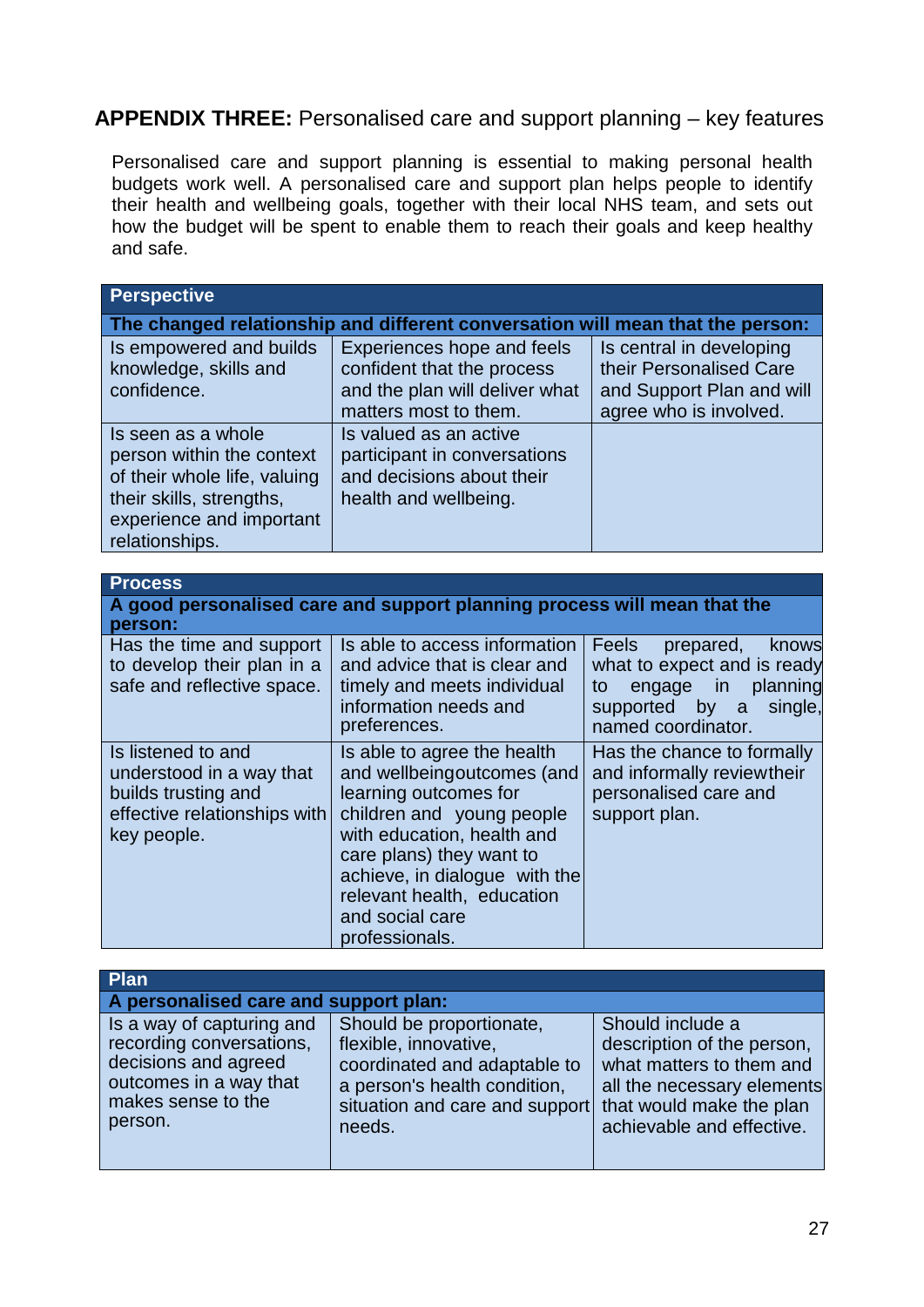### <span id="page-43-0"></span>**APPENDIX FOUR:** Legislation and Guidance

Personal Health Budgets are covered by the following legislation and guidance:

**[NHS Next Stage Review: High quality care for all \(Department of Health 2008\)](https://assets.publishing.service.gov.uk/government/uploads/system/uploads/attachment_data/file/228836/7432.pdf)** outlined plans for personal health budgets.

[Care Act 2014](http://www.legislation.gov.uk/ukpga/2014/23/contents)

[Health Act \(2006\)](https://www.legislation.gov.uk/ukpga/2006/41/contents) allowed selected Primary Care Organisation sites to pilot direct payments.

**[High quality care for all: The operating framework for the NHS in England](https://webarchive.nationalarchives.gov.uk/20130104221103/http:/www.dh.gov.uk/prod_consum_dh/groups/dh_digitalassets/@dh/@en/documents/digitalasset/dh_091446.pdf)** 

**[2009/10](https://webarchive.nationalarchives.gov.uk/20130104221103/http:/www.dh.gov.uk/prod_consum_dh/groups/dh_digitalassets/@dh/@en/documents/digitalasset/dh_091446.pdf)** outlined NHS priorities such as better access, reduced inequalities, partnership working in delivering personalised care, and supporting individual contributions to improvement and shaping high quality provision.

[National framework for NHS continuing healthcare and NHS funded nursing care](https://www.gov.uk/government/publications/national-framework-for-nhs-continuing-healthcare-and-nhs-funded-nursing-care)

**[National Health Service \(Direct Payments\) \(Amendment\) Regulations 2013](https://www.legislation.gov.uk/uksi/2013/1617/contents/made)**

**[Human Rights Act \(1998\)](https://www.legislation.gov.uk/ukpga/1998/42/contents)** including Article 8 Right to respect for private and family life, and Article 14 Prohibition of discrimination.

**[The General Data Protection Regulation 2016/679](https://eur-lex.europa.eu/legal-content/EN/TXT/PDF/?uri=CELEX:32016R0679)** is a regulation in EU law on data protection and privacy.

**[The Carers \(Equal Opportunities\) Act \(2005\)](https://www.legislation.gov.uk/ukpga/2004/15/contents)** ensures that carers are able to take up opportunities that people without caring responsibilities often take for granted.

**[The Mental Capacity Act \(2005\)](https://www.legislation.gov.uk/ukpga/2005/9/contents)** The need to apply the Mental Capacity Act features strongly in self-directed support where they may be concerns about individuals who appear to lack the mental capacity to manage their own money and/or the ability to make decisions about their care.

**[The Equality Act 2010](https://www.legislation.gov.uk/ukpga/2010/15/contents)** replaced previous anti-discrimination laws with a single Act.

**[Five Year Forward View](https://www.england.nhs.uk/wp-content/uploads/2014/10/5yfv-web.pdf)**

**[Guidance on Direct Payments for Healthcare: Understanding the regulations](https://www.england.nhs.uk/wp-content/uploads/2017/06/guid-dirct-paymnt.pdf)**

**[National Framework for Children and Young People's Continuing Care](https://assets.publishing.service.gov.uk/government/uploads/system/uploads/attachment_data/file/499611/children_s_continuing_care_Fe_16.pdf)**

**[NHS Mandate 2016/17](https://assets.publishing.service.gov.uk/government/uploads/system/uploads/attachment_data/file/600604/NHSE_Mandate_2016-17.pdf)**

**[The Special Educational Needs and Disability Code of Practice: 0-25 years](https://assets.publishing.service.gov.uk/government/uploads/system/uploads/attachment_data/file/398815/SEND_Code_of_Practice_January_2015.pdf)** (statutory guidance for commissioners)

**[Special Education Needs \(Personal Budgets\) Regulations 2014](https://www.legislation.gov.uk/uksi/2014/1652/contents/made)**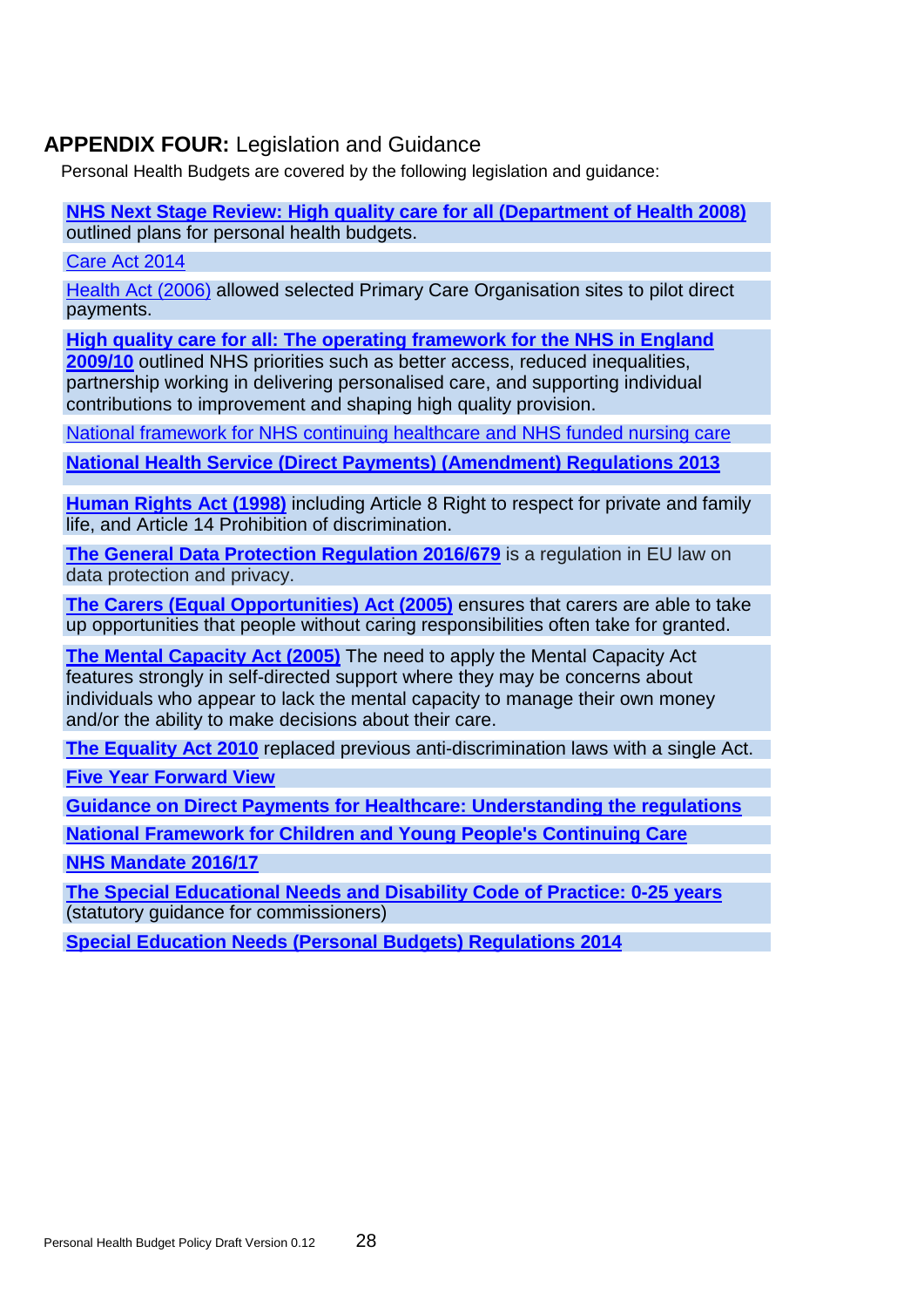### <span id="page-44-0"></span>**APPENDIX FIVE: Equality Impact Assessment**

#### **Title of policy, project or proposal:**

Personal Health Budget (PHB) Policy

**Name of lead manager:** Julie Addicott / Lara Blake

**Directorate:** NHS Continuing Healthcare

#### **What are the intended outcomes of this policy, project or proposal?**

To outline the PHB service offering available to eligible individuals.

#### **Evidence**

#### *Who will be affected by the policy, project or proposal?*

*Identify whether individuals, carers, communities, CCG employees, and/ or NHS staff are affected.*

This policy will affect any individual who is eligible for a personal health budget.

*Age* 

*Consider and detail (including the source of any evidence) the impact on people across the age ranges.*

There is no age restriction for a PHB.

#### *Disability*

*Consider and detail (including the source of any evidence) the impact on people with different kinds of disability (this might include attitudinal, physical and social barriers). Certain medical conditions are automatically classed as being a disability – for example, cancer, HIV infection, multiple sclerosis.*

There is no restriction on offering a PHB based on disability. PHBs provide disabled people with more choice and control over their care. Support in setting up and managing a PHB would be offered to those who have additional needs to ensure the opportunity is available to all who are eligible.

#### *Dementia*

*Given the CCGs commitment to commissioning 'Dementia Friendly' services, consider and detail any impact on people living with dementia.*

Those with dementia are able to have a PHB if they are eligible. The PHB would be managed by a representative or third party and various support options are available.

#### *Gender reassignment (including transgender)*

*Consider and detail (including the source of any evidence) the impact on transgender people. Issues to consider may include same sex/ mixed sex accommodation, ensuring privacy of personal information, attitude of staff and other individuals.* 

PHBs are available to all who are eligible. There is no impact on transgender people.

#### *Marriage and civil partnership*

*Note: This protected characteristic is only relevant to the need to eliminate discrimination within employment. Where relevant, consider and detail (including the source of any evidence) the impact on people who are married or in a civil partnership (for example, working arrangements, part-time*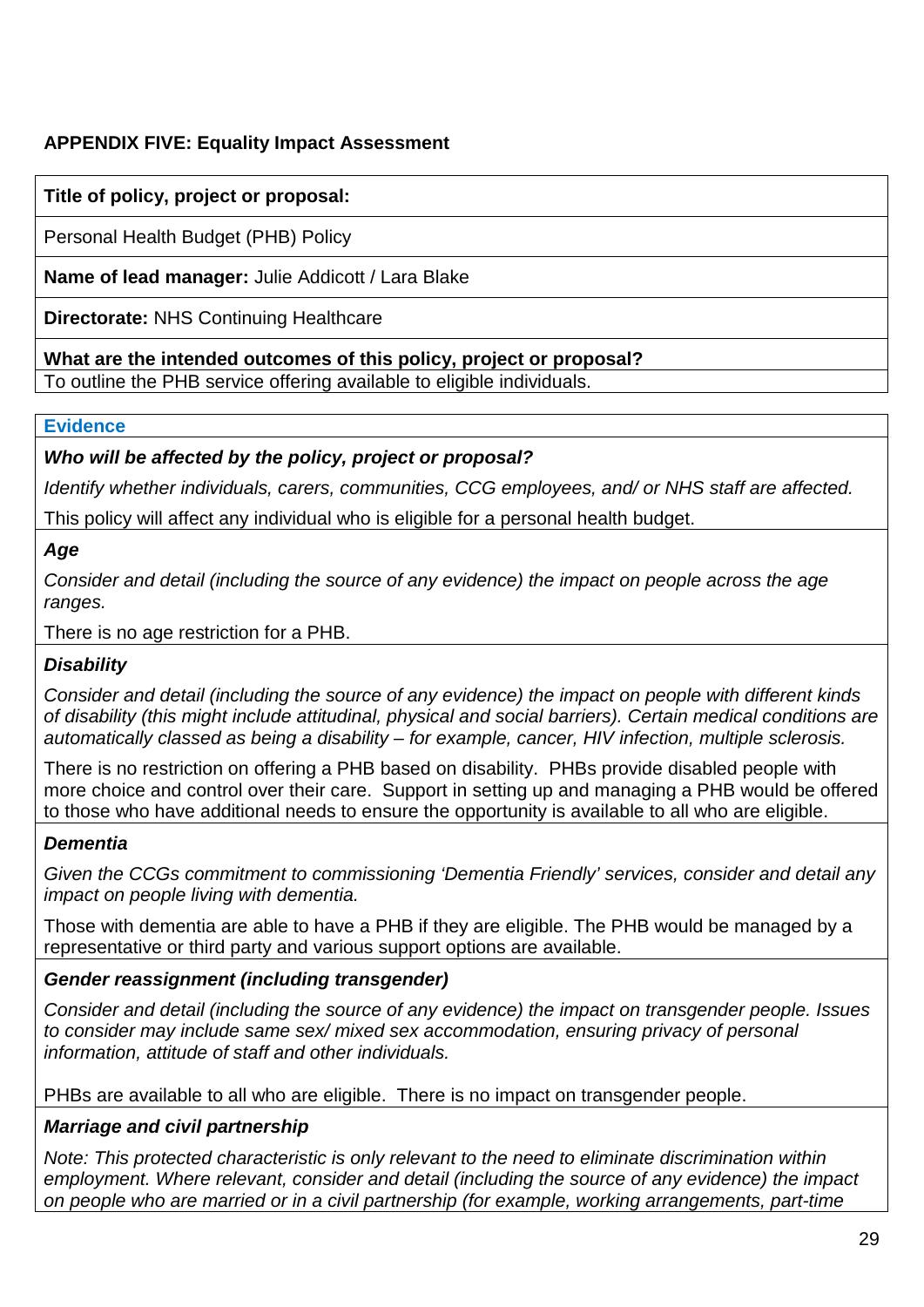*working, infant caring responsibilities).* N/A

### *Pregnancy and maternity*

*Consider and detail (including the source of any evidence) the impact on women during pregnancy and for up to 26 weeks after giving birth, including as a result of breastfeeding.* N/A

#### *Race*

*Consider and detail (including the source of any evidence) the impact on groups of people defined by their colour, nationality (including citizenship), ethnic or national origins. Given the demography of west Hampshire this will include Roma gypsies, travellers, people from Eastern Europe, Nepalese and other South East Asian communities. Impact may relate to language barriers, different cultural practices and individual's experience of health systems in other countries.* 

Relevant support would be provided to ensure that all individuals are able to take up the offer of a PHB if they are eligible. This will also have been considered as part of the Continuing Healthcare assessment process.

### *Religion or belief*

*Consider and detail (including the source of any evidence) the impact on people with different religions, beliefs or no belief. May be particularly relevant when service involves intimate physical examination, belief prohibited medical procedures, dietary requirements and fasting, and practices around birth and death.*

No impact for PHBs. This will have been considered as part of the Continuing Healthcare assessment process.

#### *Sex (gender)*

*Consider and detail (including the source of any evidence) the impact on men and women (this may include different patterns of disease for each gender, different access rates).* PHBs are available to all who are eligible regardless of sex.

#### *Sexual orientation*

*Consider and detail (including the source of any evidence) the impact on people who are attracted towards their own sex, the opposite sex or to both sexes (lesbian, gay, heterosexual and bisexual people).*

PHBs are available to all who are eligible regardless of sexual orientation.

#### *Carers*

*Consider and detail (including the source of any evidence) the impact on people with caring responsibilities. This must include people who care for disabled relatives or friends (as they are protected by discrimination by association law), but you should also consider parent/ guardian(s) of children under 18 years. Carers are more likely to have health problems related to stress and muscular-skeletal issues, they may have to work part-time or certain shift-patterns, or face barriers to accessing services.* No impact

#### *Serving Armed Forces personnel, their families and veterans*

*The needs of these groups should be considered specifically. The CCG has a responsibility to commission all secondary and community services required by Armed Forces' families where registered with NHS GP Practices, and services for veterans and reservists when not mobilised (this includes bespoke services for veterans, such as mental health services).*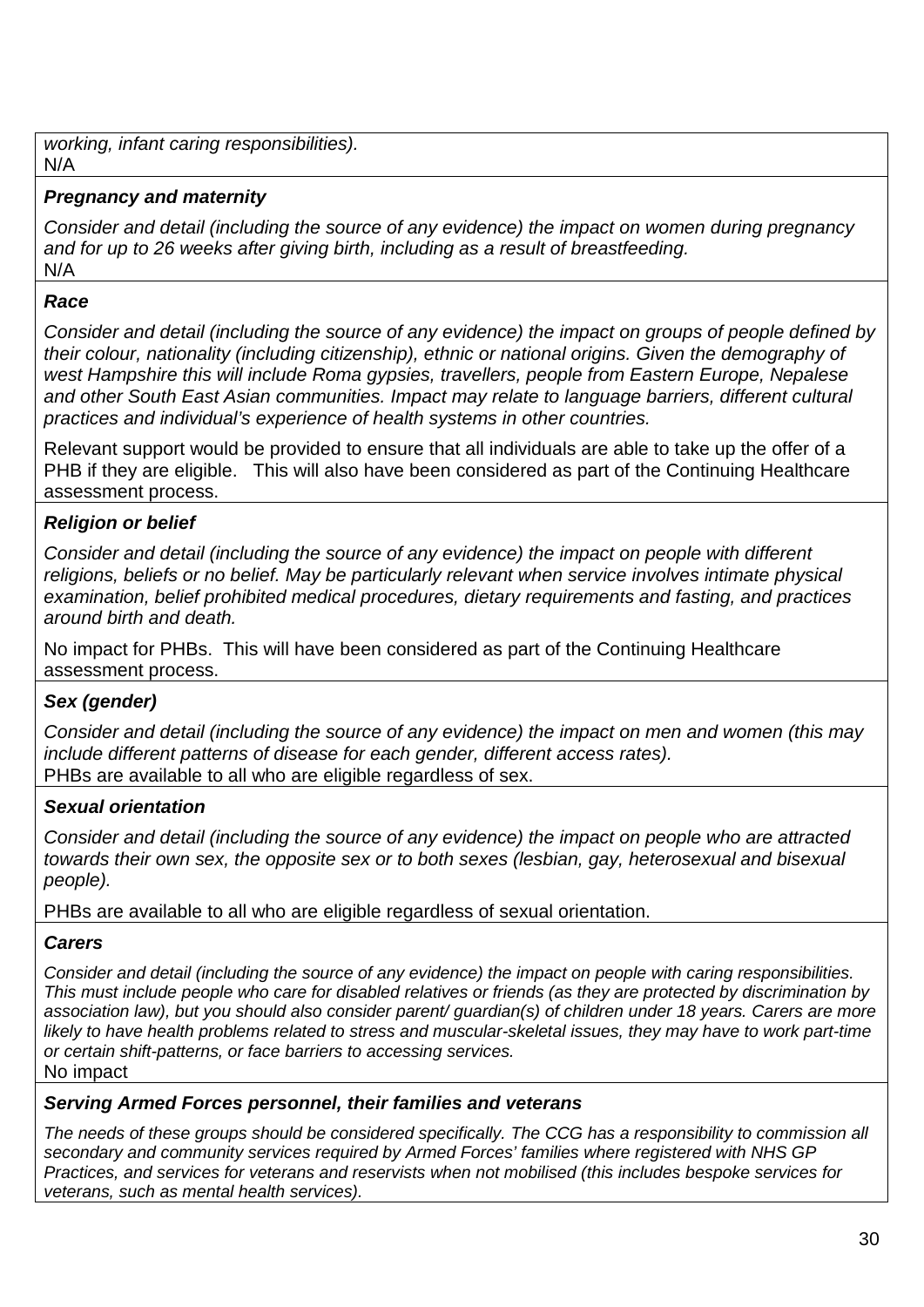#### No impact

#### *Meeting psychological needs*

*The CCG is working to improve how services meet the psychological needs of individuals. This recognises that an individual's experience of disease or illness, and/or their experience of treatment and time spent in care settings can cause stress and anxiety. This in turn, can impact on treatment and outcomes.*

*Do you have evidence of additional or unmet psychological need? Identify how the project, policy or decision could better meet the psychological needs of individuals and carers. This might include staff training in Mental Health First Aid, signposting individuals to sources of mental wellbeing support, provision of peer support or psychological therapy.*

Psychological needs will have been assessed as part of the CHC assessment process. Individuals will be support through the PHB process by their dedicated Specialist Practitioner. Various support options are available to help clients manage their PHB.

#### *Other identified groups*

*Consider and detail (including the source of any evidence) the impact on any other identified groups. Given the demography of west Hampshire this should include impact of:* 

- *- Poverty*
- *- Living in rural areas*
- *- Resident status (migrants and asylum seekers).*

There is no negative impact on these groups, only positive. PHBs give individuals more choice around their care and providing additional opportunities outside of the normal commissioned care options. Further work is ongoing around access to carers and personal assistants in care which will improve opportunities for those living in rural areas in accessing services.

### **Involvement and consultation**

For each engagement activity, briefly outline who was involved, how and when they were engaged, and the key outputs

**How have you involved stakeholders with an interest in protected characteristics in gathering evidence or testing the evidence available?** 

Representatives with lived experience of CHC and PHBs have been involved in the PHB project from the outset, supporting with the design of documentation and processes.

**How have you involved/ will you involve stakeholders in testing the policy, project or proposals?** 

Representatives with lived experience of CHC and PHBS have been given the opportunity to review and feedback on the policy prior to its submission to relevant CCG committees.

### **Equality statement**

*Considering the evidence and engagement activity you listed above, please summarise the findings of the impact of your policy, project or proposal. Consider whether the evidence shows potential for differential impact, if so state whether adverse or positive and for which groups.* 

PHBs are a way of offering individuals/clients more choice and control over their care. They are available to all who are eligible, regardless of any protected characteristic. For those who are eligible for a PHB they will be supported in understanding their options and in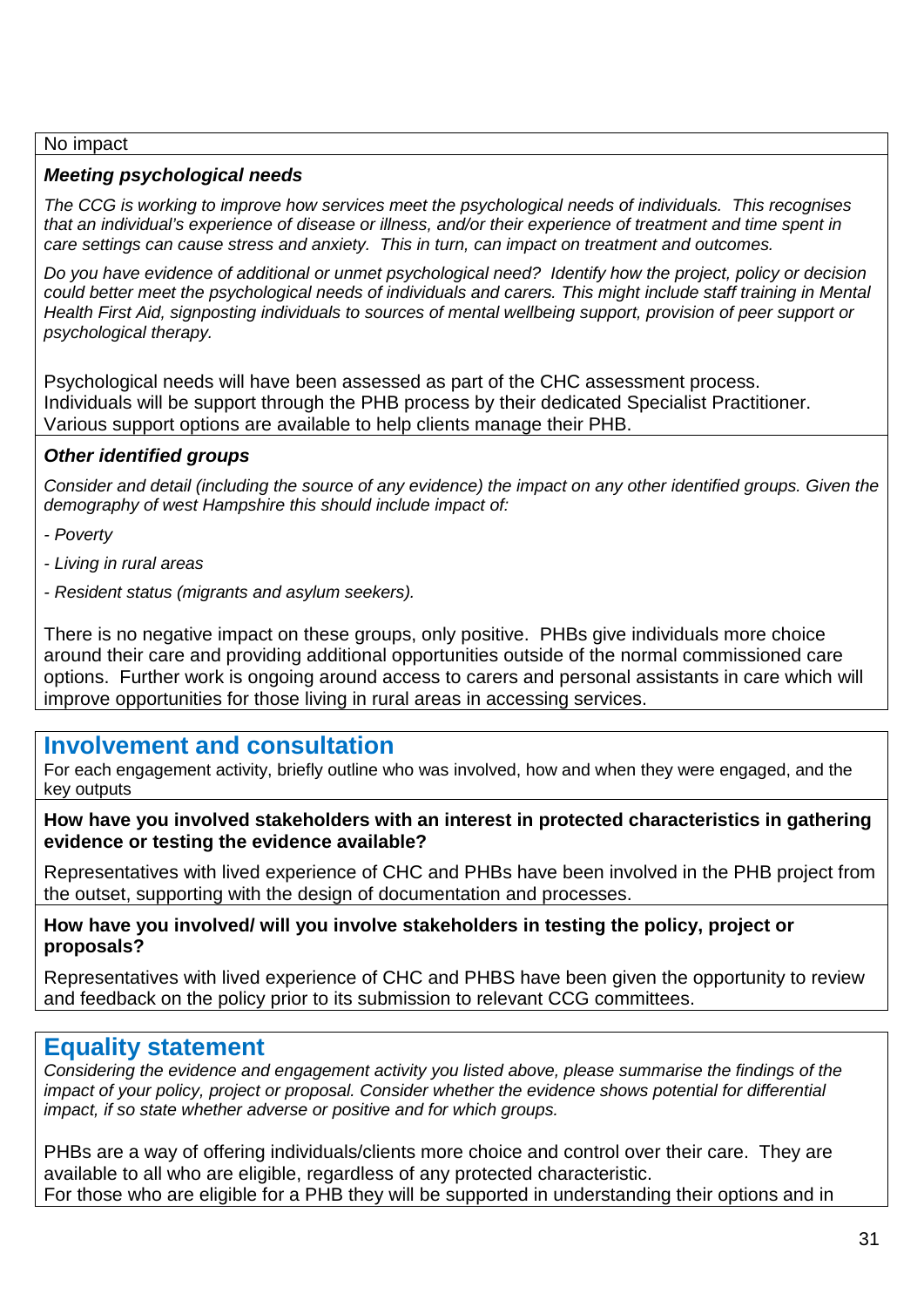setting up a PHB if they wish. Ongoing support options are available for all and will enable those who would not normally be in a position to have a PHB to take up this opportunity.

#### *Positive impacts*

*Where there is evidence, provide a summary of the positive impact the policy, project or proposal will have for each protected characteristic, and any other relevant group or policy consideration. This should include outlining how equal opportunities will be advanced and good relations fostered between different groups.*

The PHB offer for those individuals eligible for Continuing Healthcare provides an opportunity for more control and choice and evidence shows the positive impact this can have on an individual's health and wellbeing. PHBs are offered to all who are eligible, regardless of any protected characteristic and there are various support options available to those who may have additional needs in order that they are able to take up this offer.

#### *Negative impacts*

*Where there is evidence, provide a summary for each protected characteristic and any other relevant group or policy consideration. If the evidence shows that the policy, project or proposal will or may result in discrimination, harassment or victimisation this must be outlined.*

#### No negative impact.

#### *Health inequalities*

*Please outline any health inequalities highlighted by the evidence (for example, differential access to services or worse health outcomes for particular groups or localities).*

No health inequalities. Those with PHBs are more likely to have improved health outcomes.